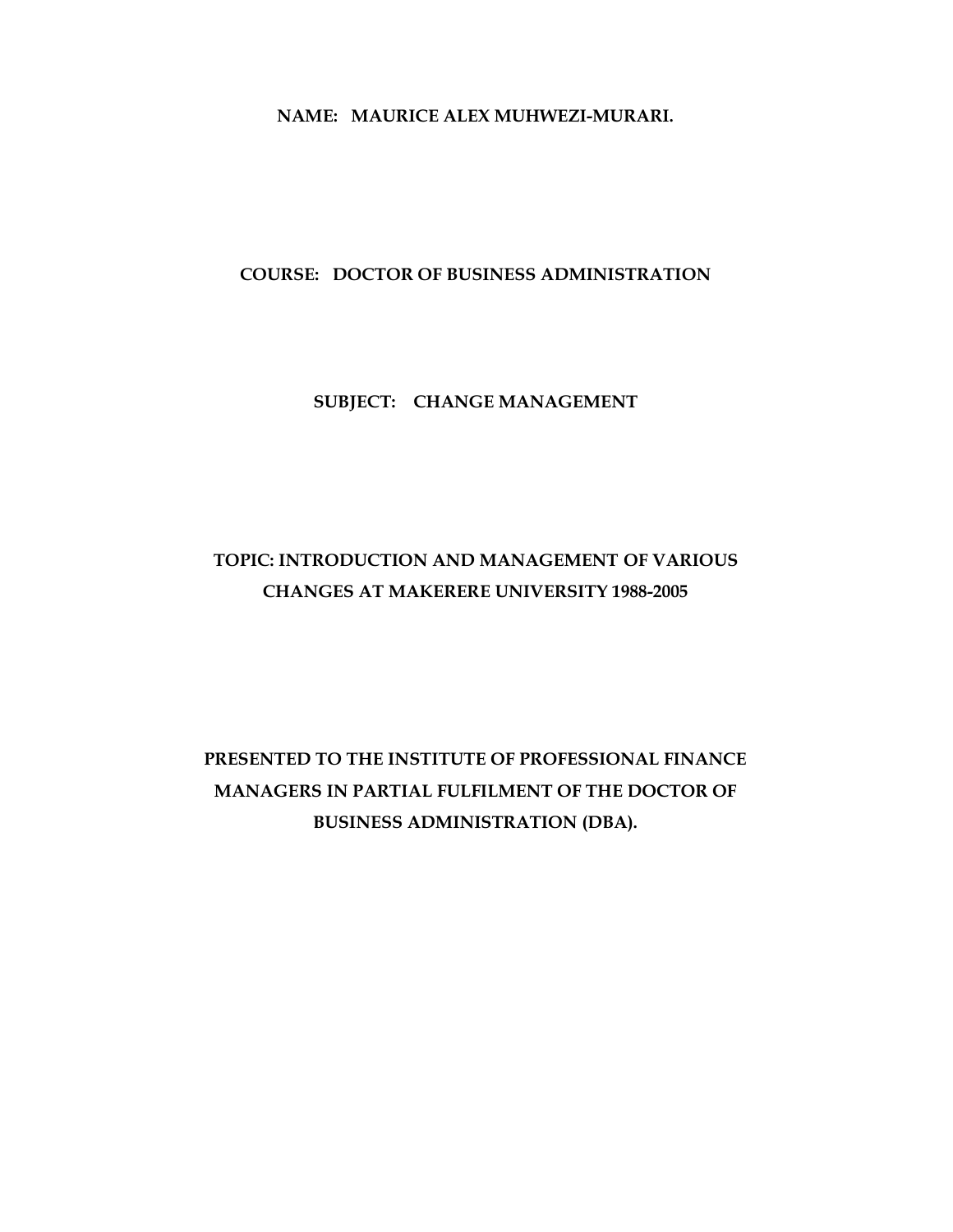# CHAPTER ONE

# 1.0 INTRODUCTION

#### 1.1 Background to the Study

Makerere University was the only University in Uganda for a long time, with a mission to pursue the creation, acquisition, management and transfer of knowledge; and to fully develop the intellectual capacity of students through teaching and research; and provision of other services to the community, for accelerated economic, social and technological development (Makerere University strategic plan, 1996-97 / 98-99).

The University was set up with the following goals: teaching, research and publication, and community service (Nagimesi, 1999). It started in 1921 as a technical college and in 1922; the name was changed to Makerere College. It became an independent University in 1970 when the University of East Africa of which it was part, broke up (Makerere University prospectus, 1996/97).

It has been claimed that attempting to change a University is like trying to move a cathedral (Coombe, T. 1991). However, in only a short time Makerere University has greatly changed its system of financing, operations and management, as this thesis seeks to show.

#### State sponsorship:

For a very long time, since 1970 till early 1990s, all the University students were state sponsored. The government provided not only tuition fees but also all other requirements including boarding facilities, feeding, medical care, physical transport for students to the University and back to their homes for vacations. In fact, for a long time, students were also given out of pocket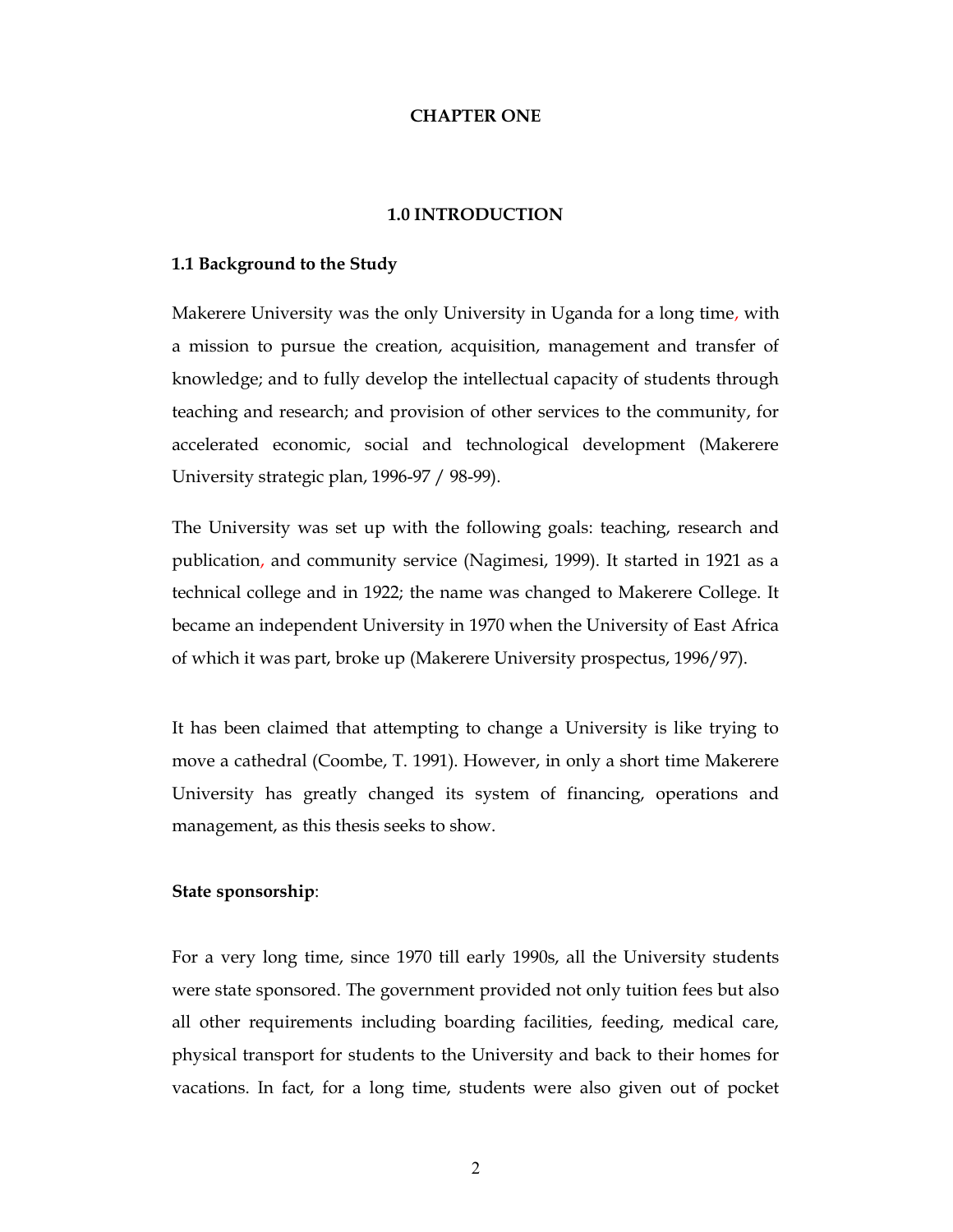allowance known as "boom".

Admitting and training every body admitted to university on government sponsorship for University education was the only way known in Uganda. Students who could not be accommodated in the halls of residence were paid food allowance and living out allowance by the government. In fact, parents would not pay anything whenever their sons and daughters joined the University.

On the other hand, sponsoring students entailed so much expense especially on accommodation which included feeding, cost of utilities such as electricity, water, recreation, textbooks and stationery. This made University education too expensive. On average, the University student population during and slightly after the 1980s was 7,000 both undergraduate and postgraduate.

It is also important to highlight the fact that because all the students were state sponsored; the government could not afford to increase numbers despite the evident need. Although the norm was two students to share a room, in some cases, some students preferred to occupy single rooms because there was enough room. In 1988, there was a successful attempt to increase the numbers, which caused the University administration to decide to have three students sharing a room. This was indeed a departure from the known norm of staying in double rooms.

# Gender mainstreaming:

In 1995 or there about, the question of gender mainstreaming started to gain prominence in various debates at all forums in the University. Women members of staff and those who sympathised with them expressed concern about the way women were left behind in education programmes. Suffice it to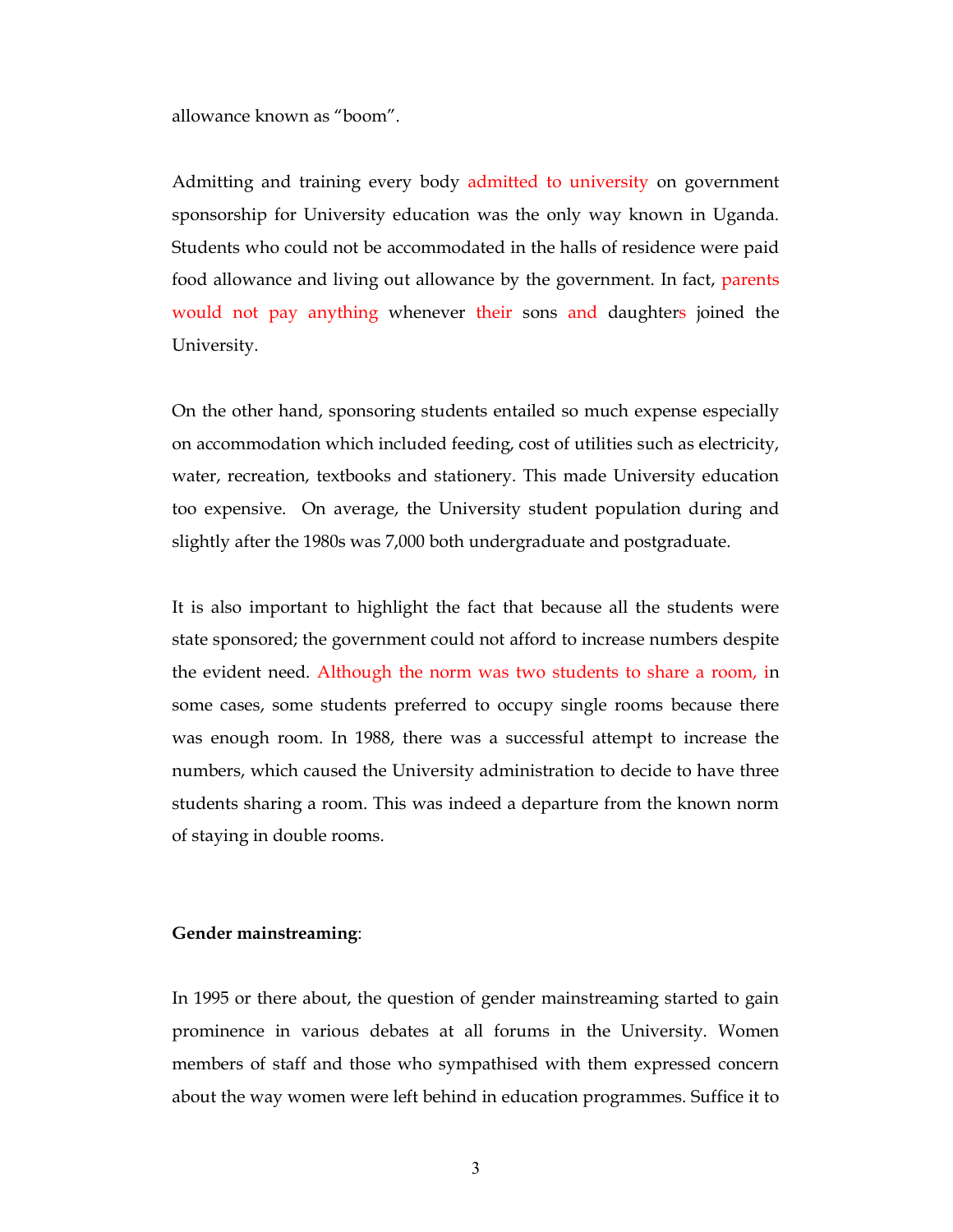say that, by 1994, there were only two female professors and two Associate professors in the whole University.

# Introduction of ICT:

Towards the end of 1990s, there was need to automate the administrative systems since the numbers of students had risen so much that they could no longer be managed purely manually. So, in the early 2000s, there was a lot of work towards introducing administrative computing. Various financial donors including NORAD, Sida/SAREC and USAID supported this endeavour. The move also received support from the government of Uganda.

#### 1.2 Analysing the change implementation

In analysing the various changes and how they were managed, this thesis employed the ADKAR model tool (Jeffrey M. Hiatt and Timothy J. Creasey, 2003, p. 36). ADKAR is an acronym that entails five basic stages of change:

- A: Awareness of the need for change
- D: Desire to participate in and support change
- K: Knowledge about how to change
- A: Ability to implement new skills and behaviour
- R: Reinforcement to keep the change in place.

At a micro-level, ADKAR characterises the process of individual response to change. This study was based on a macro-level analysis. The effect is not an individual ADKAR change profile but an organisational ADKAR profile.

Change management in this thesis "is about helping people through change their ways of doing things. It refers to the process, tools and techniques for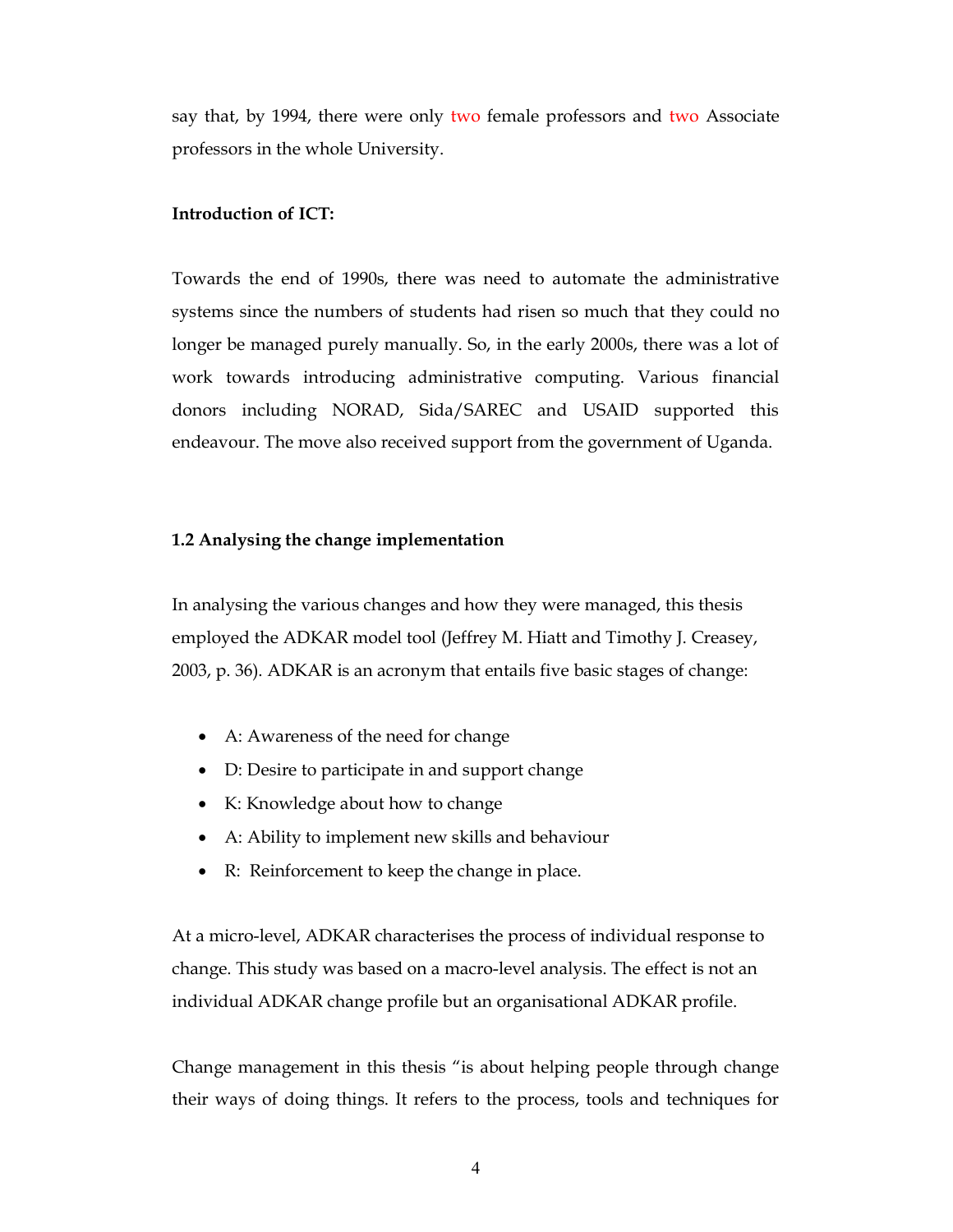proactively managing the peoples' side of change in order to achieve the desired business results". (ibid p. 10-11).

Each of the changes is analysed on the ADKAR criteria.

#### 1.3 Organisation of the thesis

In this thesis, the changes dealt with are presented as follows:

- 1. Scrapping of students' allowances and other benefits and how it was managed.
- 2. Introduction of 1.5 points bonus for the female applicants to the University, how it was managed.
- 3. Introduction of new programmes, its management.
- 4. Gender mainstreaming, its management.
- 5. Introduction of Information communication technology (ICT), its management.
- 6. Conclusions

# 2. CHAPTER TWO:

## 2.1 Scrapping students' allowances and privileges

In 1989, the government of Uganda decided to scrap the allowances that hitherto had been paid to the students for years. This was a change intended to reduce the cost of individual student's University education in order to be able to extend the opportunity to more students.

In the year 1988, government decided to introduce changes in terms of the privileges extended to students. The changes included but were not limited to scrapping of: boom, book allowance, and stationery allowance. The argument advanced by government was that most of the students at the University were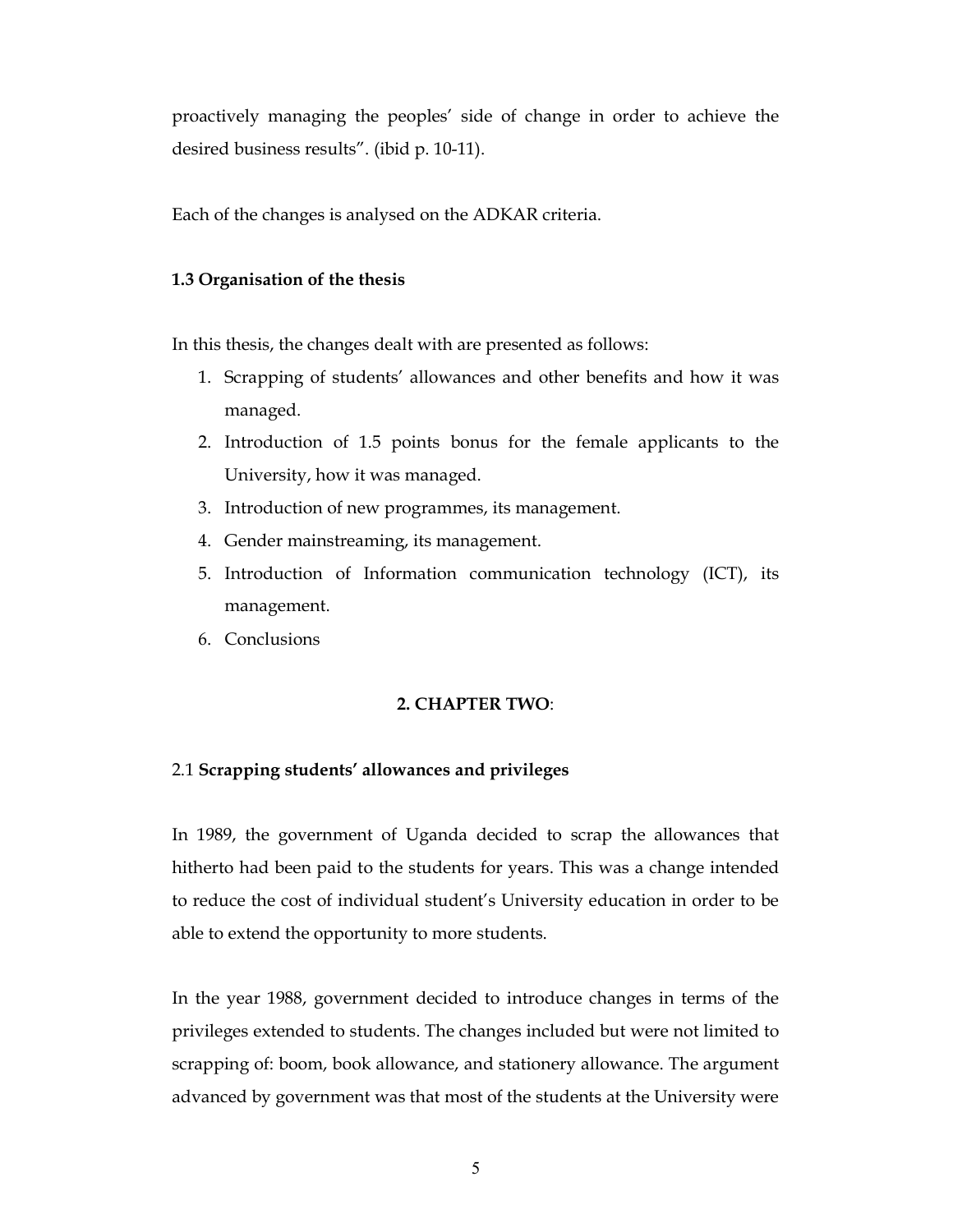from the well to do families. In fact, it was argued that most of them came from the so-called "elite schools" in and around Kampala. These are schools, which cannot be afforded by poor parents. For that matter, these parents could afford to provide stationery and other requirements to their sons and daughters. This move caused very serious strikes at the University in 1989 climaxing in another one in 1990, in which students clashed with the police leaving two of the students dead and others injured.

Instead of students accumulating textbooks for themselves, the university resolved to establish a book bank for the future students. This was more beneficial to every body and effective than the taking of books by every one. This was in my view a good remedy for book allowance.

The government however, remained very firm in introducing change. The argument was that the University had more space to train even more people but tradition had rendered it impossible to do so.

Coupled with the above-mentioned situation, was the fact that most of the time, the lecture space was idle. This was because formal classes ended at 5.00 pm and every one went either to the library or elsewhere of one's choice. Hence, the otherwise useful space was left redundant until the next following day. On weekends, there was no formal teaching and therefore classrooms remained idle. There is also a traditional long vacation, which runs between June and October. During that period, all lecture rooms remained closed because no one used them.

It is important to note that the university also had to find another way of utilising space profitably. Through thorough investigation, it realised the need to abandon the three-term system in preference for the semester system. The semester system allowed for better utilisation of space and time.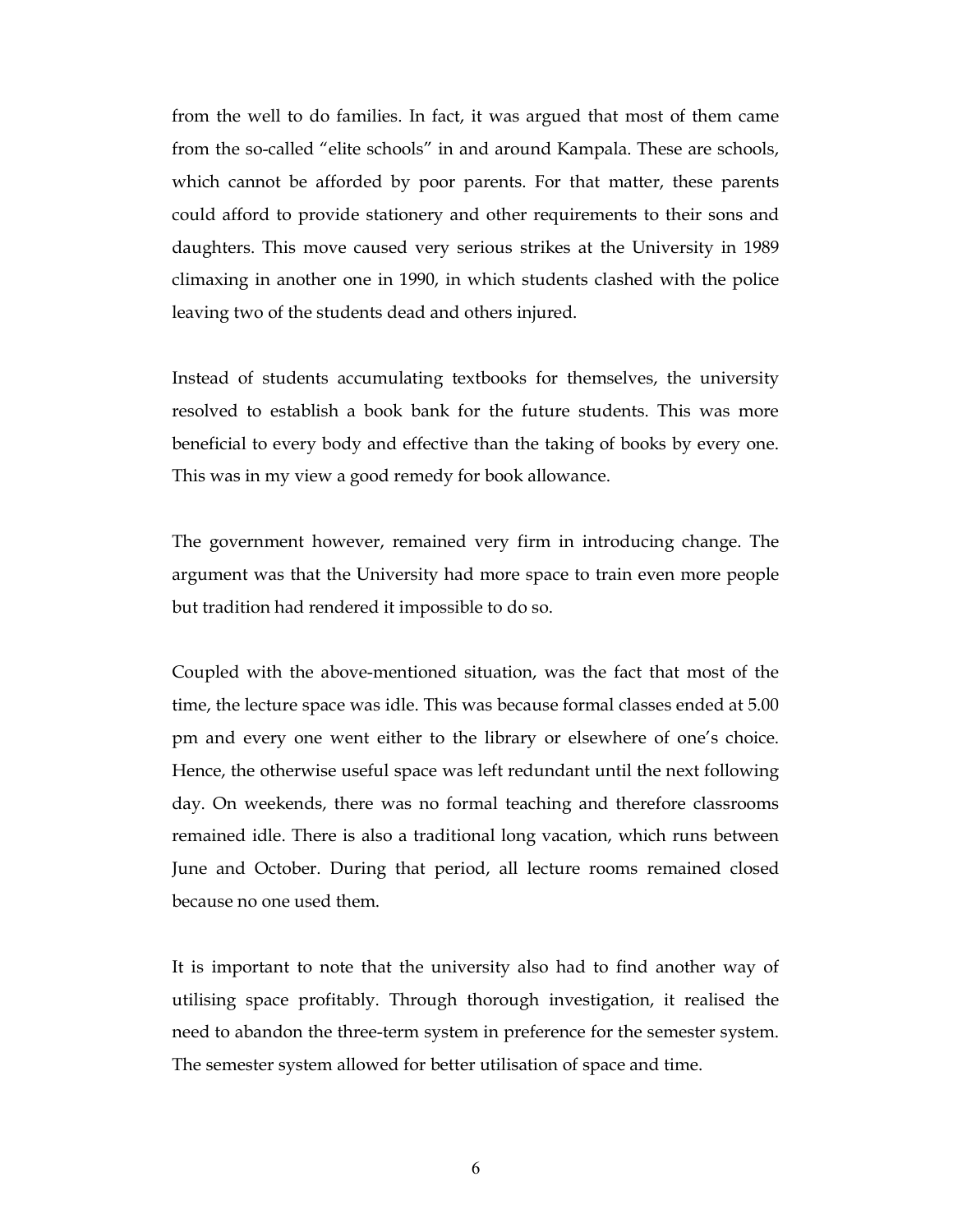A new thinking to put facilities to use emerged and a decision was made that new and private programmes be introduced. The matter was conceived by the University leadership led by the Vice-Chancellor and passed by the University council, the highest policy making body of the University. This idea was indeed in line with government policy and therefore was immediately approved.

## Analysis

In analysing the management of this change, the ADKAR tool of analysis has been employed. The first question is whether the various stakeholders were fully aware of the impending changes.

The fact of the matter is that there was very little awareness before effecting the changes because there was no effort on the part of the government to communicate to the public about the changes that were due to be introduced and the impact these changes would have on them.

Due to the fact that there was no sensitisation, students staged a strike, which disrupted academics for more than a month. According to Mushemeza (1990), the strike was prompted by the removal of the students' allowances. The argument of the government was that 'excessive' spending on higher education undermined development of education at lower levels, and it was unwise to subsidise education of higher level when the majority of the children in the countryside did not go to school. The students had not been consulted and when they protested to this undemocratic gesture, the state responded by deploying armoured personnel carries (APCs) and riot police to quell the riot, resulting into the death of one students.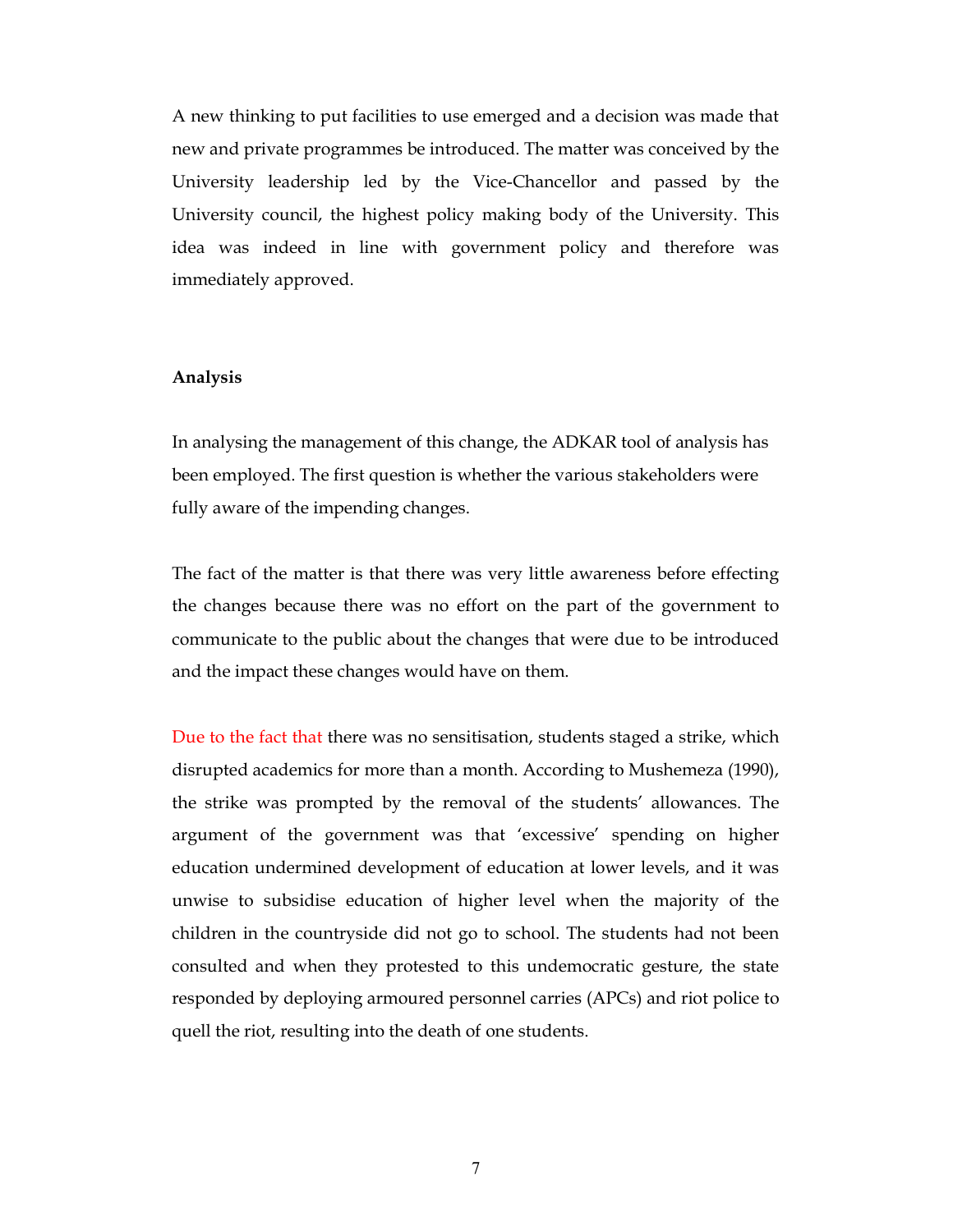It should be noted that the students ended up interpreting the intended changes as IMF inspired educational reforms prescribed for every African country, which the state was wholesomely implementing.

Secondly, because the stakeholders did not have sufficient information as to how the changes would be implemented and how they would affect them, they did not even have the desire to participate in the implementation and support the changes in question. Hence, it took a lot of pain on the part of the government to force the changes on to Makerere instead of managing them in a participatory manner.

Thirdly, it is important to understand that if the stakeholders were knowledgeable on how to effect the changes, things would have been different. The correct position is that they did not know how to, not even the government. That is why the changes were just announced by circulars and radio announcements; without any thorough investigations to establish how the students and other taxpayers would react. All this led to the introduction of the changes ending up in a bad strike.

Fourthly, it is also important to note that there was the ability to implement the new changes on the part of the government and the University administration. The contention of this thesis is that there was very little ability to implement the changes because there was no training for the people to be able to handle them. This also explains why there was need to use brutal force against the students by locking them in the halls of residence and starving them for a whole day before opening and forcing them out of the University at 4.00 pm.

In as far as reinforcement was concerned, the government as the sponsor of the changes was able to keep the changes in place. To that extent, there was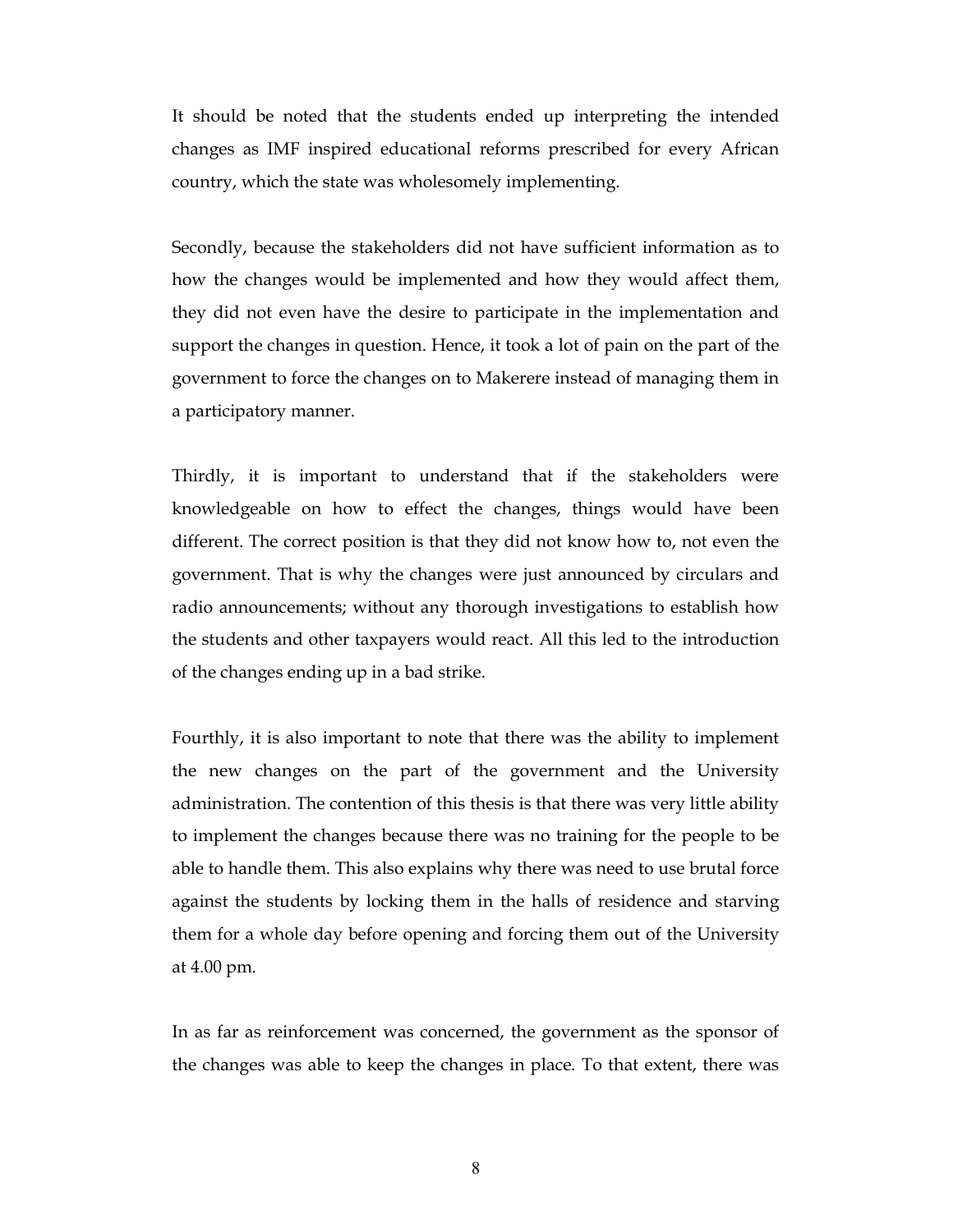some level of reinforcement. However, the University administration took a bit of time trying to adjust and guarding against simmering strikes.

# 2.2 Introduction of 1.5 points bonus for female applicants

Makerere University was established in 1922 as a men's college. Women were first admitted in 1945. Female numbers increased slowly until Affirmative Action was instituted in 1990. Hence, the Gender Mainstreaming Programme was intended to address historical imbalances.

For a long time, the University admitted all students on merit. However, the number of female students remained very low, in fact below 30% of the total enrolment. It is for this reason that positive discrimination after some time of soul searching was decided upon. It was observed that the academic performance of females generally was discouraging females and they were marginalized in Education. Based on this reason, the government deemed it necessary to lift the female enrolment position by offering 1.5 more points to them for applicants' admission to Makerere. This gender-weighing scheme started in 1990.

The Government of Uganda, in an attempt to address the imbalance, introduced a scheme that would favour the female applicants. In doing this, they introduced a bonus of 1.5 points for all the female applicants. The effect of this was that those whose marks were slightly below the cut-off points could be boosted to qualify for admission. At the same time, those who would have otherwise only qualified for less competitive courses were able to enter the more competitive ones. This indeed boosted the number of females joining Makerere University to slightly over the traditional one third.

The first year of the scheme produced a six percent increase in the overall female intake to Makerere University, which was a commendable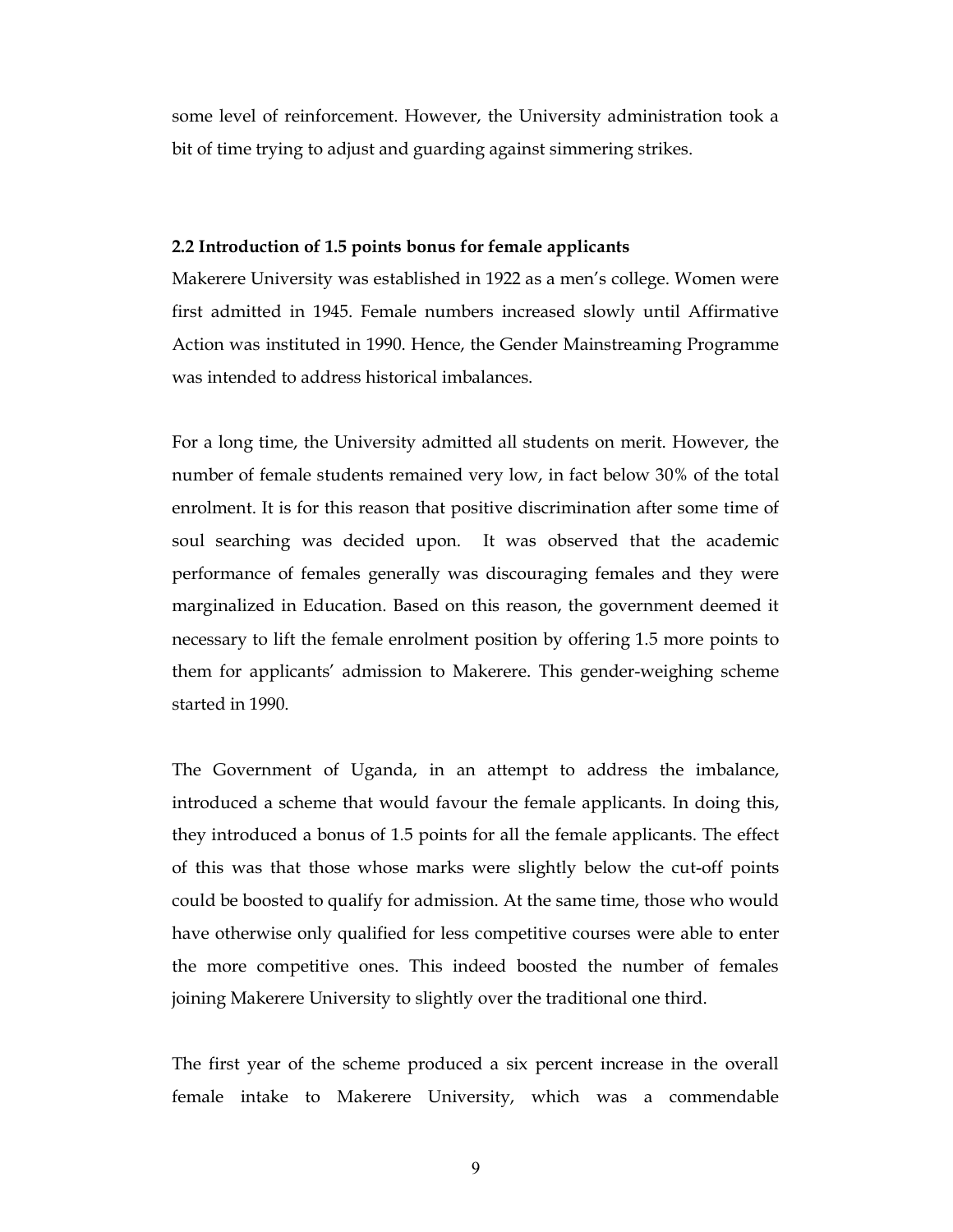improvement. This scheme won females an edge over in Arts and Social Sciences and a total of 110 female students would not have been enrolled in Makerere if the scheme were not in place that year.

To demonstrate the contribution of the scheme in improving the female intake to Makerere University, it is important to give figures of some past years. In 1954, the intake was 9 females out of a total of 148. In 1964 the intake of females was 57 out of 477. And, in 1988, 350 females were admitted out of a total of 1,530 students and in 1989, only 420 out of 1700 students were admitted.

Whatever the position some people hold, the scheme has increased on the number of women joining the University, though there may have been no follow up since its inception, to understand its impact and people's views. Please note that this particular scheme is subject to periodical revision by parliament; section 78 (2) of The Constitution of The Republic of Uganda. This is meant to continually assess relevance of the changes. The vision is to scrap the scheme after the gender imbalance in higher institutions of learning, among others, has been corrected.]

In the study I carried out in Uganda in Rukungiri District (M.A Muhwezi-Murari, forthcoming) a number of arguments were advanced. A very important one was that if the University were to select girls on the same point limit as boys, the number of girls going to University would remain as low as before. Others welcomed the affirmative action because girls in most cases wasted a lot of time cooking and doing other related home chores, which society subjects them to while boys got sufficient time to do their studies without disruption of the kind. That not until society has changed its attitude, shall the performance of girls improve without any affirmative action.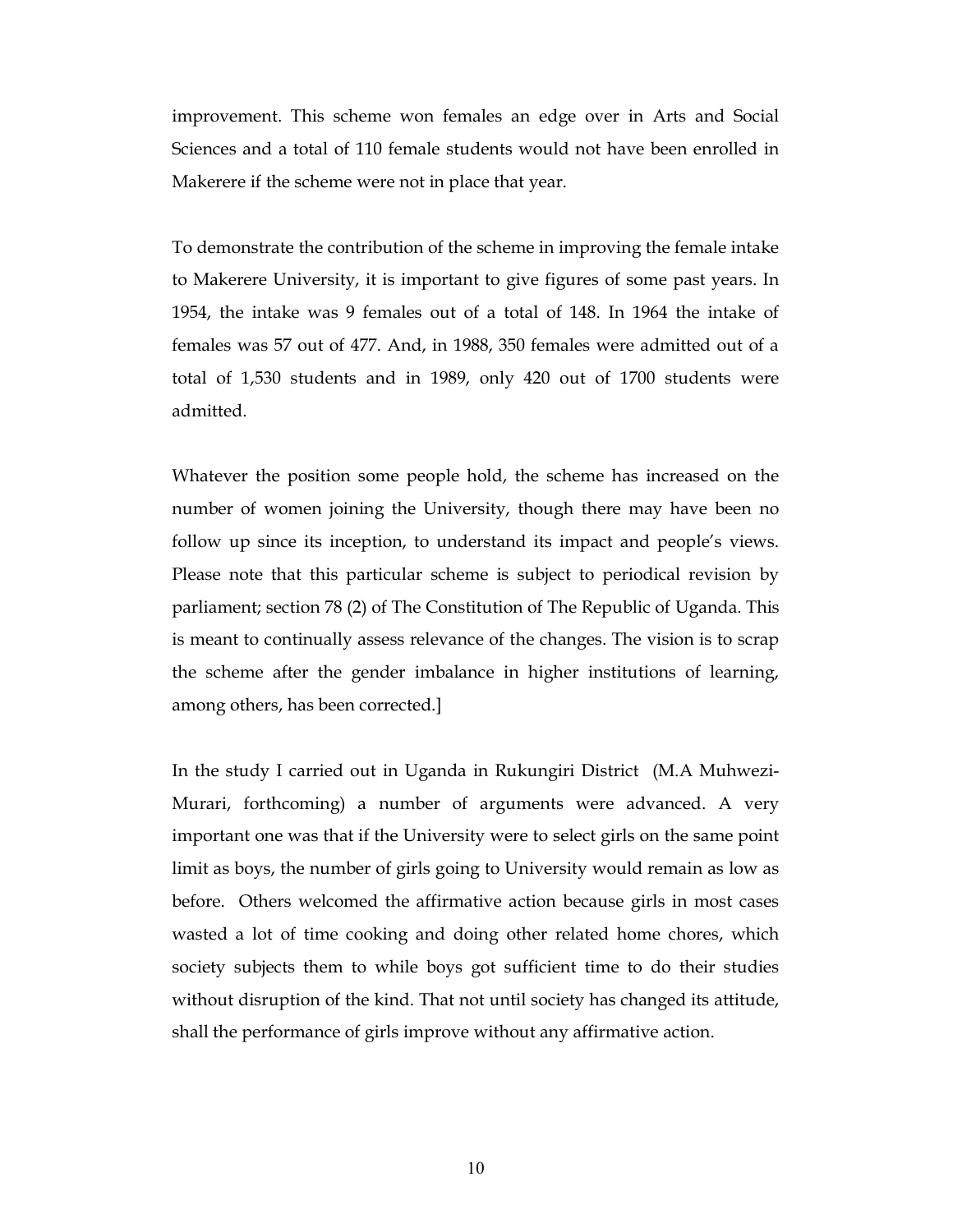A contrary view was that there is no reason for the girls to be given such favours just because they are girls since they follow the same syllabus. Proponents of this view maintained that this act leads to further subordination of women since girls will be looked at as intellectually weaker.

The 1.5 decision was hailed as a very good and positive move and indeed noble, by those who were concerned about the hitherto subsisting social imbalance.

#### Analysis of the 1.5 bonus.

As is known, in change management, resistance is the norm and not the exception (J. M Hiatt & T.J Creasey, 2003 p. 92). This one also attracted some resistance from the different sections of the population both within and outside the University.

Some argued that the scheme had an adverse effect on male candidates, who might score the same as girls but still be edged out and consequently fail to go to University, because of the positive discrimination. Professor Mukama for instance argued that the scheme was unfair to the boys who might be left out after sitting the same exams with the girls and scored similar marks.

Others argued that it gave the impression that mediocrity was being promoted among the females at the alter of excellency. This view was shared by Bitambeki and R. Kadaga; the Deputy speaker of the Parliament of Uganda when she argued that the scheme put women in a weaker position and should be scrapped. Kadaga asserted, "I do not subscribe to this. I am a product of a very competitive system". (The New Vision Newspaper, Saturday No. 2, 1991). Given that people in communities are heterogeneous, the resistance stemmed from the different perceptions that the members of the society held at the time. However, given that the state was a very committed sponsor and the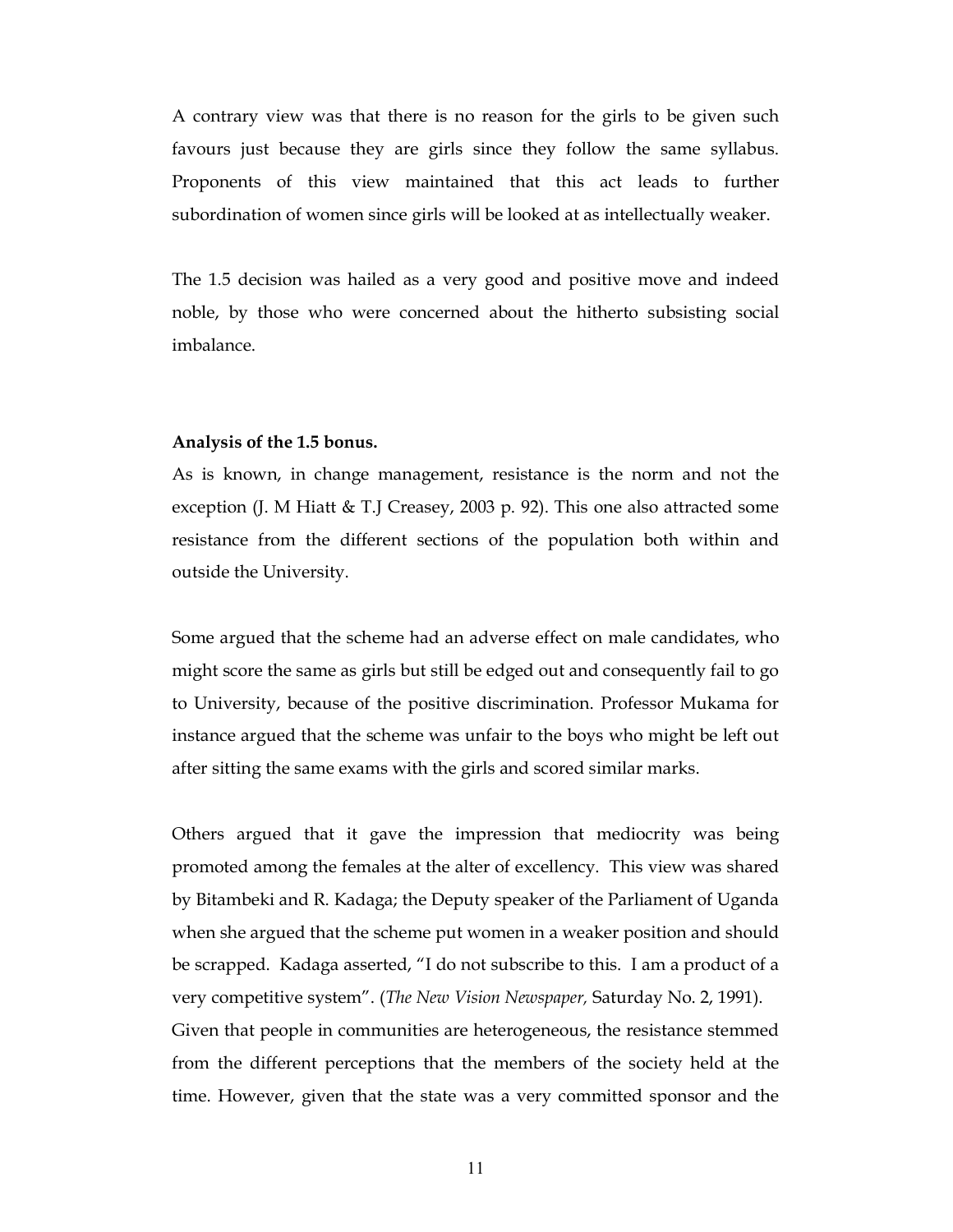majority of the community members were in lukewarm support of the scheme, it was able to go on up to now.

Generally, there was very little resistance to this particular change. However, disagreements were voiced in the respect of the additional 1.5 points awarded to girl applicants. In some sections of the women activist movement the move was interpreted to belittle women. The argument was that the message communicated by the changes was that female applicants could not inherently compete against their male counterparts. It should be observed however that these disagreements were and remained only at debate level. It is also apparent that the changes did not find favour with male applicants who were eventually not admitted because of the increase in the female intake due to the 1.5 points addition. These however had no avenue to realistically resist the changes.

#### 2.2.2 Analysis of the process:

As far as awareness was concerned, the population was not generally sensitised. Government in consultation with the University administration came up with an idea and wanted it enforced that same year. The only reason why the resistance was quite minimal was that every right thinking person in Uganda could see the imbalance that had hitherto existed in the University.

Secondly, it did not seem to threaten any one in the University. Hence, it did not attract very much protracted resistance from the University community. In fact, most people appreciated it and thanked the government for it as a move worth undertaking.

As far as the desire to participate is concerned, the women were very eager to participate just like the government and University administration. It is this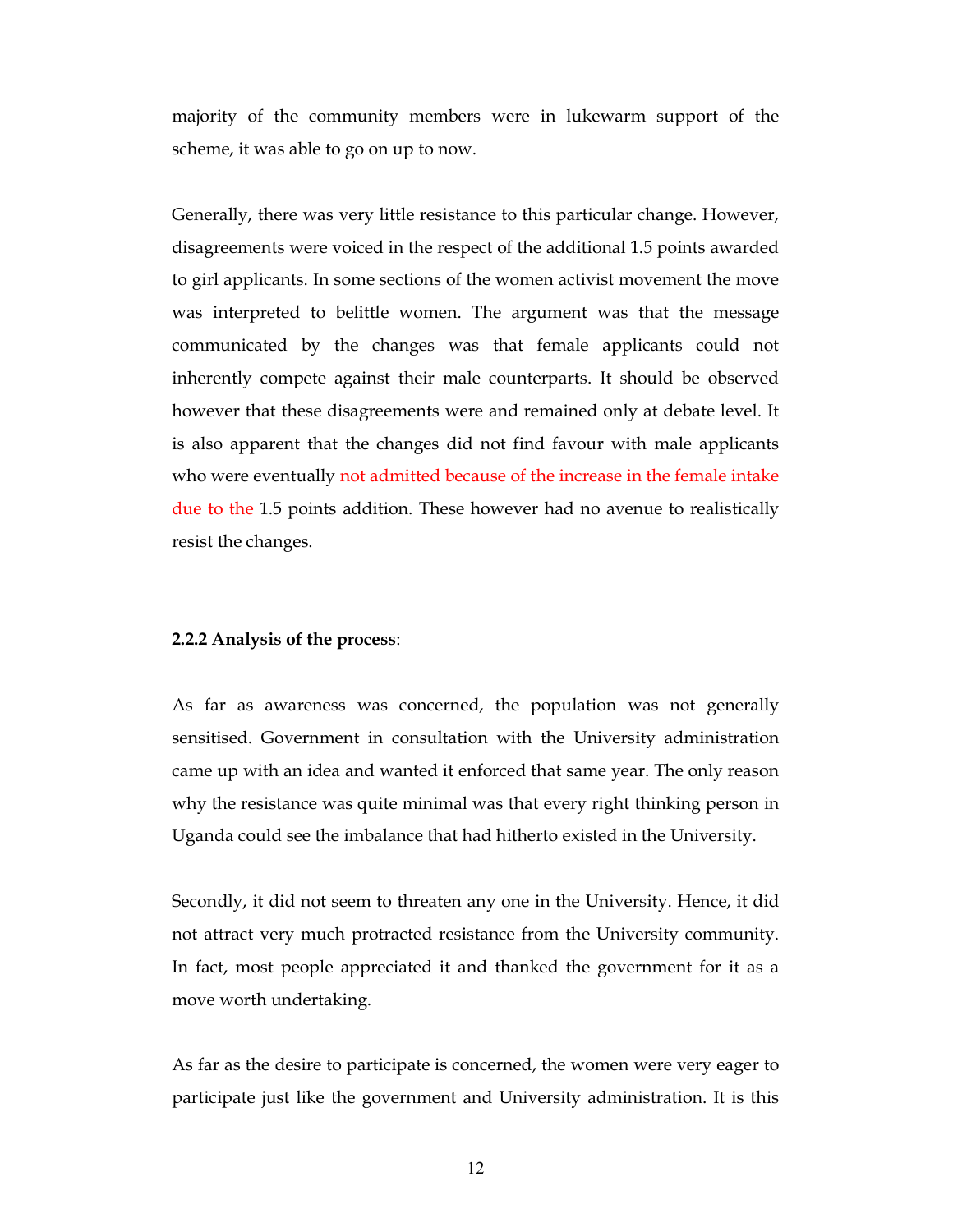desire that made the change not only possible but also very successful.

It is also a fact that the change was possible because the implementers had the requisite knowledge of how to effect the change. They used this knowledge so well that the resistance to it was so minimal during and after the process of introducing it.

The ability to implement the change was in place as it was not necessarily a very technical thing. It required more of thinking and doing. Every one involved contributed an idea and lent a hand towards achieving this. There was a lot of ability and willingness to handle the introduction and management of the 1.5 scheme, which has survived up to today.

The introduction and management of 1.5 points was reinforced. Therefore the reinforcement of the change was effected which explains its survival up to now.

## 2.3 Introduction of private sponsored programmes:

The first programmes to be introduced at the University included Bachelor of Laws evening programme (1993), Bachelor of Business Administration (1994) and programmes in the faculty of Arts. Shortly after, the following courses were also introduced: Bachelor of Commerce Evening, Bachelor of Education External, Bachelor of Tourism, Bachelor of Environmental Management, Urban Planning, Development Studies and Arts subjects such as Organisational Studies, and Social Anthropology. Others were Bachelor degrees in Nursing, bio-medical laboratory technology and a few more pursuits previously un-available and even un- contemplated.

It is worthy noting that most of the courses were demand driven responding to the employment market. External degree programmes were introduced in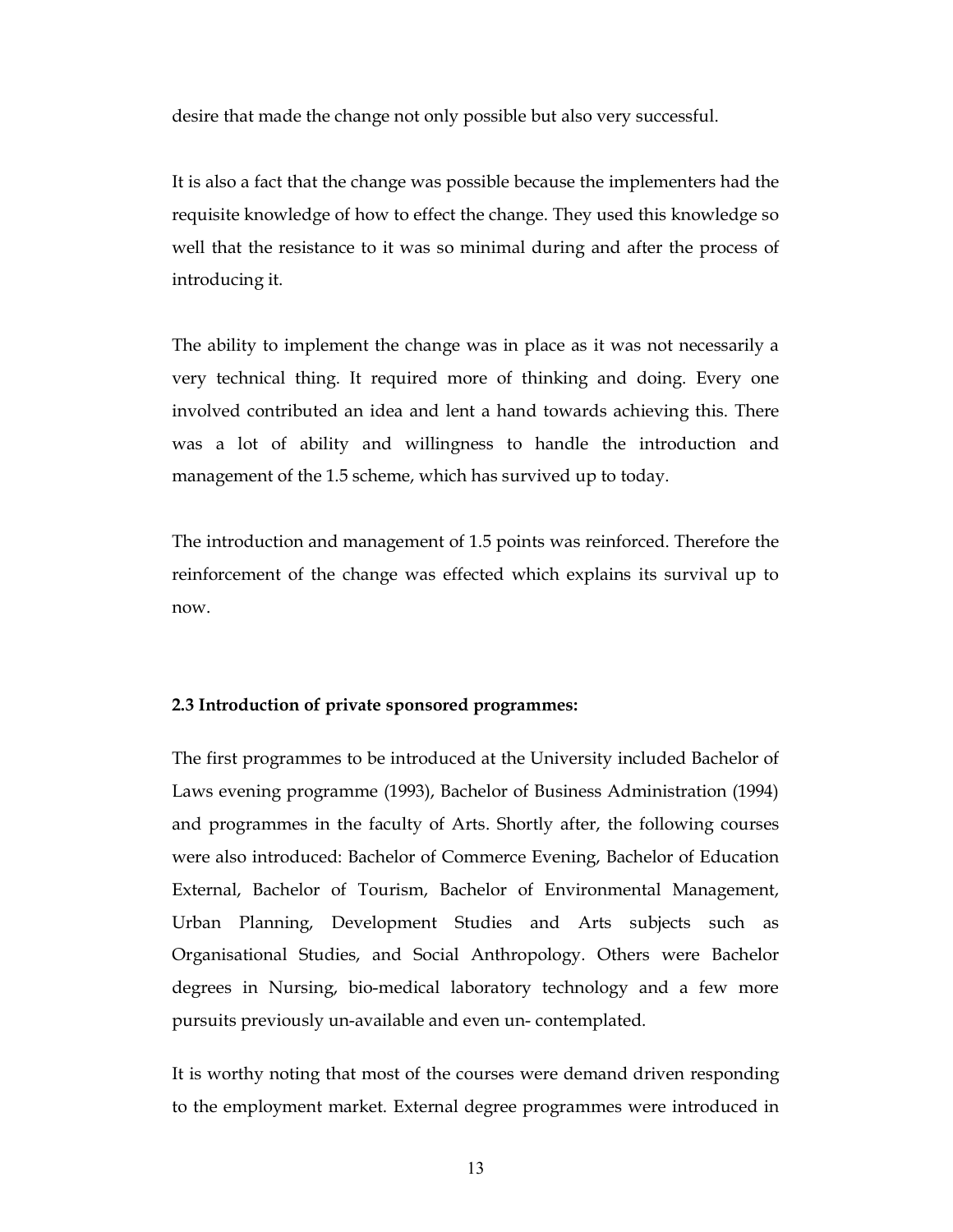the Bachelor of Commerce and Education. Also new programmes reflecting the changing trends in the country were introduced. Gender Studies in the faculty of Social Sciences was one of these.

Outreach programmes to benefit Ugandans who might not qualify to join Makerere University directly and Extension programmes for the rural farmers were also introduced. At the same time, distance-learning programmes were introduced, as explained later in this paper. These Included Bachelor of Education and Bachelor of Commerce both coordinated and conducted by the Institute of Adult and Continuing Education.

There are a number of courses taught at the University that are considered privately sponsored without any government sponsored participants. These include Bachelor of Business Administration (BBA) and Organisational Management. These courses are only offered to privately sponsored students.

The introduction of privately sponsored programmes was born out of the need for people around town who required upgrading their qualifications to degree level. Hitherto, going to University was a preserve of those with very high grades from high school and a few people who could sit and pass mature entry examinations. Mature entrants constituted only 10% of the total number of entrants.

However, with the introduction of private sponsored courses and programmes, even people whose grades were not good enough to merit government sponsorship, but had at least two principal passes were admitted. People who were working in Kampala and wanted to upgrade their qualifications to degree level and had scored two principal passes at high school were admitted on application as long as they could pay. However, with time, due to high competition, even the grades for private sponsorship had to be good enough.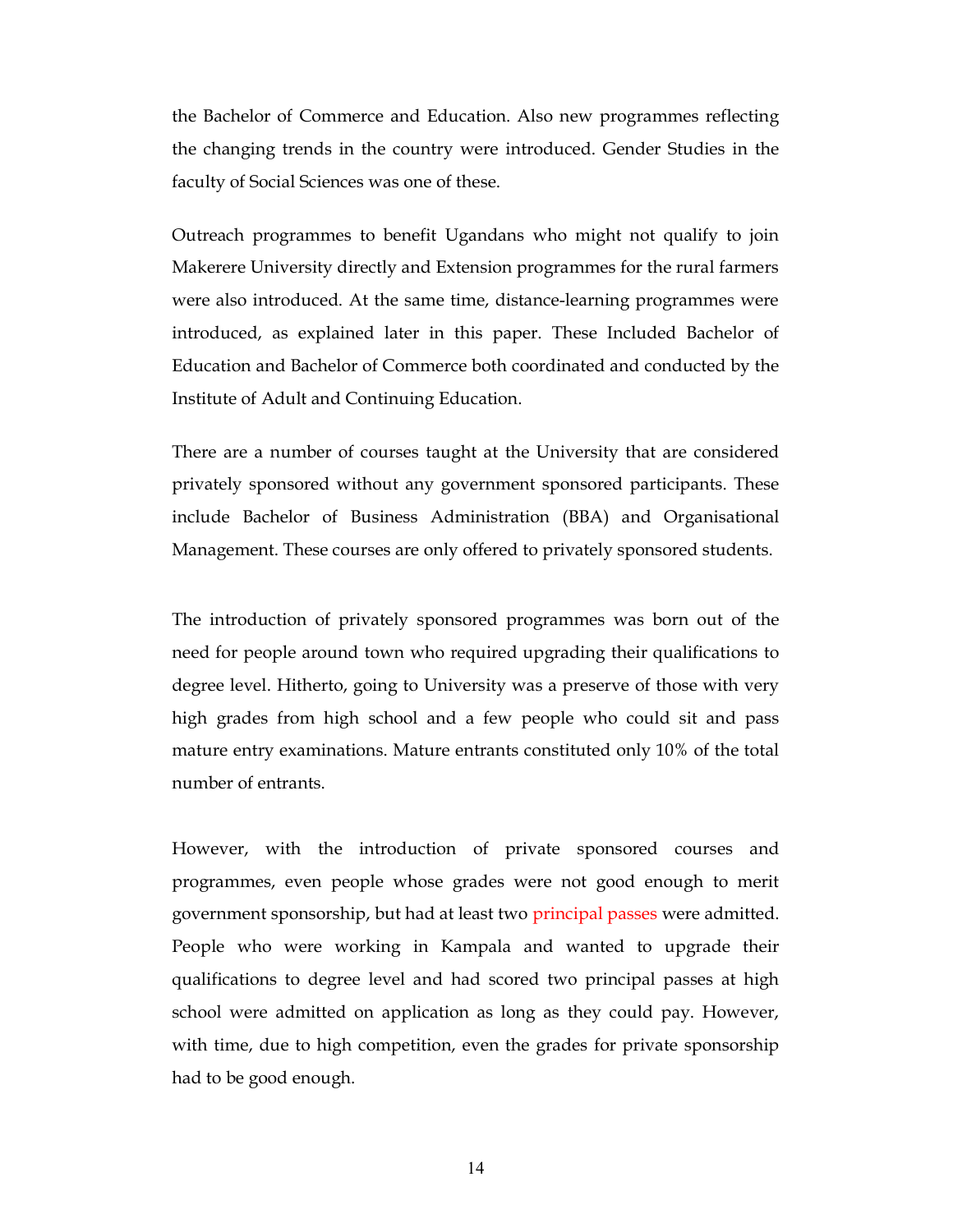Very quickly, the courses became very popular among those who were able to qualify and pay for them, who otherwise would have been left out. Alongside government-sponsored students studying during the day, a number of private sponsored ones were included. Classes became even bigger and bigger.

On the other hand, classes for only privately sponsored students were introduced. These were especially conducted in the evening after 5.00 pm a period of time in which the classrooms were hitherto, redundant. At first, these evening studies were for the working class in Kampala. However, within very few years, even students who were leaving high school started applying for them.

# 2.3.1 Eligibility

It is common knowledge that eligibility to University entry is based on two principal passes at high school. The number of the eligible candidates was much higher than the University could accommodate on the same resources allocated to the University. As Epelu Opio shows, in 1983/84 academic year 61% of the eligible candidates were admitted under government sponsorship, while in 1990/91 only 35% of the eligible candidates were admitted. The downward trend continued in the academic year 1999/2000 when only 10.8% of the 16,674 eligible candidates were admitted and sponsored by government.

Given the well known situation that prevailed in Makerere During the Idi Amin regime and thereafter, which were characterised by very inadequate funding Makerere University was forced to cut down on research, Staff Development, postgraduate programmes, equipment, books, science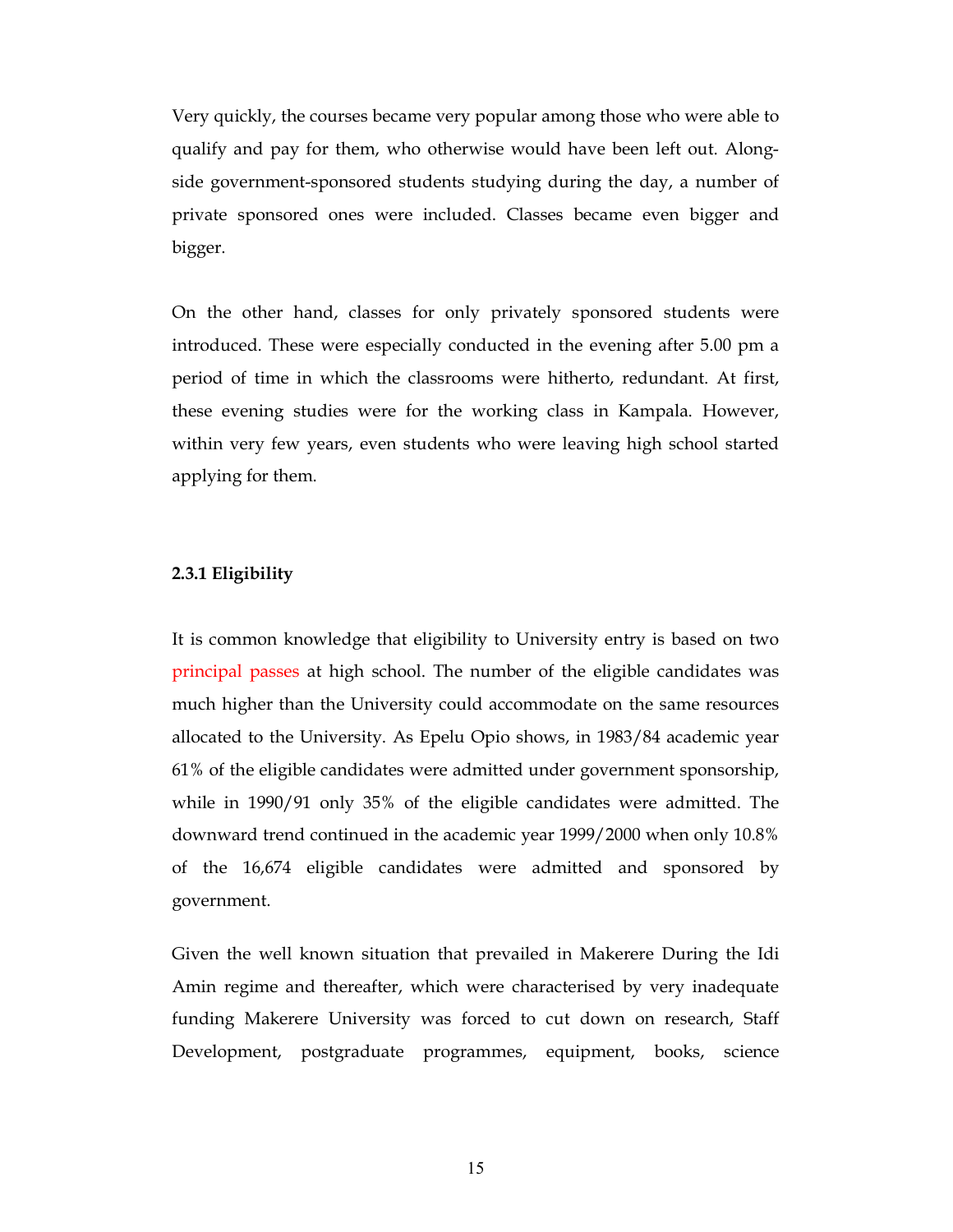laboratories, chemicals and other teaching materials. The University was not able to recruit and retain very highly competent staff.

There was high turnover of top management, as well as lack of donor confidence and assistance. Other essential services like computing, transport, and telephone were virtually non-existent. There was congestion in lecture rooms resulting in loss of time during the time of change of classes in and out. Independent study became difficult with congestion in halls of residence and Library.

All these developments had a negative impact on the quality of education offered by Makerere University and lowered its standing in the public's eye. University/State relations deteriorated as students and academics were constantly on strike for better pay and allowances. There was failure by the institution to provide timely and decisive actions on some of the problems.

The challenges above left Makerere University with no option but to reform. The World Bank and the International Monetary Fund recommended cutting down on expenditures and higher education was not a priority. Makerere University had to wake up to address the dwindling government support. There had to be changes in government University relations.

The reforms have encouraged staff to be innovative, creative and to improve on their delivery system. Resources may be shared. There is use of audiovisual Technology such as loud speakers, video recorders, distance education techniques, introduction of the Virtual University. Virtual university facilitated training of students from a distance. This was under the African Virtual University (AVU) based in a number of Universities in Uganda. The trainers would do the training on-line from the USA without the need of physical presence.

The University has moved away from the rigid term or quarter system to a semester system, which is more efficient and flexible with regard to time use.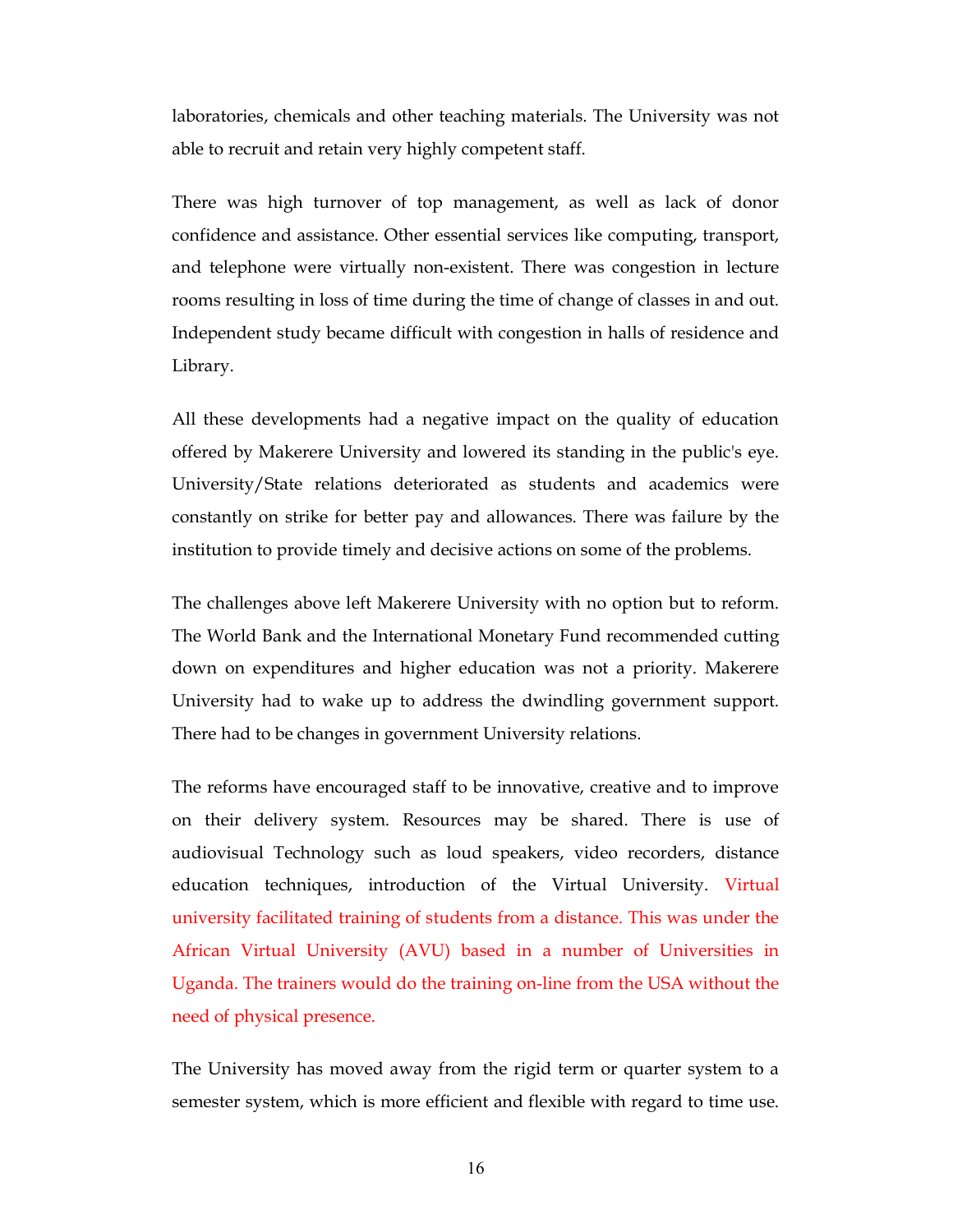It keeps students busy throughout. While in the quarter system students took final exams at the end of the academic year, they now take 2 major exams in each academic year and are examined on fresh material. Assessment becomes more comprehensive and vigorous.

Academic audit and quality control system was put in place to ensure that standards are maintained. In audit students assess teachers and content of courses. On the other hand, a Quality Assurance Committee is a standing Committee of Senate that is the supreme academic organ of the University. (Epelu Opio )

# 2.3.1.1 Private students studying along-side government sponsored ones:

The first group of privately sponsored students constitutes those who study along the normal classes (8:00AM – 5:00PM). The difference lies in the fact that their studies are paid for privately. These are admitted for day programmes and study together with the government sponsored students. These are almost in all the programmes and courses the University offers.

These self-sponsored students were introduced in the mid 1990s. It should be noted that privately sponsored students are admitted after admitting government sponsored ones. In the months of April and May, the University goes through the admission process of government-sponsored students. These belong to three categories of applicants. They include:

- i) Students who have just completed high school,
- ii) Mature entry scheme and,
- iii) Diploma holder scheme

### 2.3.1.2 students who have completed high school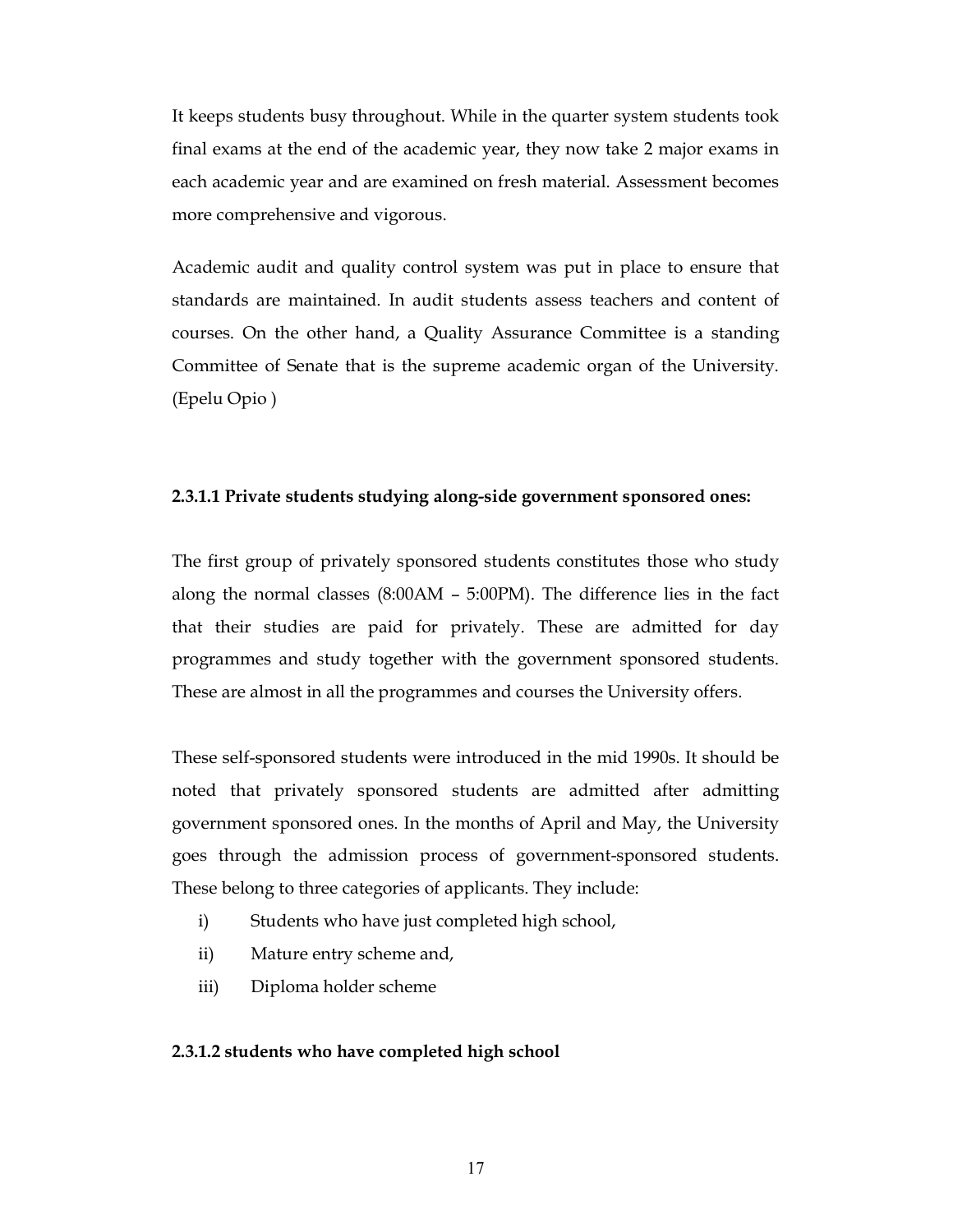National High school examinations called the Uganda Advanced Certificate of Education examinations are always sat in November of every year. Results of these examinations are always released either during the month of February or March. Those that excel usually qualify for government sponsored University education. However, these are usually required to score very highly depending on the general performance of the year.

Though the change in the senior six examinations timetable is not a university affair per se, it affected the admission process. The senior six examinations from 1980 were held in March and students admitted in July and August. However, in 1998 or there about, the examination timing changed to November. Nevertheless, the time for opening remained almost the same. Students still begin their first year studies around September October. Hence, this change gave ample time to the university to admit both government scholars and private.

This exercise leaves out many candidates who are eligible to join University, which is just two principal passes. In fact, most of the students have three to four principal passes of high grade, but due to stiff competition are not admitted for government sponsorship.

After the list of the students admitted on government sponsorship is displayed, private sponsorship is advertised. The common practice is that most of the students apply for day courses but make evening course the last choices since they have six choices to make. Those whose scores are in the high range are admitted for day programmes. Those whose are out of the range but have the requisite grades are admitted for evening ones. The ones admitted on day programmes study in the same classes with government sponsored students.

## 2.3.1.3 Mature entry scheme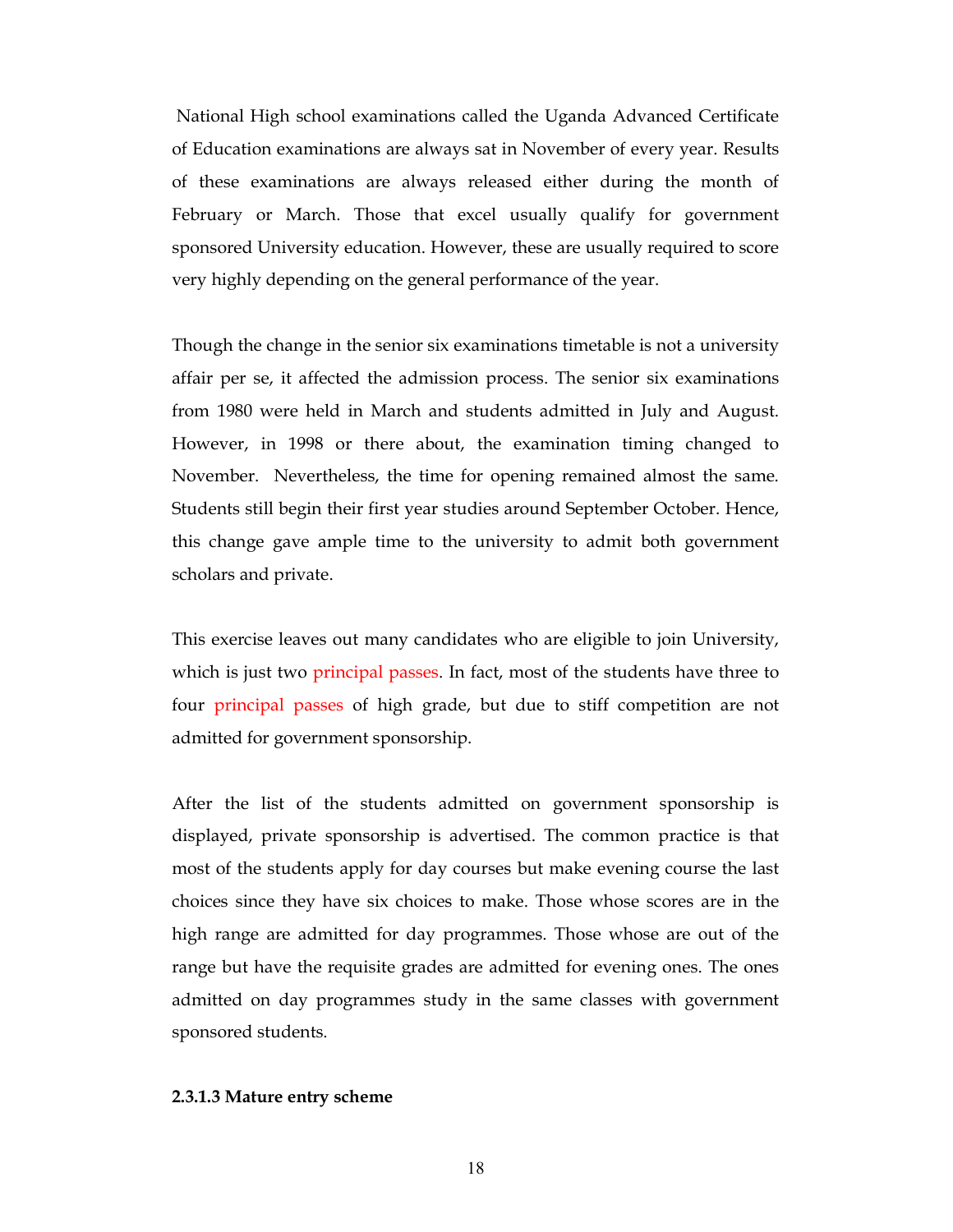Every year, the University advertises and examines candidates for the mature entry scheme. The mature entry scheme is intended for people who have been out of school for at least two years. These must have completed at least Senior Secondary four (S.4) otherwise known as form 4 or its equivalent.

The examination is prepared, conducted and marked by the University. Those who perform very well are admitted alongside the high school leavers. Usually, the University takes a maximum of 10% of these for all the courses. Usually, these ones have one opportunity. They either qualify for the course they have applied for or they are left out. They do not have second or third choice.

### 2.3.1.4 Diploma holder scheme

A diploma holder scheme was introduced in 1995 to give an opportunity to people who scored highly at their diploma level from institutions recognised by the University. An advert is placed in the public media asking people interested to apply on the basis of their diplomas. In most cases, the class of diploma considered is second class upper (2.1) with some experience in employment or business.

Such candidates apply for training in the same area of their original professional training. When admitted they take the same period of time on the course as the senior six leavers. They have no exemption in terms of the period of the training.

#### 2.3.1.5 Evening courses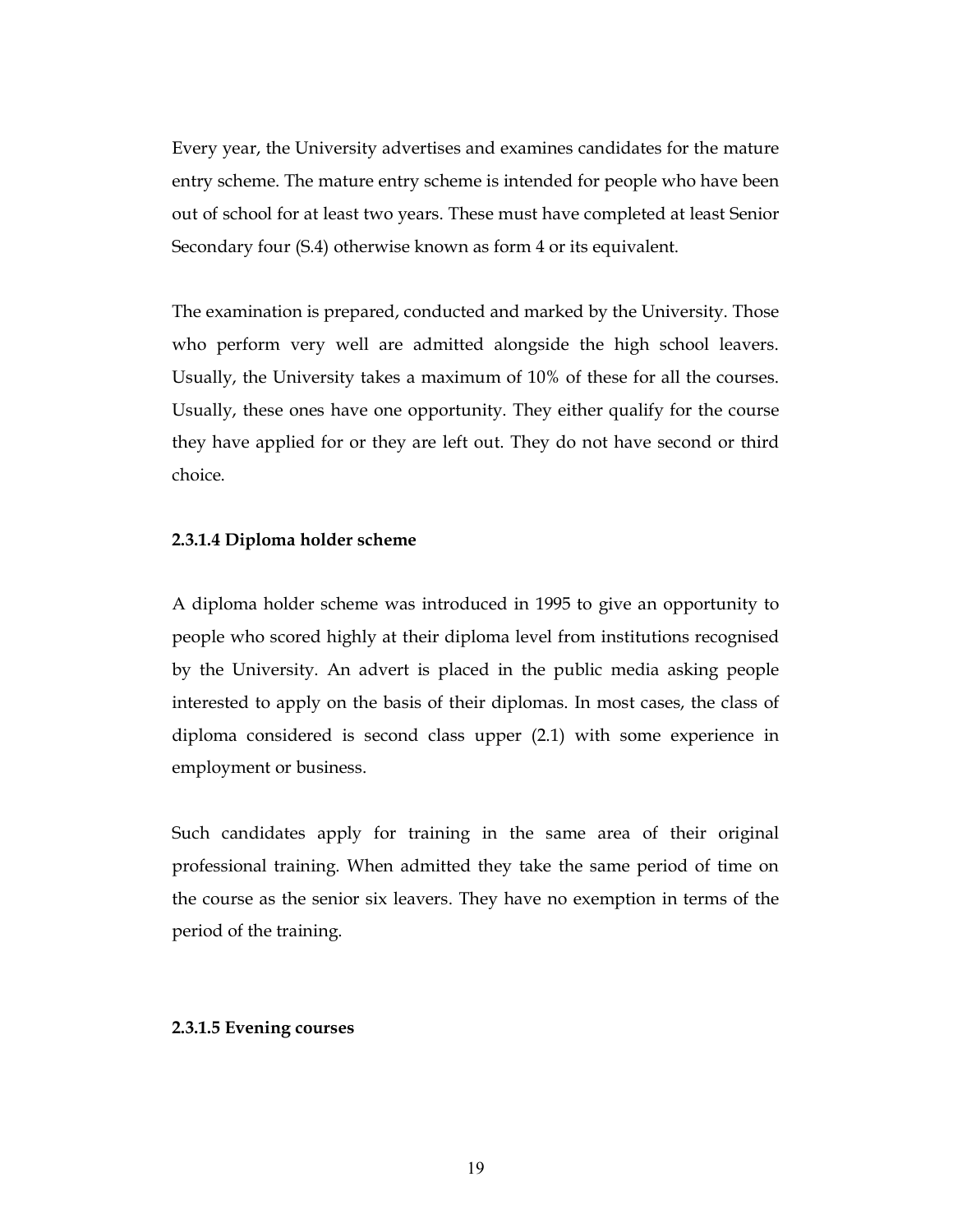Most of the courses offered to the evening classes are similar to those taught during the day. These are all private and no government-sponsored students participate in these.

However, some of these courses are only offered to the evening classes. An example of these is Organisational Management. Immediate High school leavers, those who would have been admitted on the diploma scheme or any post High school results and mature entry examinations may qualify for these.

The High school leavers who have not been successful in being admitted for day courses are admitted for evening ones. Likewise, Diploma holders who are not successful for day courses may also be admitted for evening ones. This also applies to mature entry candidates who were neither fortunate enough to go for government scholarship nor for private day courses. However, they are more convenient for the employed students who thus can attend class after work.

# 2.3.2 Introduction of these courses

The introduction of these courses was a very great shift from the traditional Makerere system. This shift emerged in the early 1990s with the realisation that most resources were left to lie idle when there was great need to utilise them. The lecture rooms and laboratories remained idle after 5.00 pm, during weekends and vacations.

Introducing courses parallel to the traditional government sponsored ones was deemed to be the only way out. This would benefit very many stakeholders in various ways. The participants in the courses would get knowledge and skills, the University would get extra income in form of fees, the teaching space would be put to full-time utilisation, the teaching staff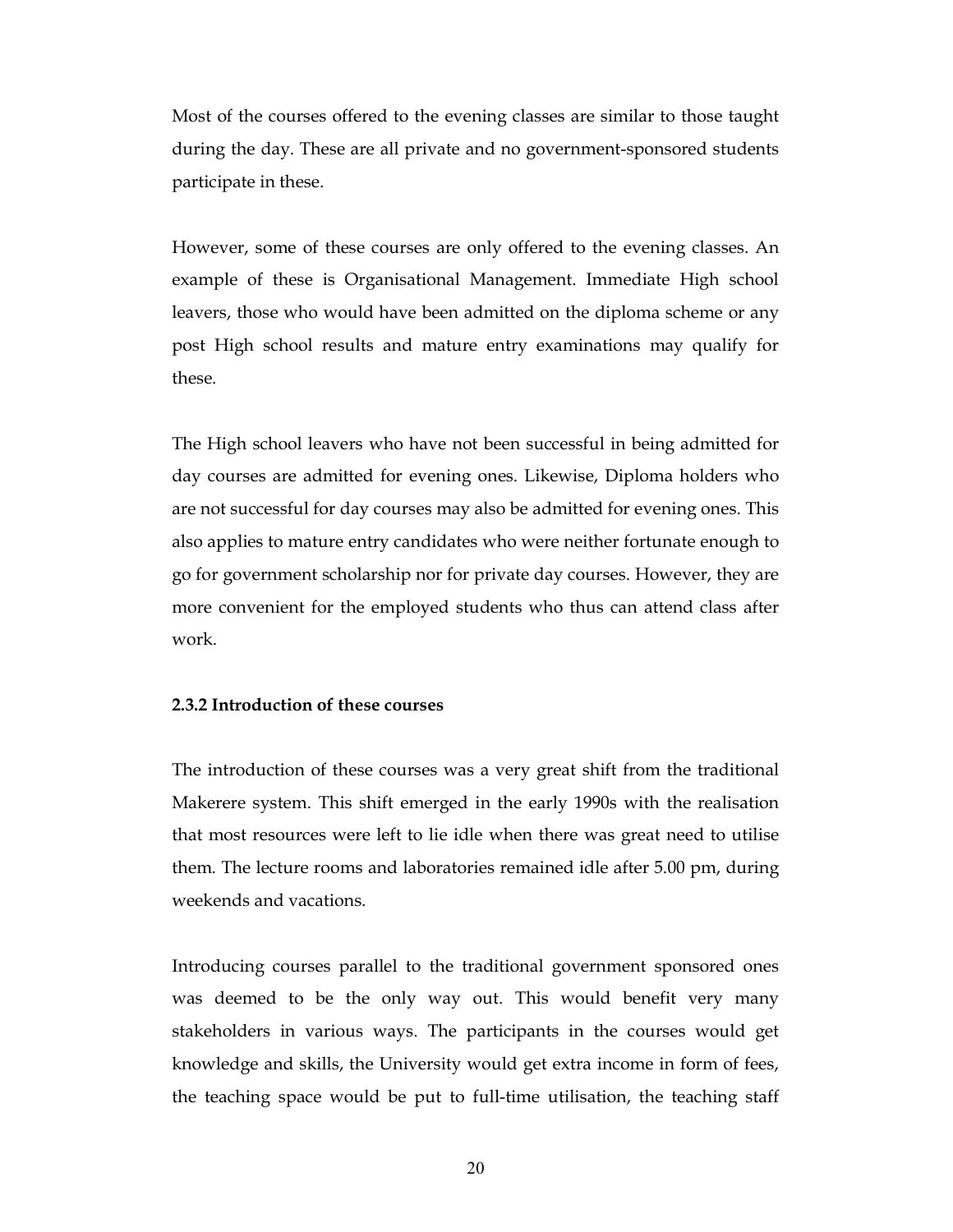would generate more income by providing extra teaching. In which case, this would be a win-win situation.

It is gratifying to note that the private courses in general terms created the capacity of the University to generate more funds for the University. In turn, the staff pay rose to some significant level. It then became possible for the University staff to own some kind of property in town and elsewhere. It is also worthy noting that most of the teaching staff is able to afford a vehicle to satisfy their transport needs.

#### 2.3.3 Why introduction of the new programmes was necessary

The general reasons for the introduction of the new private programmes have been adequately dealt with above. This thesis looks at specific reasons for the introduction of the specific programmes. The main reason for this is the demand for them. The country was yarning for them and no one was providing them. This had two dimensions. First from the perspective of the probable financers of the programmes either individuals or companies, and second, the job market and society needs.

Instances of such courses include Bachelor of Urban planning and Bachelor of Arts with Tourism. By the mid 1990s Uganda was steadily shifting away from dependence on coffee and cotton as the perennial highest foreign exchange earners. One of the new major sources of foreign exchange was now the tourism industry. Yet the University up-till then did not provide the necessary training of the manpower for the then growing industry. Having found the requirement for such training, Bachelor of Arts with tourism was introduced.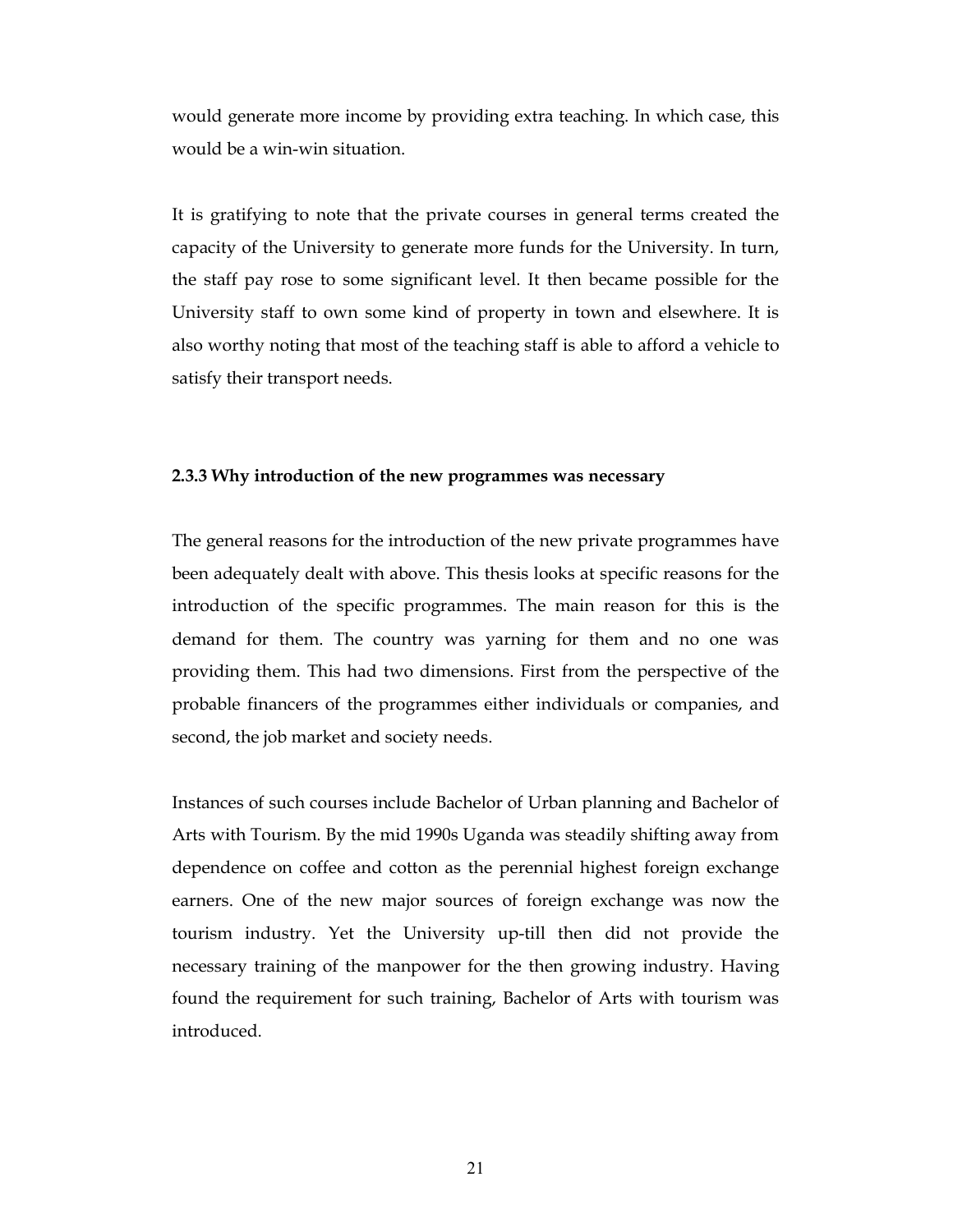The explanation largely remains the same for Urban Planning. Development and modernisation featured prominently in the Government development programmes. It was therefore out of necessity that Urban Planning was introduced to provide well-trained human resources particularly in the area of Urban Development.

Another dimension to the demand driven courses lay in the fact that whereas the slots for government sponsorship remained the same the number of students sitting for the Uganda Advanced certificate of Education continuously increased. This made the competition for the courses even stiffer. This therefore called for opening up to new programmes. And these programmes needed to vary from those already being offered by the University. The reasons for this included the desire to create diversity and avoid explosion of numbers on the already existing ones.

The other driving reason for the introduction of these programmes was the desire to introduce courses relevant to the society. This included programmes such as Bachelor of Business Administration (BBA), Bachelor degrees in Development studies, Bio-medical Technology, Nursing and Tourism. It also extended to subjects of Bachelor and Masters of Arts programmes like communication skills and especially, ethics.

The relevance of these two particular reasons in organisations cannot be overemphasised. Besides, it was also considered that the new subjects cut across all academic disciplines and were meant to eventually be taught across the whole country at all levels of education. Basically, these courses were meant to inculcate the value of ethical conduct, accountability and social responsibility among the number of the citizens especially those being prepared to take up public businesses.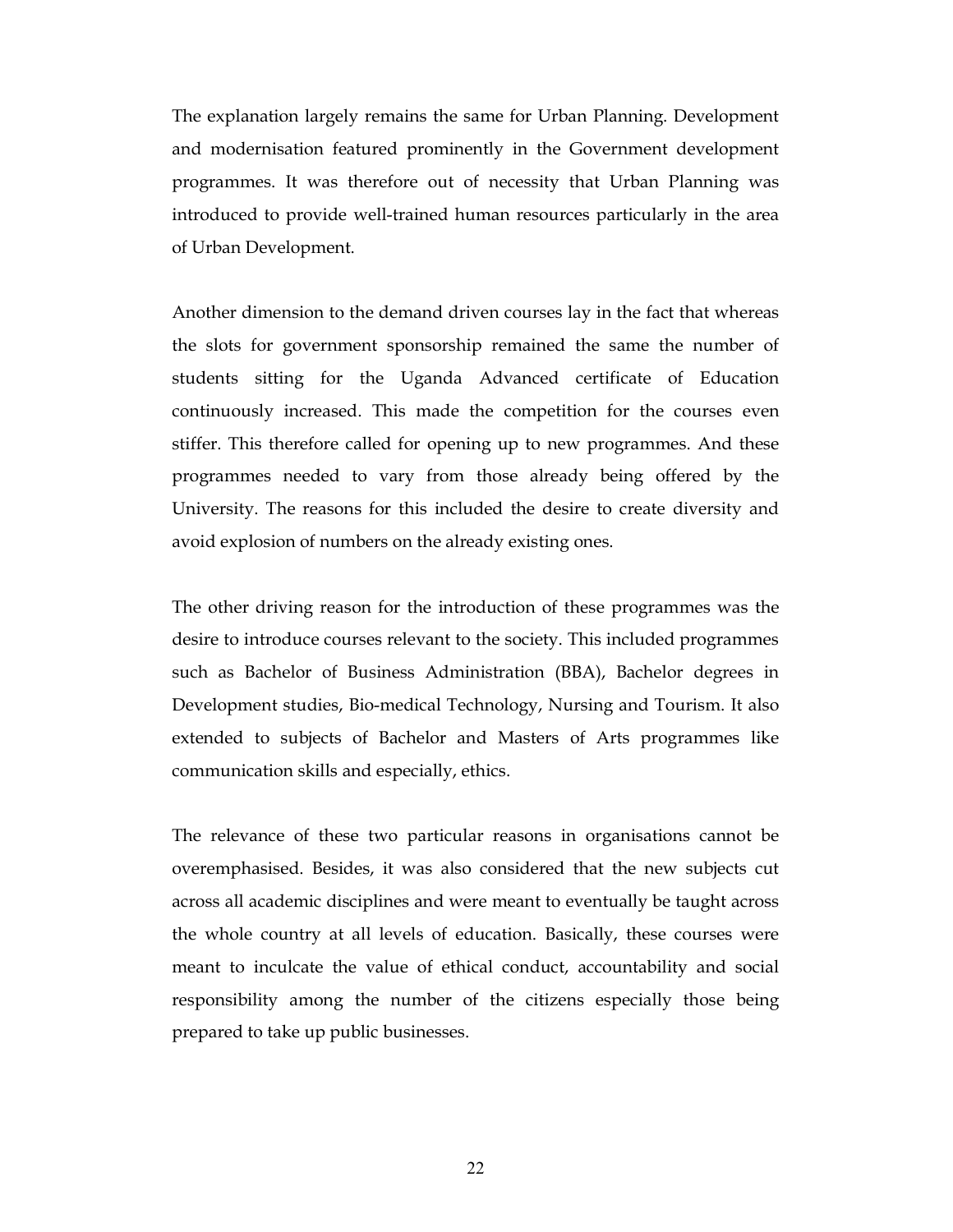The influence of the trends of globalisation, privatisation and liberalisation could also not be ignored. The trend was for government to reduce government funding on enterprises and ventures in favour of private funding. By 1999, the University had moved from a situation where none of the students paid anything to one where 70% of the total student body paid for their education.

# 2.3.4 Skills and knowledge, which were required to effect the changes

 In order to effect changes in the University a great deal of knowledge and skill were required. This included strategic planning, advocacy and lobbying, stakeholder participation and sensitisation. The University management had to devise strategic planning as an internal implementation review mechanism of the changes it had set out to achieve.

The various Stakeholders including employees, University alumni, parents and University staff had to be involved in the changes. This entailed a lot of sensitisation, lobbying and advocacy all geared towards achieving a decentralized and participatory management of change. With the risk of preempting this thesis the University also needed to think about information and communication technology since it was apparent that the handling of the increased numbers would be more difficult to do manually.

# 2.3.5 Process of introduction of the new programmes

 Change is a process. The above changes did not occur suddenly rather they went through processes. Before the introduction of the new programmes, research and survey to establish the needs of society in order to subsequently design programmes to suit and meet these needs was carried out. It would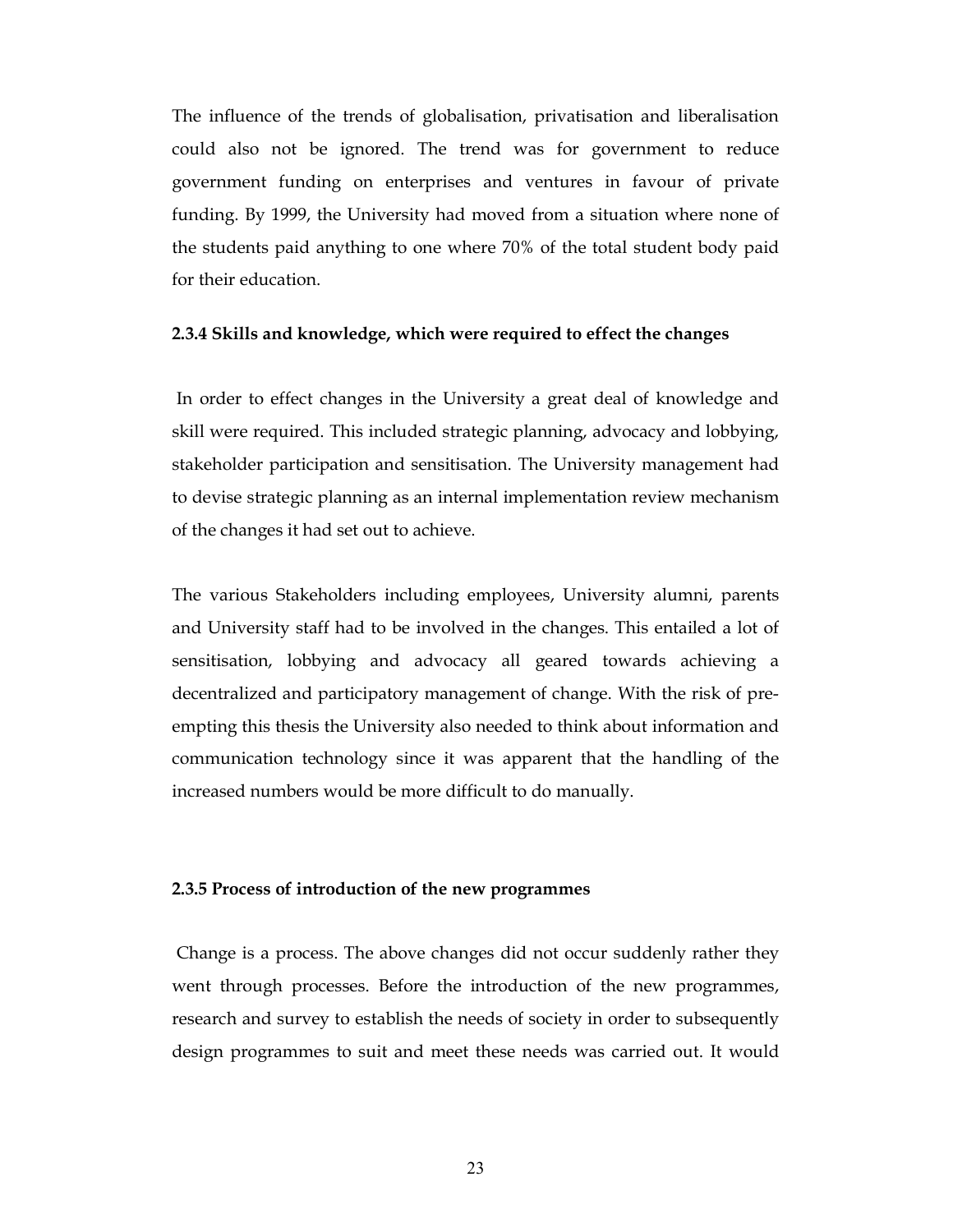otherwise have been futile to offer courses for which individuals, families and companies were not willing to pay.

 The appropriate policy and working plans in which to carry out these changes, had to be designed. The University therefore designed a comprehensive strategic plan as a tool of internal analysis of its progress in achieving the targeted changes. In summary the plan set out an agenda for enhancing academic development, research planning and staffing, rationalising of space usage and development of physical facilities, restructuring management and diversifying and increasing financial sources.

At the faculty level there was "soul searching". This was mainly to gauge how resources, particularly the human resources would be marshalled towards achieving the new changes. Above all, this was meant to lure the support and participation of faculty Deans and Dons in the new changes. The success of this was to create the necessary critical mass for the desire for change among the academic staff.

Two major implications of the anticipated changes were: First, an instant upsurge in the numbers of students. Indeed from 1992 to 2001, student enrolment had expanded from 6,352 to 22,000. The percentage of private students expanded from a mere 5 percent to 80 percent of the total Makerere student population by the year 2000. (East Africa Standard, August 4, 2001 and interview with Ssebuwufu, July 2005).

The University was also expected to then operate during hours and periods for which it was previously closed to business. This included the period after 5:00 pm, weekends and the traditional long vacation between June and October. This called for additional recruitment and training of staff in management to match the new time and number demands. Hand in hand with this was achievement of the full potential of the human resources in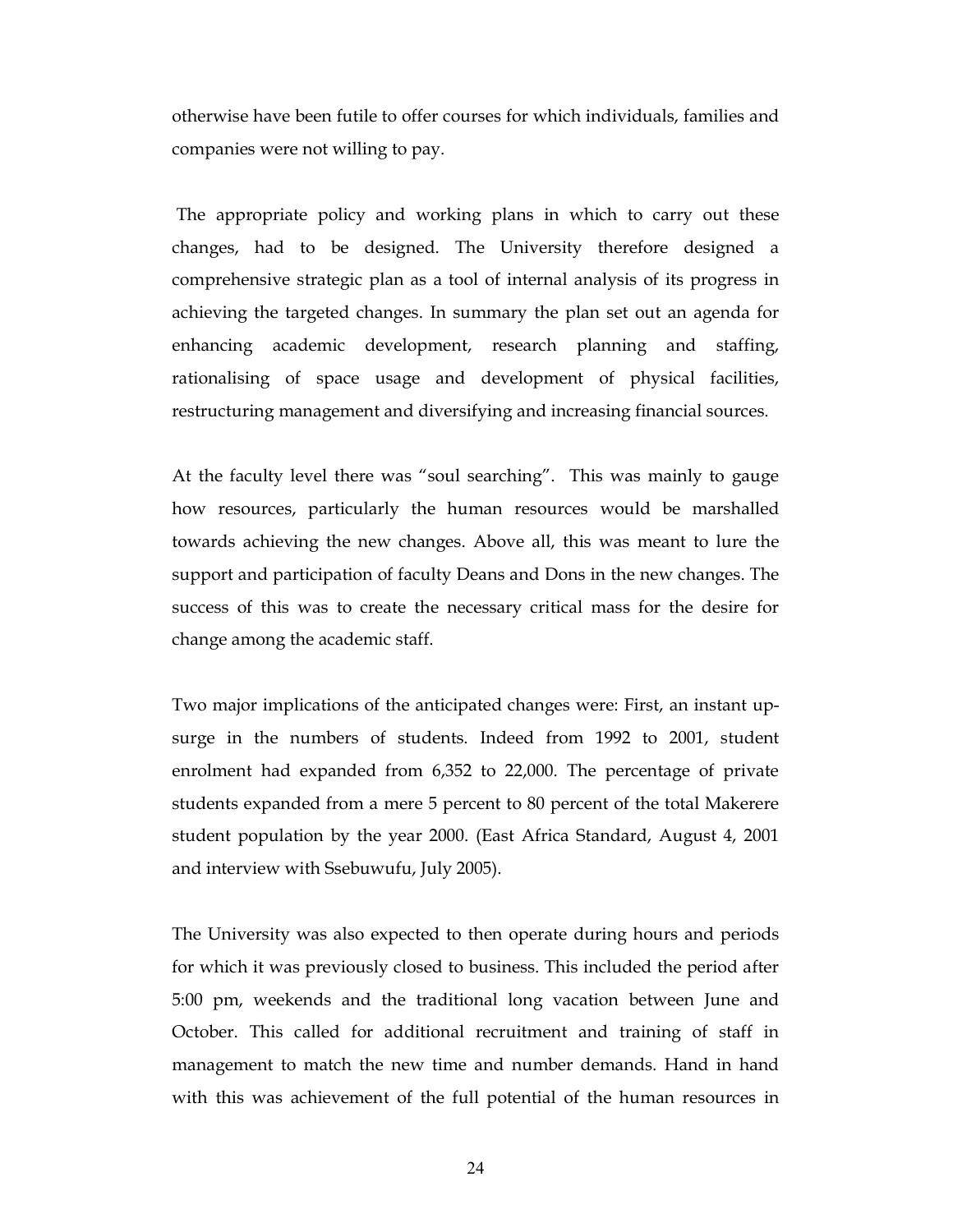terms of hours of work. This would in addition, ensure maximum use of space and financial resources.

## 2.3.5.1 Source of the necessary information

The major sources of the information to sustain or drive this change were the various stakeholders, ICT other institutions of Higher learning and existing documents.

#### 2.3.5.2 efforts to carry out best practices

Deliberate efforts were made to learn from the existing best practices. According to Ssebuwufu (In an interview) four best practices visits were made to various organisations in the East African region. These included Utalii College and Kiyanda College in Kenya. It was from these best practices visits that more knowledge was picked on how to implement the required changes.

## 2.3.5.3 Stakeholder participation

The major stakeholders in the process were other institutions of Higher learning, University employees, the University alumni, parents and University staff. Depending on their placement with the University the various stakeholders were involved in the changes at various levels. This involved consultation and sensitisation meetings, media publicity and professional visits. Makerere in this particular respect scored a big success. Unlike externally orientated changes, the participatory approach to change that the University took, created a feel of ownership and galvanisation and eventually made the changes acceptable to all concerned.

# 2.3.5.4 Reactions from the various stakeholders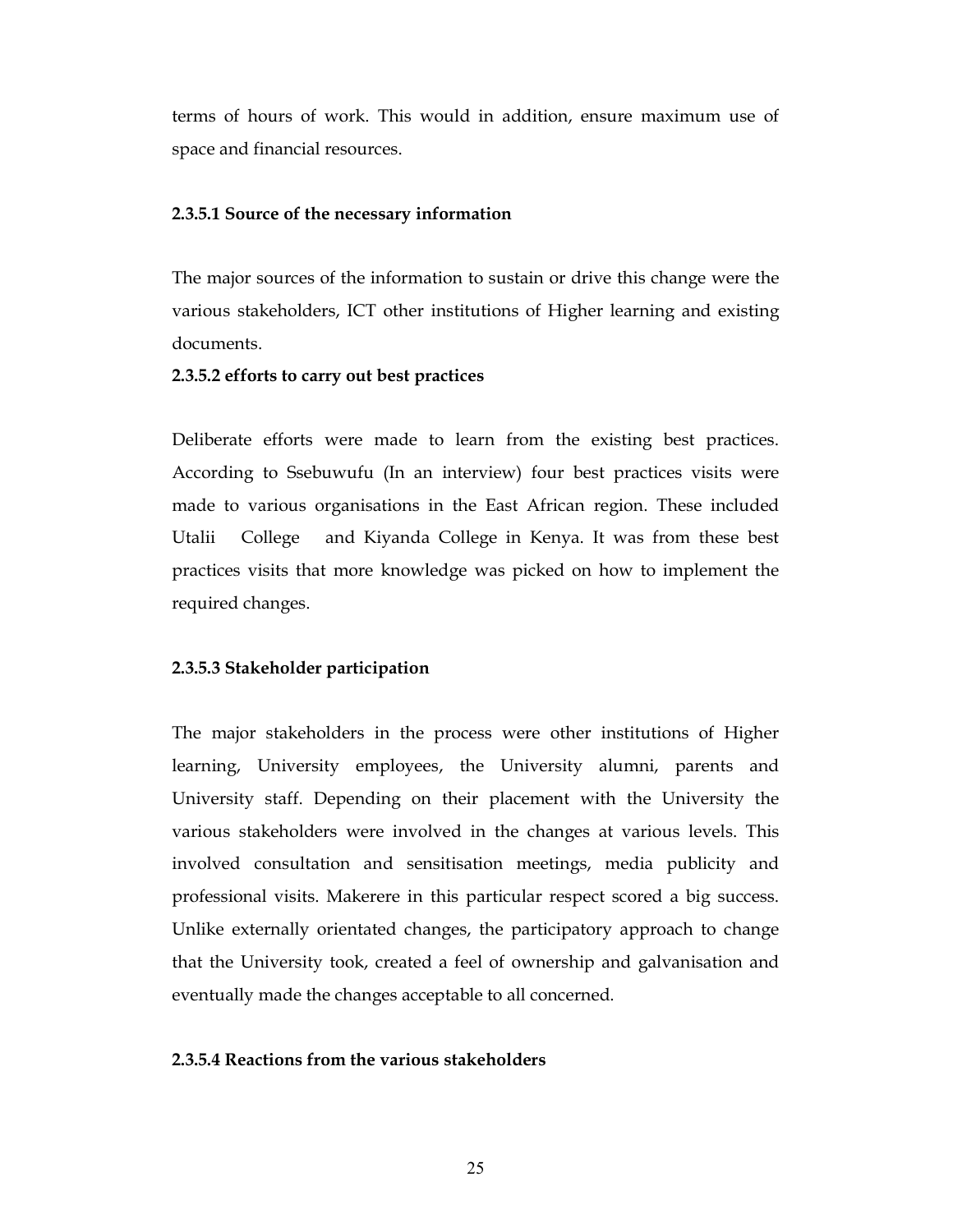The reactions to these changes were varied depending on the section of the University and society in question. The students were particularly hostile to the introduction of new programmes. The changes meant an increase in numbers yet the then University students saw University education as an exclusive luxury to which only a few should be allowed. Congestion in classrooms was yet another logical argument that was raised.

In other words, there was resistance from the students and some members of staff to these changes. In fact, at the beginning the arguments they raised sounded credible because they were talking about quality, congestion of the campus and the available resources. The print and electronic media also emerged quite hostile to the changes on the basis of quality and the dignity of the University, which had "opened for every Tom, Dick and Harry".

However, the resistance emanated more from the fact that there was no knowledge of how such numbers could be handled especially because it was the first time the University was opening for such large numbers and keeping open up to as late as 11.00 pm. At one time, in one talk show, ' The Capital Gang' one panellist referred to Professor Ssebuwufu, the then Vice-Chancellor as "a fool who had no regard for quality". However, the Vice-Chancellor was indeed determined to complete his task of modernising the University and providing more services to more members of the community. Thanks to his administration, the "Harvard of Africa" was redeemed after mismanagement for the previous over 18 years of Idi Amin's regime and his aftermath.

On the part of the development partners, Makerere was again able to attract donors who had hitherto abandoned it because of mismanagement. Notable among the donors who came to Makerere's aid are: NORAD, of Norway, Sida/SAREC of Sweden, Rockefeller Foundation, Carnegie Corporation of New York, NUFU of Norway, NUFFIC of the Netherlands.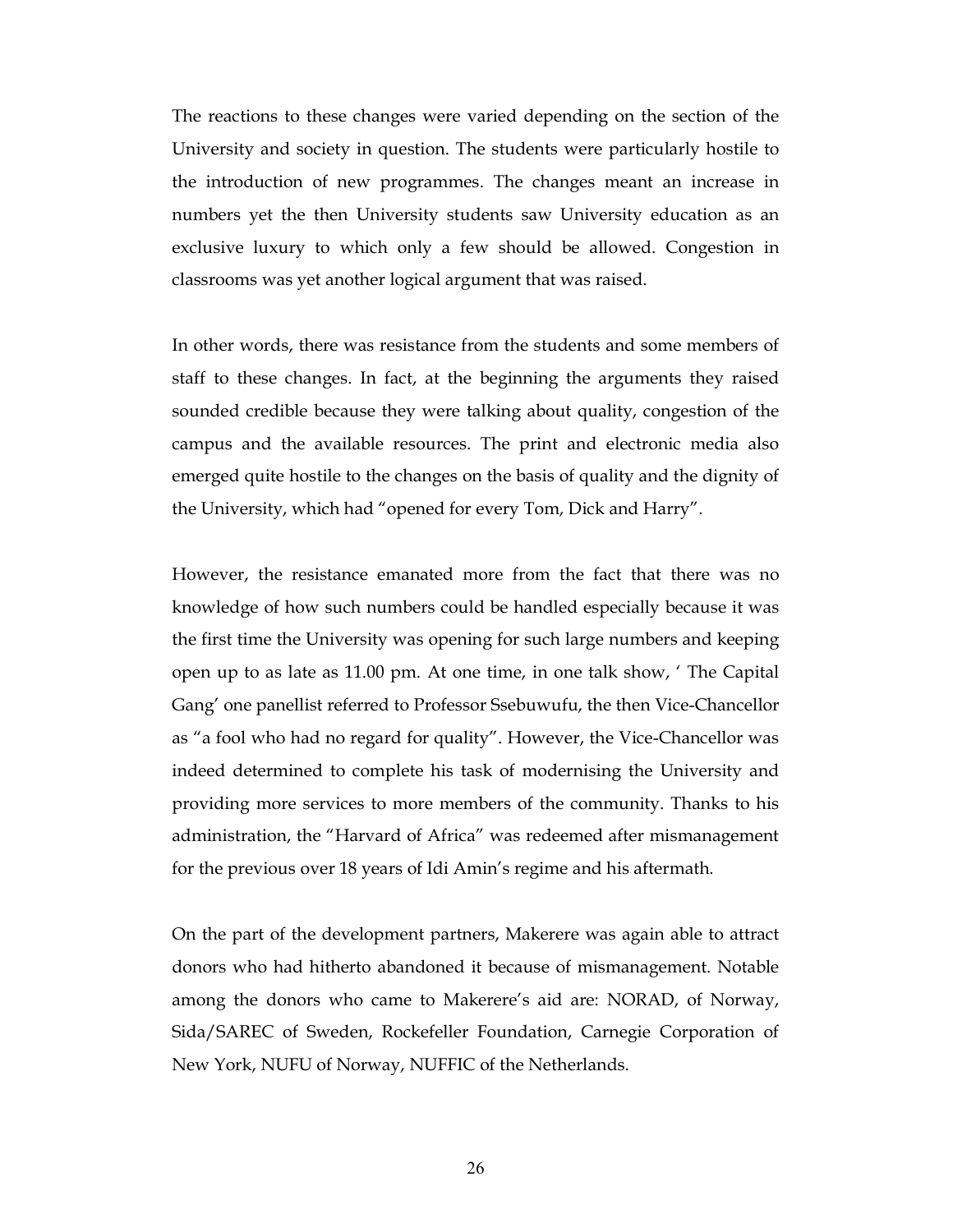For example, since 1992, a major NUFU project involving the Universities of Makerere and Bergen was used to rebuild competence and capacity in the natural sciences at Makerere. Almost 50 students by 2002 had taken their masters' degrees in science and 15 have finished their doctorates. As a matter of comparison, during the whole of the 80s, very few masters' degrees and absolutely no doctorates were completed at the Ugandan University. (Hilde Kvalvaag)

#### 2.3.5.5 Role model

Makerere University, once again became a role model for the other institutions in the region such as Kenya, Tanzania, Rwanda, Zimbabwe and others. It also started attracting partners in the various areas of Academic Corporation. For example, Makerere became a member of University Science Humanities, Engineering Partnerships in Africa (USHEPiA) a consortium of eight African Universities with its base in the University of Cape Town.

The University has reversed the plant decay of the 1970s and 1980s. International donors for example NORAD, SIDA/SAREC, SWEDEN, USAID, Carnegie Corporation of New York, Rockefeller Foundation, to mention a few have started to come to the assistance of Makerere in institutional building.

Makerere has linkages and collaboration with many institutions of higher learning nationally, regionally, and the world.

The University also became a partner with University of Bergen in Norway, Technical University of Delft in the Netherlands, Uppsala in Sweden and many others. These new developments were summarised in an article that appeared in the East African Standard newspaper of Kenya titled "The Harvard of Africa bounces back". (East Africa Standard, Saturday 4, 2001).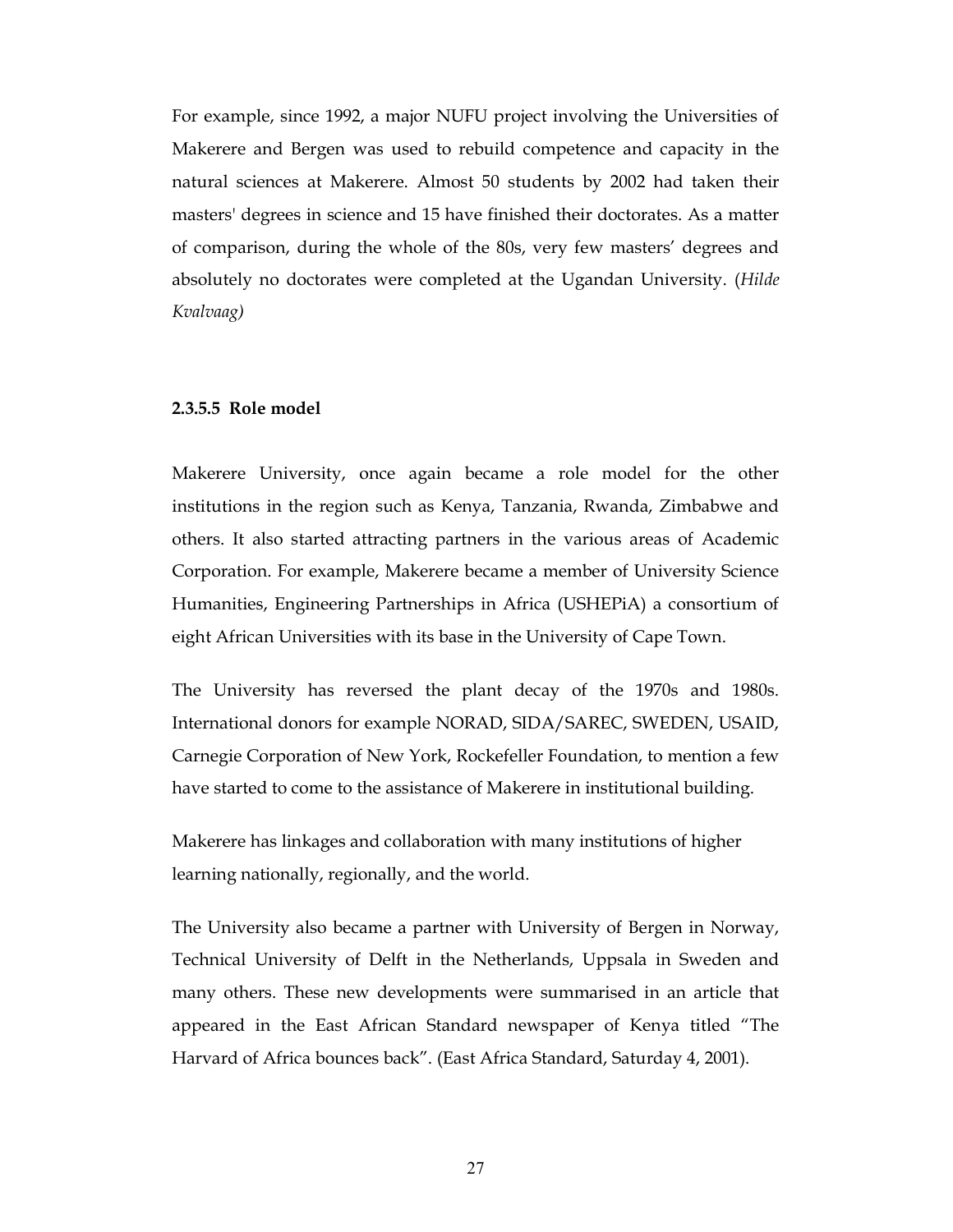In the said article, the author had this to say, "… in the last ten years, Makerere University has been transformed from the brink of collapse to the point where it aspires to become once again the regional prime intellectual and capacity-building resources centre." He went on to state, "throughout the nineties, the University embarked on low keyed but focused development plans that initiated alternative financial strategies, installed new management structures and introduced demand-driven degree programmes".

#### 2.3.5.6 Justification of the reactions

The reasons for the hostility of the students have been elucidated above.

Appreciation of the relevance of the new courses explains the reactions of support quoted above. To the applicants, the new programmes provided them with an alternative entry opportunity to University education. With strict government scholarship entry, and in the face of stiff competition only the excellent performers were admitted. Now candidates with at least two principal passes had private sponsorship as another option. Professionals in town who also wished to upgrade could now fulfil their dreams.

There was also variety. New programmes were particularly popular because of their relevance to society and the prevailing job market demand. To the applicant, these provided opportunities for employment since personnel with the specific qualifications such as Tourism were on demand and specifically designed to meet these demands.

#### 2.3.5.7 Management's reaction to resistance of new courses introduction

Resistance was dealt with by the use of consultations and democratic procedures. The media were effectively used to explain to the public how important it was for the University to provide as much training as was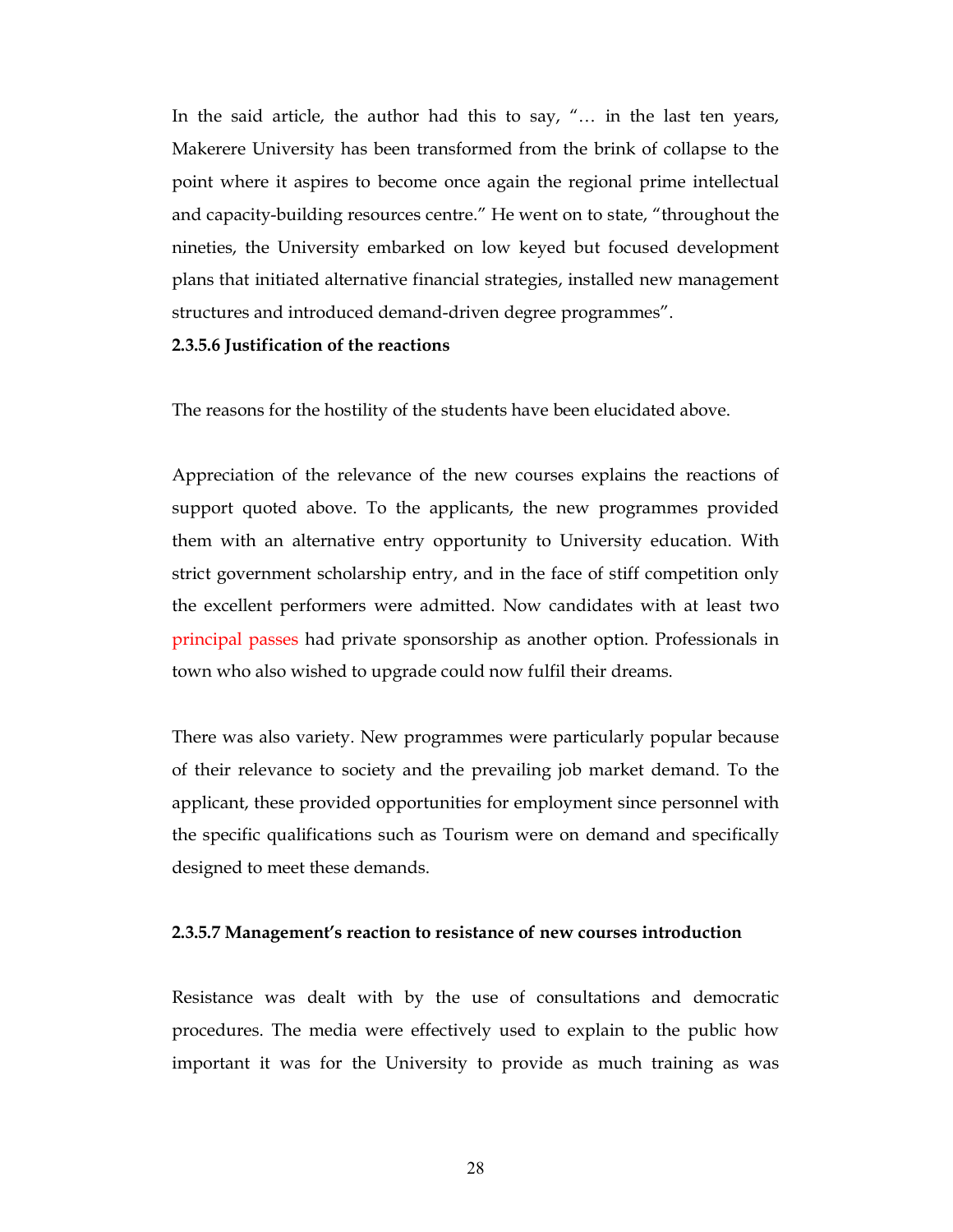required by the economy. The University also took time to talk to the stakeholders about the developments in the University.

However, overall, the resistance was more passive than anything else. It was therefore easy to explain the issues to every one involved. The government also gave courage to the Administration by praising them publicly and therefore legitimising the changes.

#### 2.4 Gender mainstreaming

The Ugandan society over time had cultivated cultural practices and norms that were unfair and discriminative to women. This imbalance cut across all spheres of life such as politics, the economy and education. The University started in 1922 as a college admitting only male students. It was not until 1945 that the first female students were admitted. Prior to 1990 the figures of female student enrolment hovered around a paltry 20% of the total student enrolment.

The early 1990s saw the emergence of the desire to incorporate gender in all the University business. The whole idea was to address the historical imbalance.

Until 1995, there were six halls of residence for male students, one mixed and two for female students. It was in 1995 that the one mixed hall was turned into a female hall. This change, simple as it was, met with resistance from the students who seemed to be happy mixing freely with their colleagues of the opposite sex. Currently, there are three halls for undergraduate male and female students respectively. There is only one postgraduate students' hall, which is mixed.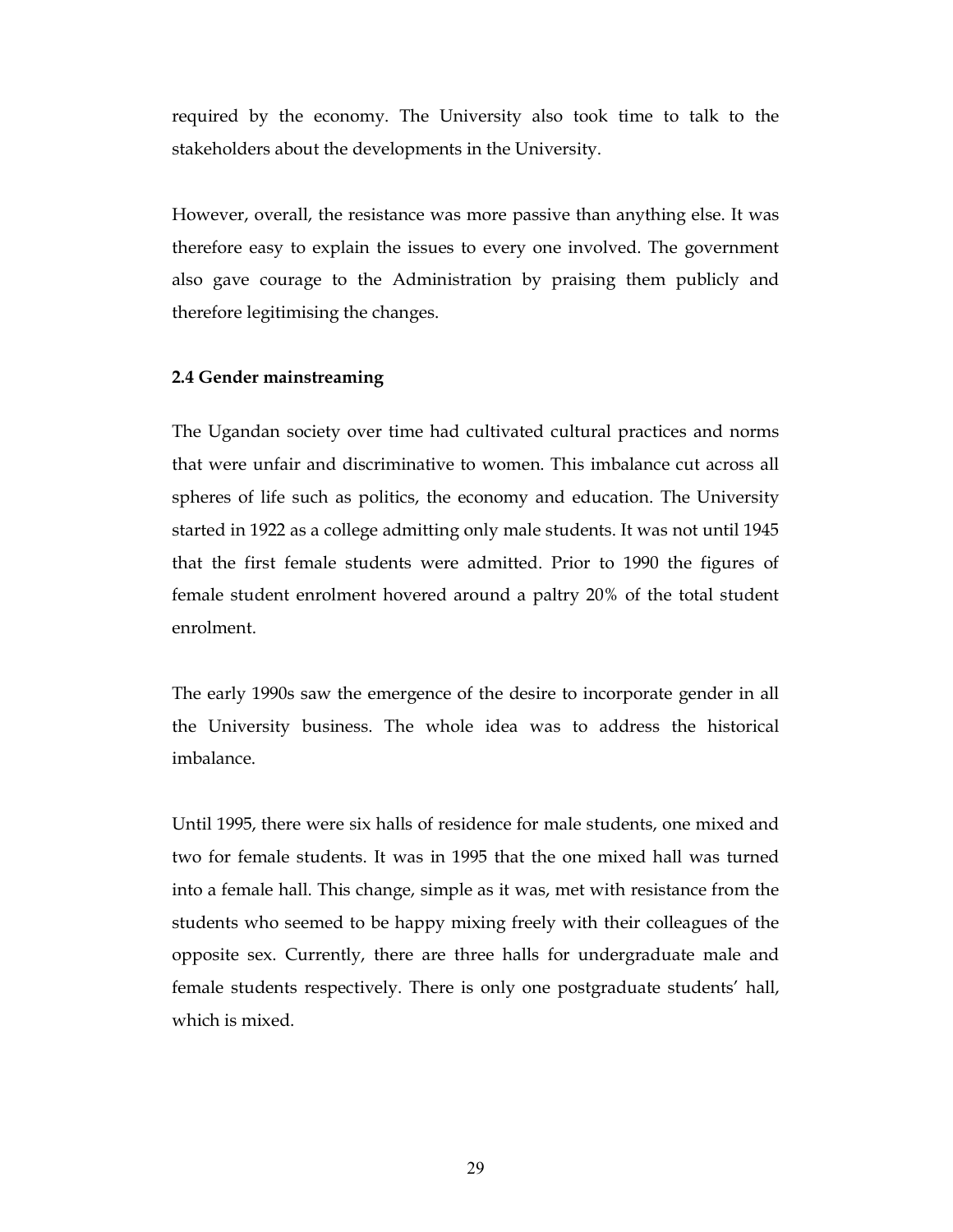#### 2.4.1 The need for the introduction of gender mainstreaming

 The whole idea behind the agenda of gender mainstreaming lay in the desire to address the historical imbalance in student enrolment, and generally, women participation in the entire business of the University. The historical imbalances extended to academic leadership, academic ranks at the faculties and even administrative staff. The following figures still stood by as late as 2004 and are intended to serve as an illustration of the imbalances across the gender terrain of the University life. Female student enrolment lay at about 42%. At professional level, men accounted for 93%, women 7%. (Gender mainstreaming web site)

At associate professorial level, women accounted for 9% and men 91%. Women accounted for 29% and men 71% of all the senior lecturer positions. At lecturer level, women accounted for 42%. In the realm of non-teaching staff, women accounted for 42% and men 58% of the total number of senior administrative staff. Only 3% of all technicians were women. Women were only a majority at support staff level: 63%.

It should also be noted that had it not been for Government attitude towards gender issues, perhaps little would have been done about this gender imbalance. Had the University embarked on a plan to address the imbalances without the participation of Government, it is apparent that the drive would have been much slower. The Government attitude towards gender issues can be traced way back to its earliest action plan the ten- point programme.

The 1995 Constitution of the Republic of Uganda is particularly a gender sensitive document. It among others stressed the equality of women and men in nearly all spheres of life. It provided for at least 30% women representation at all levels of government. It also enabled the creation and fortification of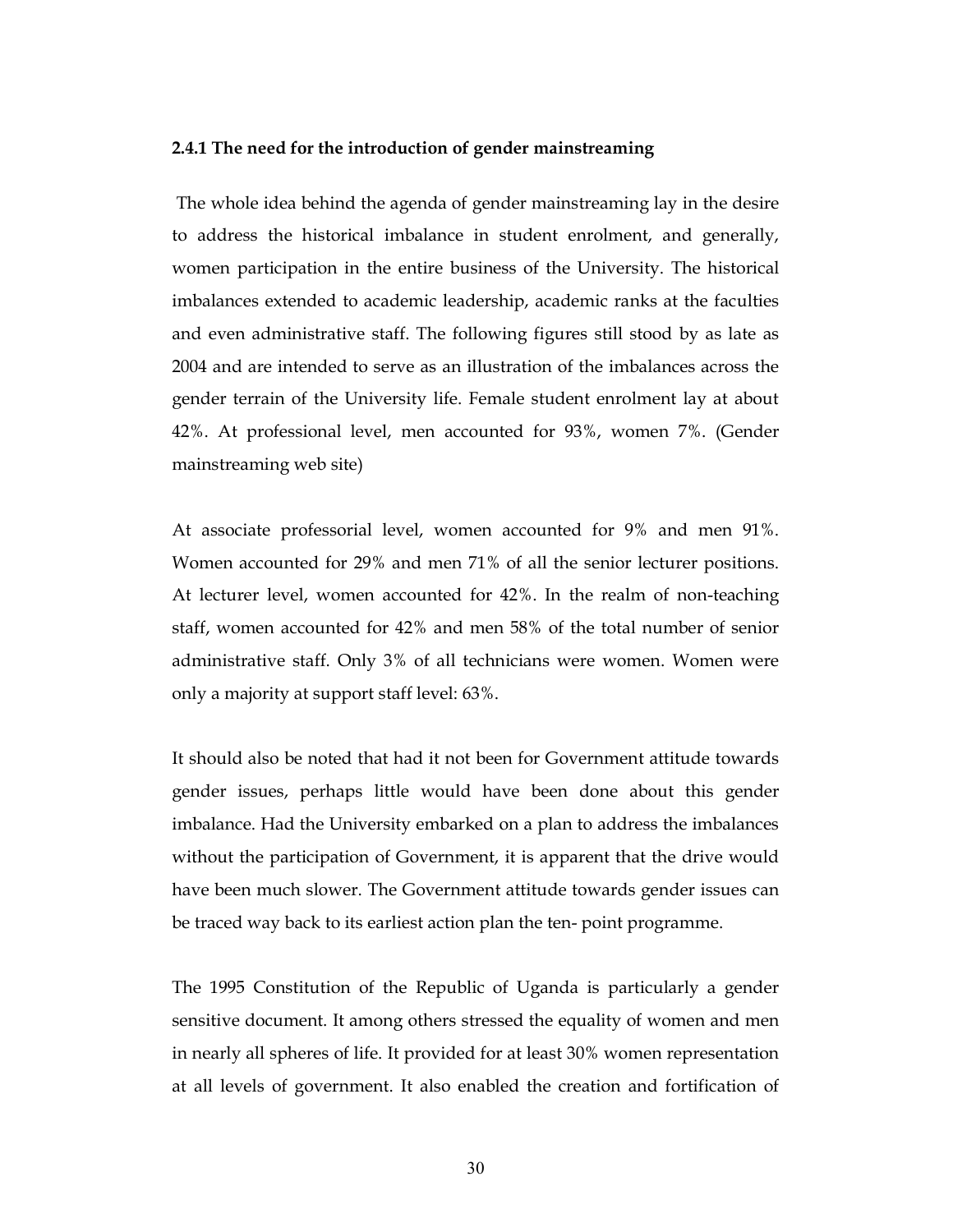policies intended to address historical gender imbalances. Among them was, the 1.5 points bonus scheme that had been introduced in 1990 to increase female student enrolment in the University. Consequently, in 1997 a National gender policy was put in place. This was particularly responsive in such key areas as decentralization, governance and Education.

It ought to be mentioned here that Uganda has ratified the Beijing platform of Action; Convention for Elimination of all forms of Discrimination Against Women and other related International instrument.

#### 2.4.2 How the need was identified and the people that identified it

The University authorities and staff identified the need for gender mainstreaming. The figures of the various categories of staff indicated above were a pointer to the conspicuous gender imbalance in the University system. The University mission earlier stated noble as its intentions were; yet women who formed the majority of the Ugandan population were being systematically left behind.

## 2.4.3 Introduction of gender mainstreaming in Makerere University

The Makerere University Gender Mainstreaming Programme is implemented by Gender Mainstreaming Division; a unit within the Department of the Academic Registrar. The Division established in 2002 is aimed at engendering the University function across the board.

Gender mainstreaming in Makerere University is a strategy for making women's as well as men's concerns and experiences an integral dimension of the University function so that women and men benefit equally, thus ensuring that inequality is not perpetuated.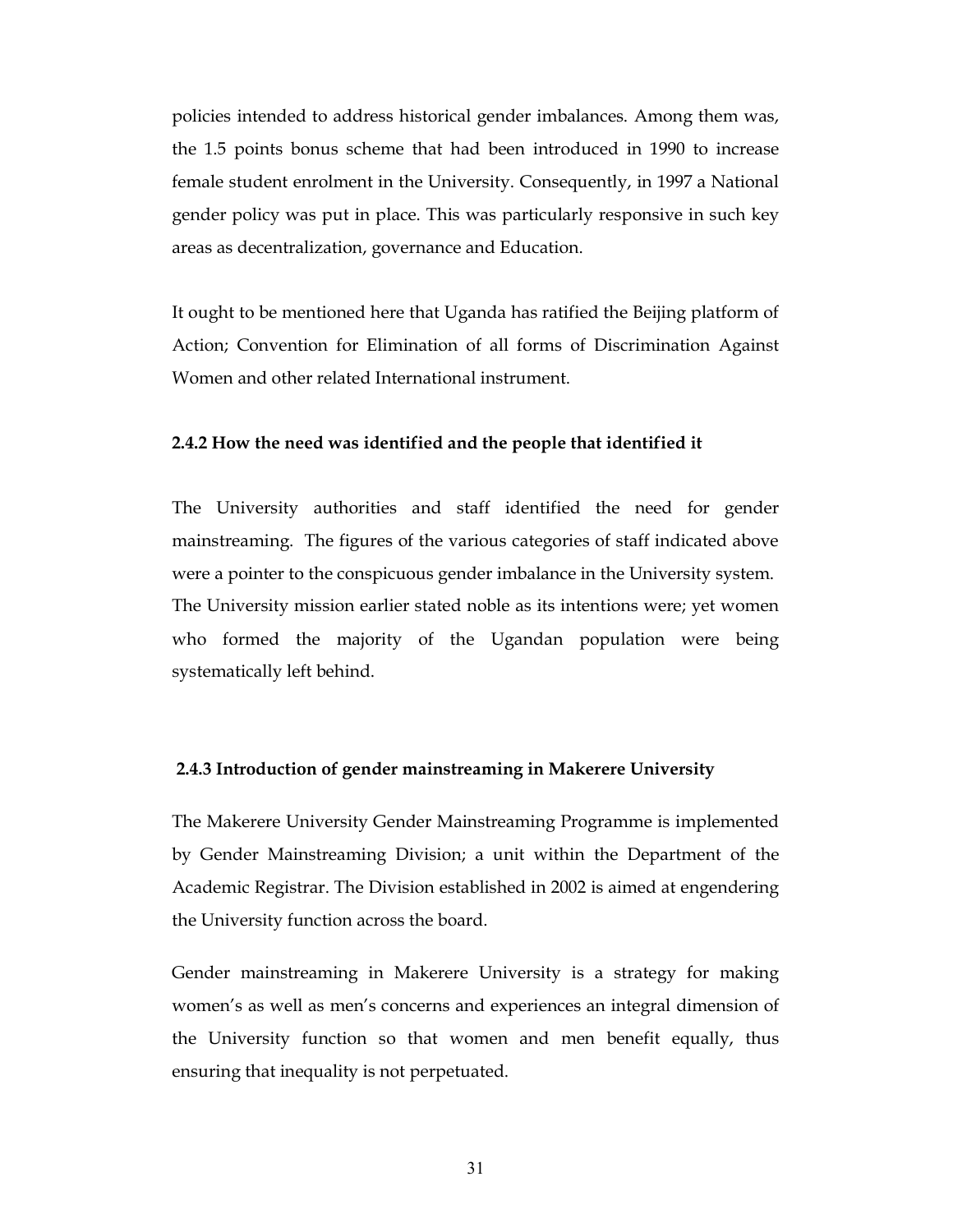The Makerere University Strategic Plan 2002/03-2006/7 identifies gender mainstreaming as a priority area alongside Information and Communication Technology (ICT), library services, research, science based disciplines, good governance and human rights.

According to the available documents, gender mainstreaming had a number of objectives. Some of them are as follows:

1. Promoting a gender- friendly, inclusive and secure environment in the University for staff and students.

2. Ensuring that gender balance in students' enrolment and performance is improved across all disciplines.

3. Advocating for increased recruitment, promotion and retention of female staff.

4. Working for the engendering of the University curriculum.

5. Making provision for the training of a critical mass of staff across all University units in gender analytical skills.

6. Promoting and advocate for the integration of gender in University research.

7. Promoting the integration of gender perspectives in the University's outreach programmes.

8. Advocating and promote increased participation of women in decisionmaking at all levels in Makerere University.

9. Ensuring that University policy on women's access to benefits, allowances and other entitlements is streamlined, regularized and wholly implemented.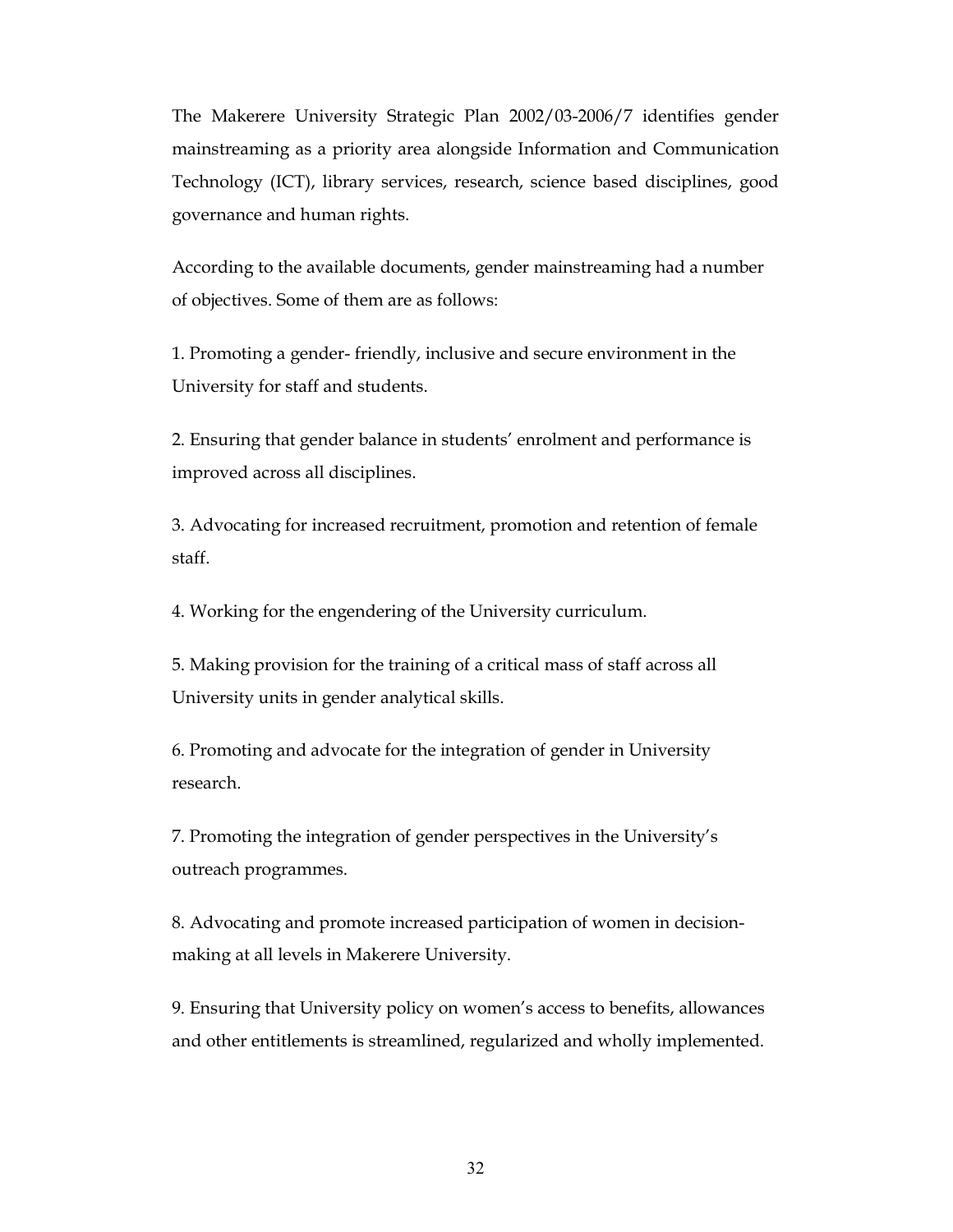10. Promoting the use of gender sensitive language in all forms of communication at Makerere University. (Gender mainstreaming web site)

#### 2.4.4 Rationale for gender mainstreaming at Makerere University

The current gender terrain at the University shows glaring imbalances, as mentioned above. For example, even after implementing Affirmative Action, undergraduate female enrolment is at 40%, and mostly in the Arts. The ratio of females to males at PhD Level is 1:10. Females in science disciplines average 20%. Women at top decision-making level, like Deans, Directors and top management is under 10%. Utilisation of diversity of talents and women's special contribution has not been possible.

- Campus space and facilities such as halls of residence are still inequitably distributed between males and females. There are gender blind and gender-neutral human resource policies.
- The organisational culture, norms and practices still favour men and do not take into consideration needs, concerns and responsibilities of gender.
- The gender mainstreaming strategy will achieve quicker results than hitherto existing fragmented unit based practices.
- The Gender Mainstreaming Programme is in line with the National Gender Policy, 1997 and the Constitution, 1995, which are gender responsive in key areas of governance, decentralisation and education.

Uganda ratified the Beijing Platform of Action, Convention for Elimination of all forms of Discrimination Against Women and other international instruments. The Gender Mainstreaming Programme responds to the global context where gender mainstreaming is a requirement.

The first step in this direction was the 1.5 points bonus scheme in 1990. Prior to it, the female students constituted only between 20%-35% of the total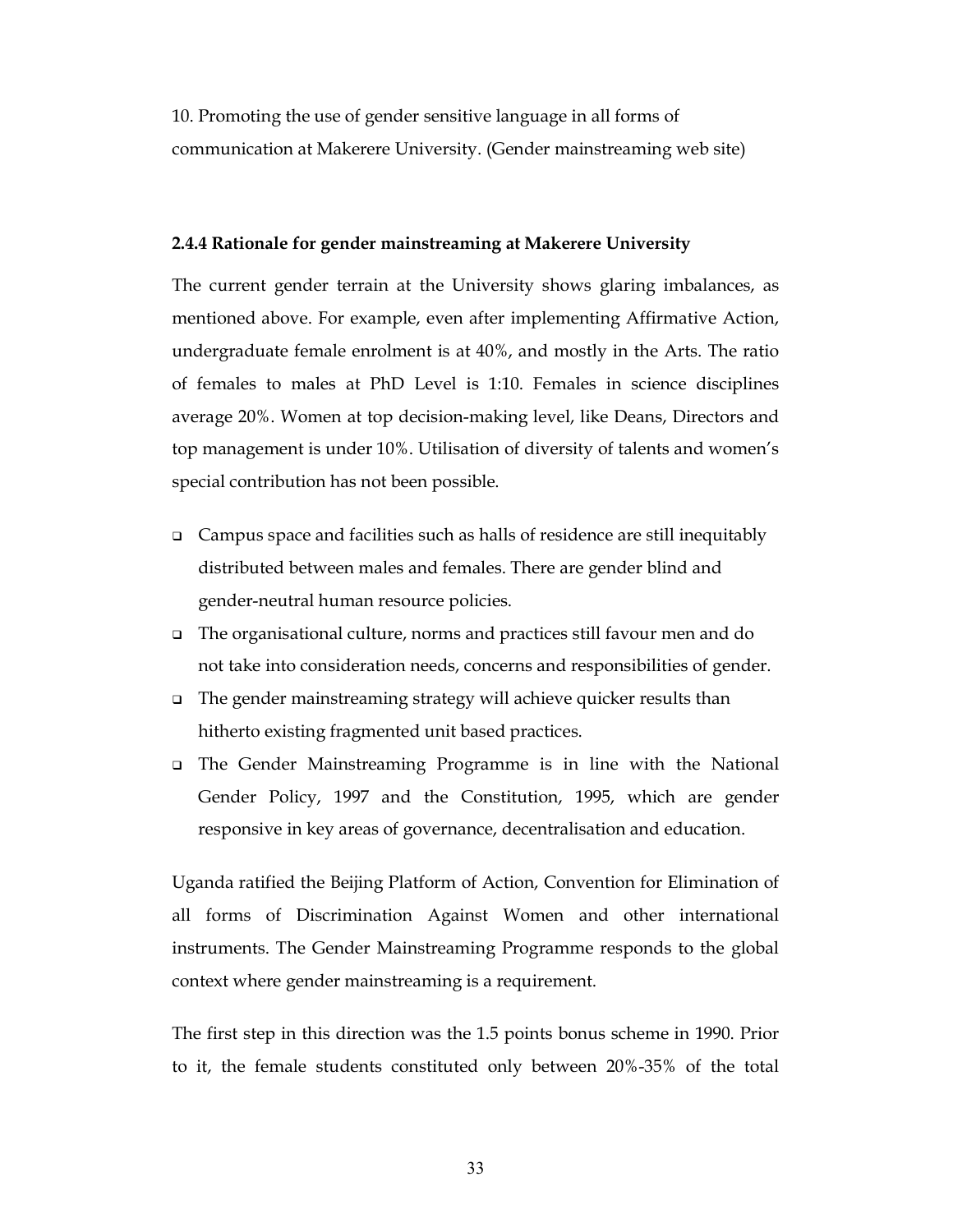student in take. By 2004, the figure stood at 42% (The Monitor Newspaper, Tuesday March 2-5, 1993) of the total student in take.

In 1991 the department of gender and women studies was introduced in the faculty of Social Sciences. Its purpose was to have academic and out reach programmes in women and gender issues. This was also followed by a female scholarship initiative, which has been largely sponsored by the Carnegie Corporation of New York.

A series of gender oriented Academic institutional capacity enhancement initiatives as well as other gender-oriented innovations were pursued. For instance, course units focussing on gender in different faculties, Institutes and Departments such as Law, mass communication, History and Sociology were embarked on. A female PhD support scheme by Carnegie Corporation of New York and SIDA/SAREC was also put in place.

In the administration section of the University, the process took the form of gender awareness at seminars and workshops for University management. In 1999, a gender mainstreaming committee was established to ensure the engendering of the University. This committee draws up policy plans for the Gender mainstreaming department.

There have also been set up administrative structures to ensure the realisation of gender mainstreaming. These include the Senate Gender mainstreaming committee, which is a standing committee responsible for University-wide immediate policy monitoring and evaluation; The Gender mainstreaming Division, which is the secretariat to the Gender mainstreaming programme, mainly responsible for implementation.

2.4.5 Effects the introduction of gender mainstreaming has on the university business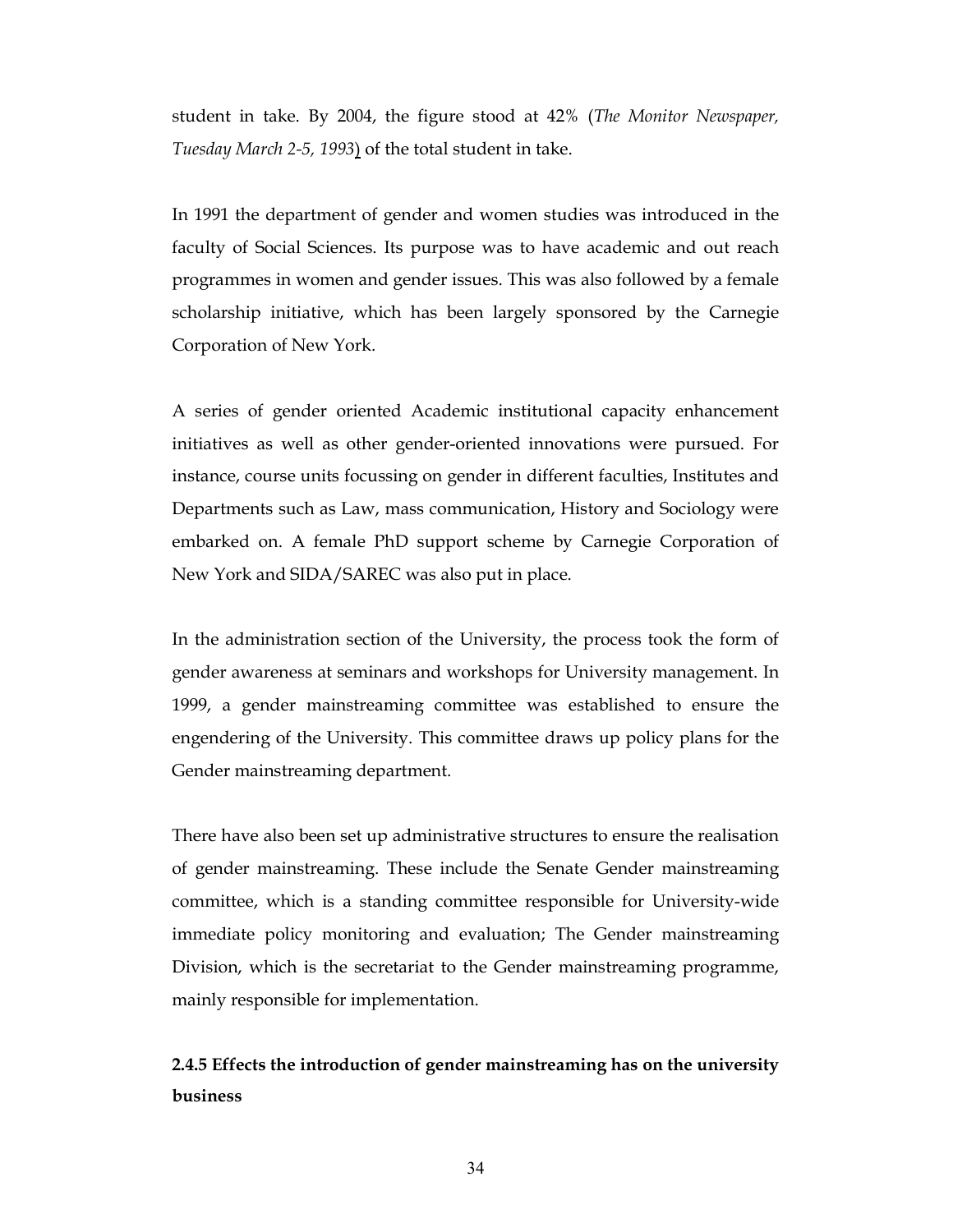The major effect of gender mainstreaming has been strides towards the realisation of equity. Figures of increment in the areas of female student enrolment, female staff at all levels in the academics and management can ably demonstrate this especially as a comparison with the previous years. Female Student enrolment rose to about 42% by 2004 as compared to about 27% before1990. At professional level, there have been improvements in the percentage representation of women at almost all levels and spheres of the University.

 With the new changes the University also obtained better human resource utilization. The official language at the University also changed to include gender connotations.

# 2.4.6 How the various stakeholders were informed of the gender changes that were being introduced

The stakeholders in the business of Makerere University include the University students, staff, alumni, government and the general public. They were informed of the changes depending on their placement with the University. In the case of University staff and government, they were mostly informed through consultative meetings and sensitisation workshops. The rest of the stakeholders were informed mainly through public media.

# 2.4.7 Various forms of resistance dealt with.

The trifle resistance was dealt with by consultation and sensitisation as to the importance and relevance of the new changes. In time the changes were understood and appreciated.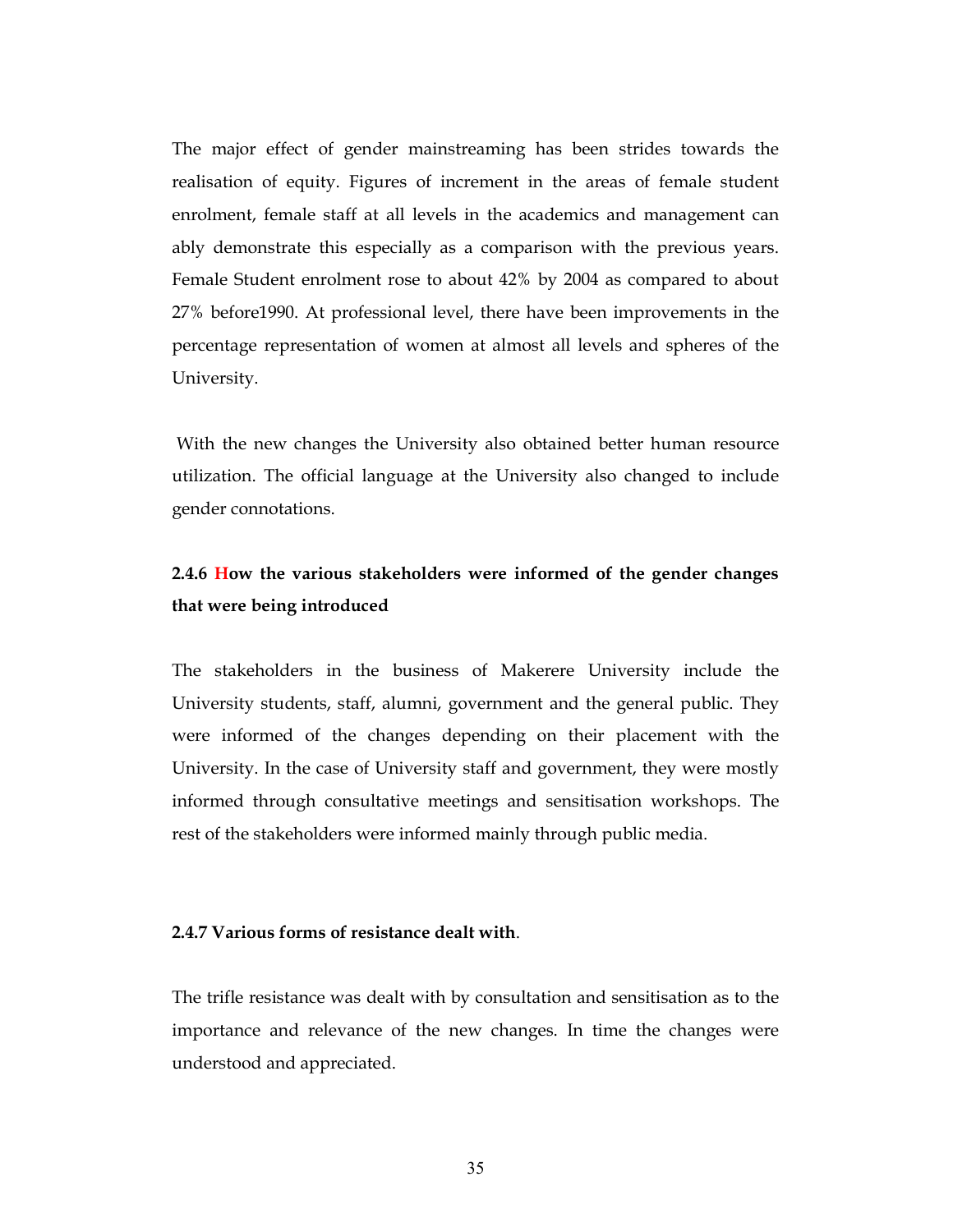## 2.4.8 Challenges of gender mainstreaming to the university business

The major challenges experienced by the University in this regard were limitations in financial and human resources to effect the changes.

The other challenge was the continuous need to provide adequate sensitisation to the University community about how to infuse gender issues.

It goes without saying that some male members of staff may not have appreciated the issues that come with gender mainstreaming. This challenge had to be fought through sensitisation of both staff and students.

#### 2.4.9 Benefits attributable to gender mainstreaming in the university

Maximum utilization of the available human resources was obtained. At the same time, there was relative levelling of the academic and employment terrain in gender terms. There is visible increase equity in the University community, which tends towards greater working environment satisfaction. This has a tendency of increasing productivity.

The level of acceptance of female senior members of staff has also go up. For example, a number of women senior staff members have ended up in high offices. The current Deputy Vice-Chancellor Academic Affairs is a woman. The current Deputy Vice-Chancellor of Gulu University is a female who was promoted from Makerere University and transferred to Gulu. The current Vice-Chancellor of Kabale University was herself the Director of the Gender Mainstreaming Division of Makerere University.

There are a good number of female administrative staff members in the University due to increased awareness about gender issues.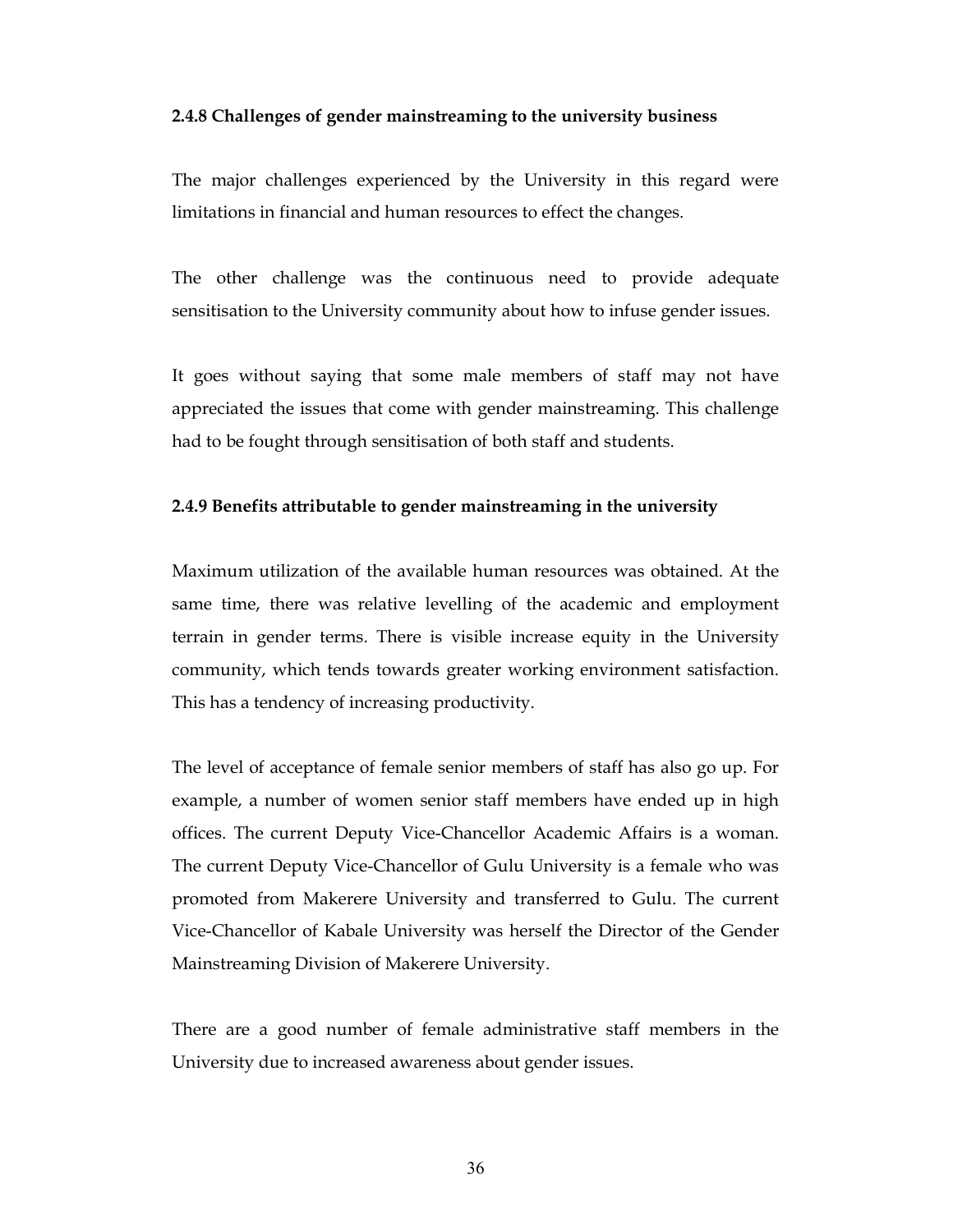A whole department of Women and Gender was established and is doing very well in generating students with limited gender biases. In other words, gender biases are by and by being eliminated in the University environment.

Finally, it is important to note that the department of Gender and women studies has contributed tremendously to human resource development by training very many students at Masters and PhD levels.

## 2.5 Incorporation of ICT in University business

Incorporation of the ICT was the last major element to be introduced into the business of the University in the  $3<sup>rd</sup>$  millennium. It is a change that needs to be studied for its own merits.

## 2.5.1 Brief history of ICT in Makerere University

ICT in Makerere has a very humble historical beginning. ICT began in the early 1980s when the UNDP together with UNESCO provided the first two microcomputers (Apple 11c & 11E) to the faculty of science, which led to the creation of the institute of computer science. Before that, the University had a mainframe computer (ICL) used exclusively by the Department of Mathematics. This was purchased in the early 70s. In 1987, the government of Uganda negotiated a loan from the African Development Bank, which was later used to set up an optical fibre University-wide network (MakNet) in 2001.

With the aid of IDRC, in 1991 Makerere became one of the first universities in Sub-Saharan Africa except South Africa to use e-mail on the MUKLA network. Indeed many members of staff acquired accounts but its operation was rather exclusive. However, this initiative was donor funded and the departure of the systems operator saw the disintegration of the system.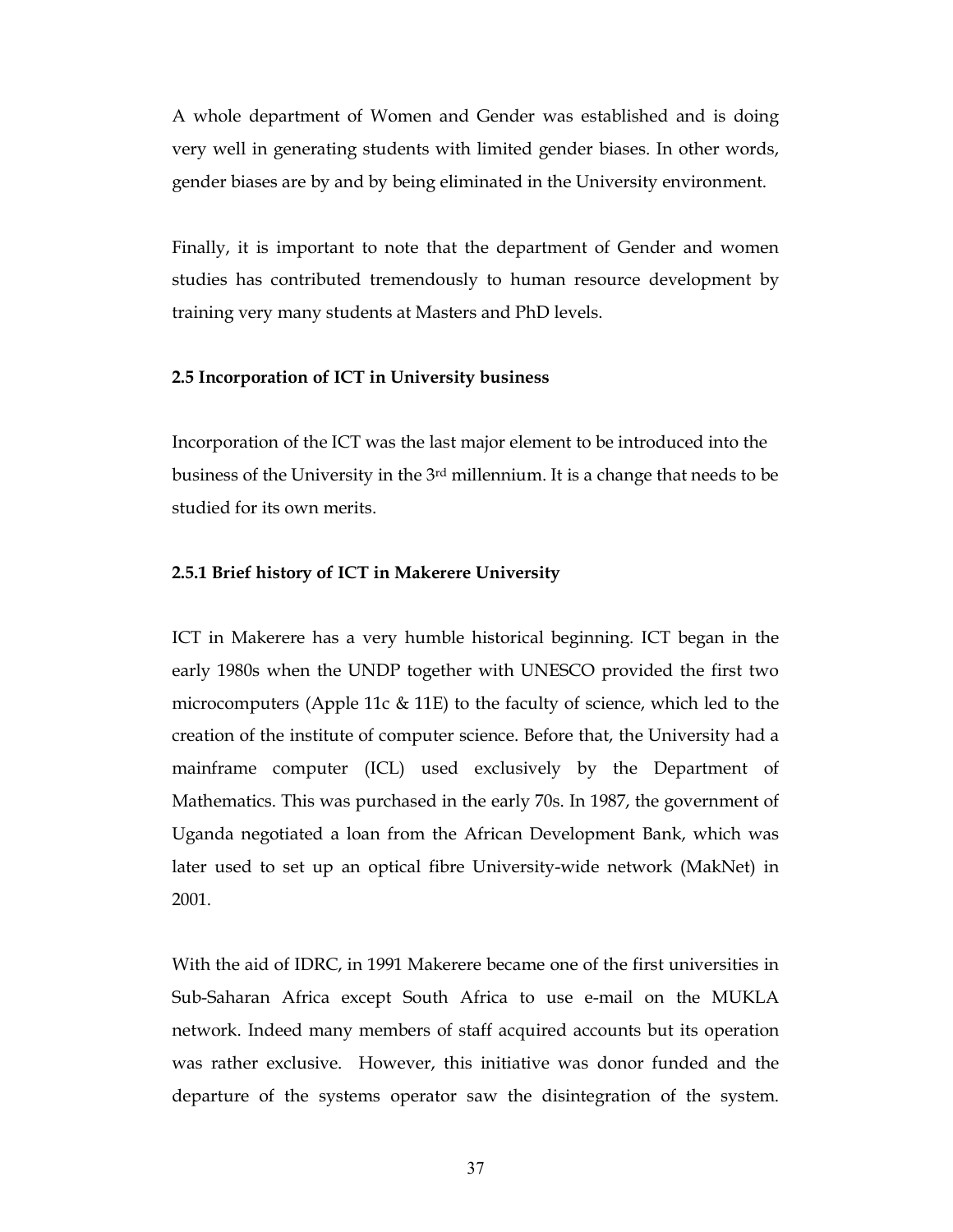Progress afterwards was mainly at faculty level and the faculty of Law has been a leader in this aspect.

In 1998 it commissioned a consultant to write a re-engineering plan to promote effective use of ICT in teaching, research and administration. Consequently and with the aid of USAID, it set up the legal information centre. With the funding of NORAD the faculty of forestry also became networked in 1999. In 2000 the University developed an ICT policy and master plan. In 2002, the Directorate of Information and Technology Support (DICTS) was set up to provide technical support to the users of the system.

#### 2.5.2 How the various stakeholders prepared for the introduction of ICT:

The sponsor of the project who was the vice-chancellor pioneered the process by setting up an Information Communication Technology (ICT) implementation Committee. The Committee held various workshops for the sensitisation of the stakeholders. These workshops were held outside the University in relatively comfortable hotels. Most of them were held in Hotel Triangle in Jinja, Imperial Botanical Hotel in Entebbe and others. The reason participants were taken away from the University was to avoid the disruptions by their office chores. It was also to ensure that they concentrated without thinking about comfort.

The first workshops were meant to sensitise the Management staff at the high level while the other workshops were specific to the different systems. For example, the human resource information system (HURIS) workshops were held separately from the Financial Information system (FINIS) and the Library information system (LIBIS).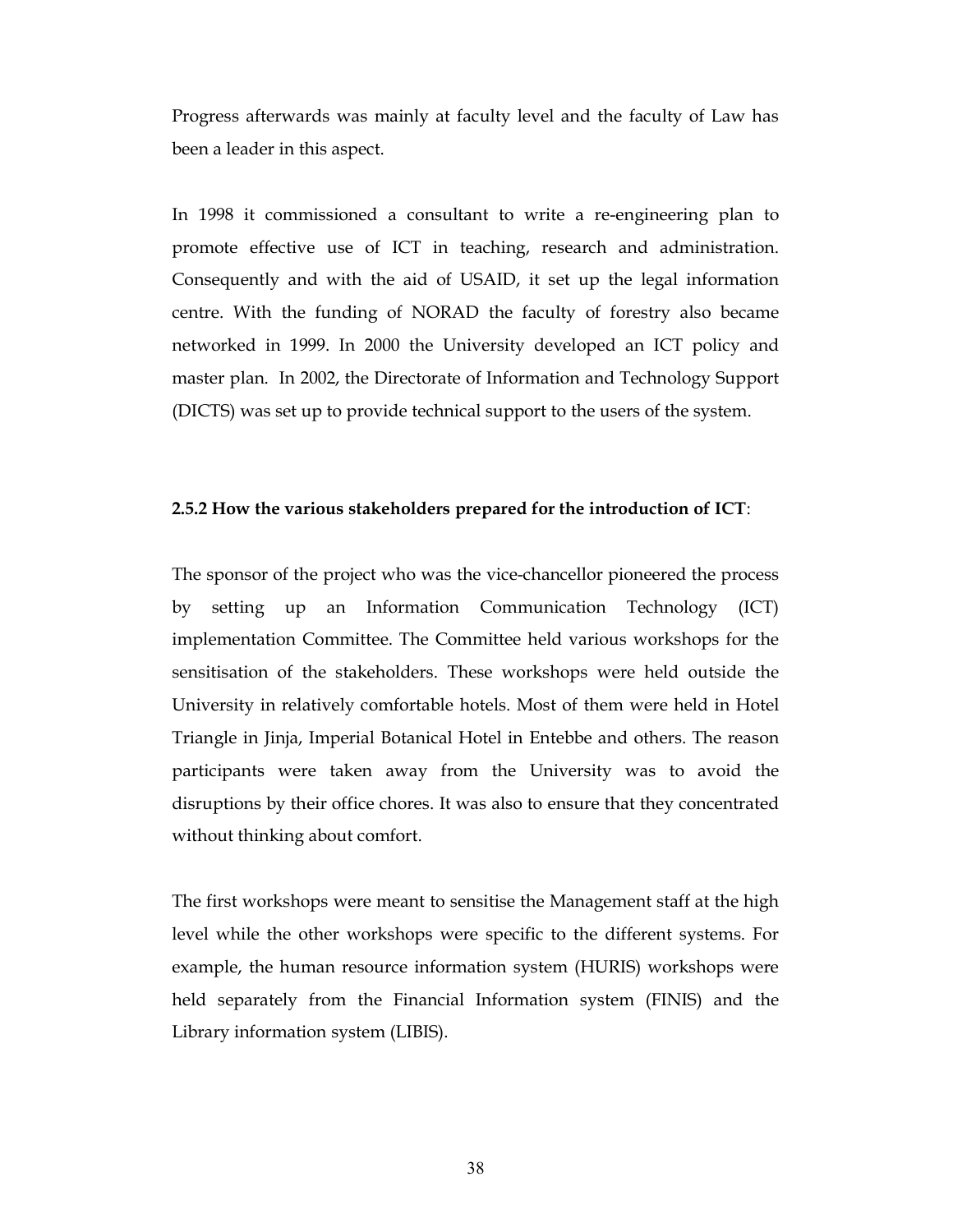At these seminars and workshops, knowledgeable and good speakers were invited to prepare and present papers. The participants would then discuss these presentations at great length. At the end of every set of presentations, would be discussions after which groups would discuss separate issues at hand. Each group would then present to the plenary. At the end of the workshop, resolutions would be made.

This approach served a number of purposes, but for this study, two of them have been picked up. One was to sensitise the users to be and secondly create a sense of ownership of the programmes.

The other important element was that the sponsor of the programme was very committed. He attended most of the workshops to which he was invited. This gave every one the morale to participate fully. He was also very often asked to present papers at the workshops and to explain some issues related to the ICT and its likely implication to people's jobs.

Another way was through study visits to best practice institutions. A number of best practice tours were made to various universities and institutions in Europe, the United States of America and South Africa. These tours exposed Makerere staff to the different ways in which computers were utilised and how simple they had made the work for the institutions.

HURIS members visited mostly the University of Bergen in Norway Uppsala in Sweden for best practices. Some of them also went to South Africa especially Cape Town and. FINIS staff had tours to Bergen also. LIBIS staff also went to the same places and elsewhere too.

Consultants were also engaged to carry out the training of staff in appreciating the use of computers and the related functionality.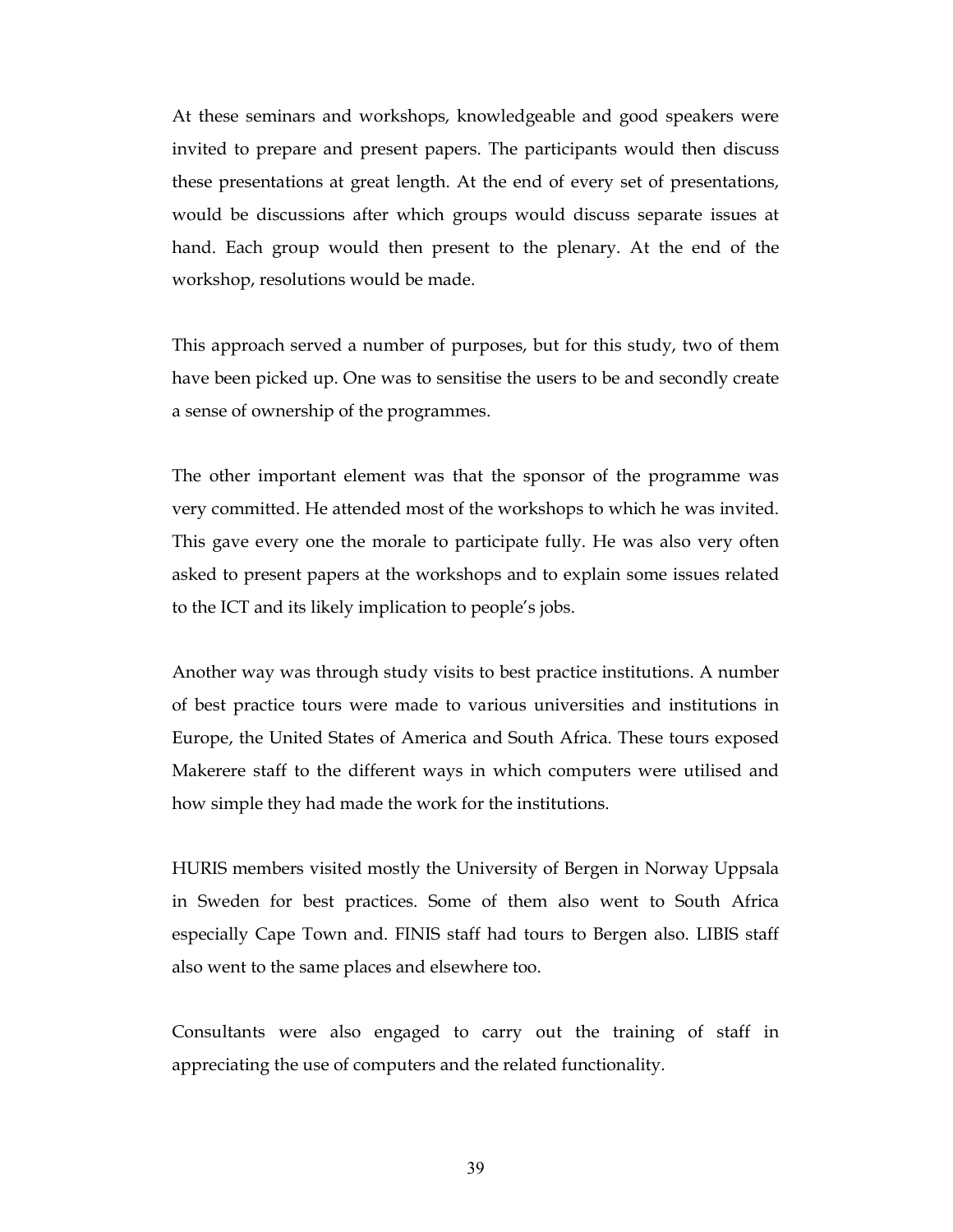There was a lot of training for the various users at various levels. The End user training alluded to earlier was meant to train the users. This was especially because not every one knew how to operate computers and even those who knew were not necessarily at the same level.

# 2.5.3 How the needs for ICT were identified

The need for ICT was identified through the experience with the manual systems. In the wake of increase of the numbers of students, it was clear that the University had to adopt a system that was able to handle the large numbers and to provide quality work. The only feasible system was ICT. This would help them handle teaching, research and administration challenges. It also ought to be noted here that the Vice-chancellor was instrumental in identifying key needs for ICT in the University. Donors also identified the need for ICT.

The idea of introducing ICT was born out of the need to perform better in handling the increasing numbers of students and the related workload. This was especially so in the administrative area including human resources, Academic records, finance and library information. Each of these units was asked to identify a way of improving their performance and came up with administrative computing as the solution. Hence, they were all asked to identify their needs and propose how the needs would be met. Then on the basis of identified needs, the Vice-Chancellor with his team lead the effort to solicit for funds.

2.5.4 Levels of success the various projects in administrative computing attained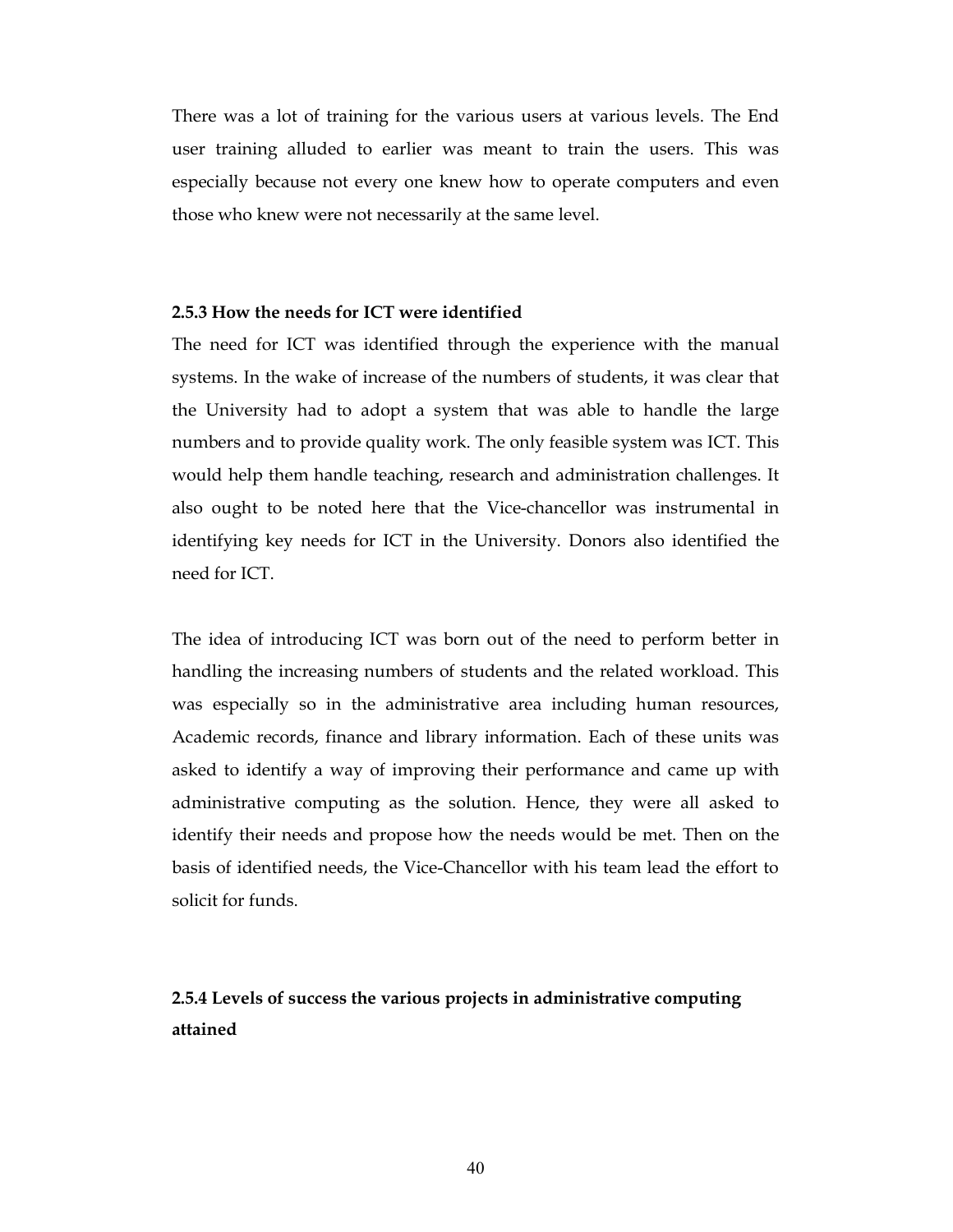It has been stated by some respectable analysts that it is too early to assess the performance of the various administrative computing projects. However, it is important to recognise the level at which they are now.

# a) Human Resource Information System (HURIS):

HURIS started with a series of seminars to sensitise the management staff. It then went to the next stage of meetings to determine what was necessary. The meetings expressed the need to be assisted in a number of areas including: (i) in recruitment and selection, (ii) filing and tacking file movement (iii) tracking discipline cases (iv) ensuring a trusted reward system (v) handling leave administration (vi) following up the various people on study leave (vii) payroll management (viii) calculation and administration of pension and other retirement benefits.

What was critical was that the users in meetings and seminars identified all these needs. This was important because they were able to identify the need themselves given the challenges at hand. In fact, the biggest problem was the massive data handled manually in the Central Registry.

A lot of time would be spent trying to identify required information and to transfer it to the offices where it was required. It was also challenging to track file movement. Obviously, there would be records showing where the files were sent last, but some times it would be difficult to find the files where they were expected.

# Challenge:

For the past five years since the process started has one of the challenges has been the issue of data migration. Data was supposed to be transferred from the existing heaps of files to electronic forms. This has been a big challenge because of a number of reasons. These include but not limited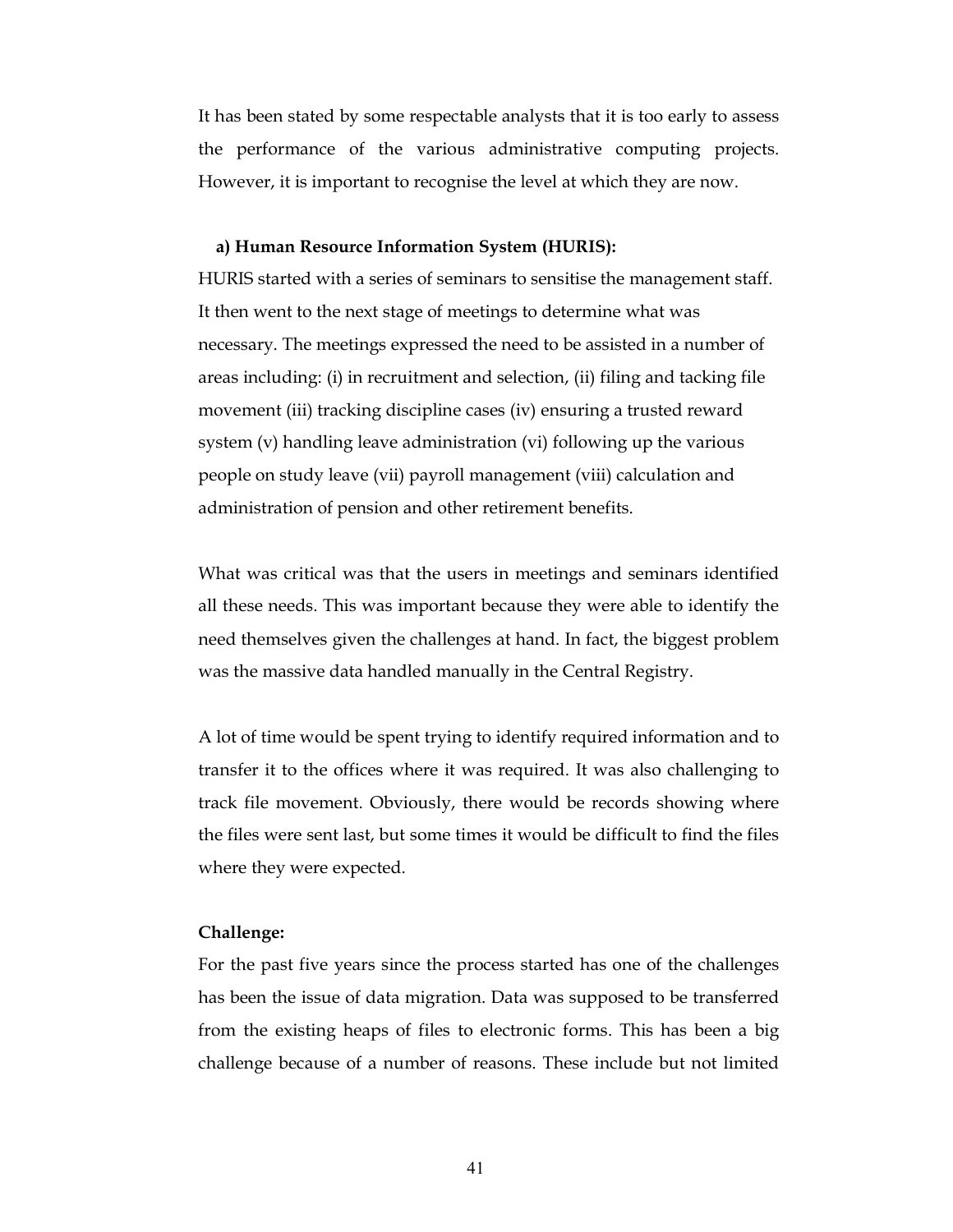financial and human resources and little knowledge of how to handle the migration.

The other challenge has been the failure to handle Business Processes Reengineering (BPR). The management is supposed to reorient the way business is handled. However, this has been difficult because of the organisational culture that has been built in the last 83 years. However, with time, these challenges are being overcome. HURIS is now up and running despite the various challenges it may face.

## b) Financial Information System (FINIS):

FINIS was yet another area that was critically required by the University. The need for the establishment of a system to enhance efficiency and effectiveness of the finance system was identified by everyone that dealt with the University. Stakeholders in this case include: students, parents, suppliers, bankers, neighbours, government, members of staff and sponsors.

When the private courses and programmes were put in place, students were asked to pay at the cash office in the administrative block. Within a very short time, this started to generate very long queues and a lot of delays in beginning lectures. At the same time the work became too much for the available members of staff. There was a lot of stress among the staff and fears of possibilities of misappropriation of funds began to emerge.

In fact, a number of forgery cases began to emerge because the students on the one hand suspected that the staff would not have sufficient time to make reference to the old records. A number of them were discovered realised and decisively dealt with by the disciplinary committee of the University Council leading some of them to lose their places at the University.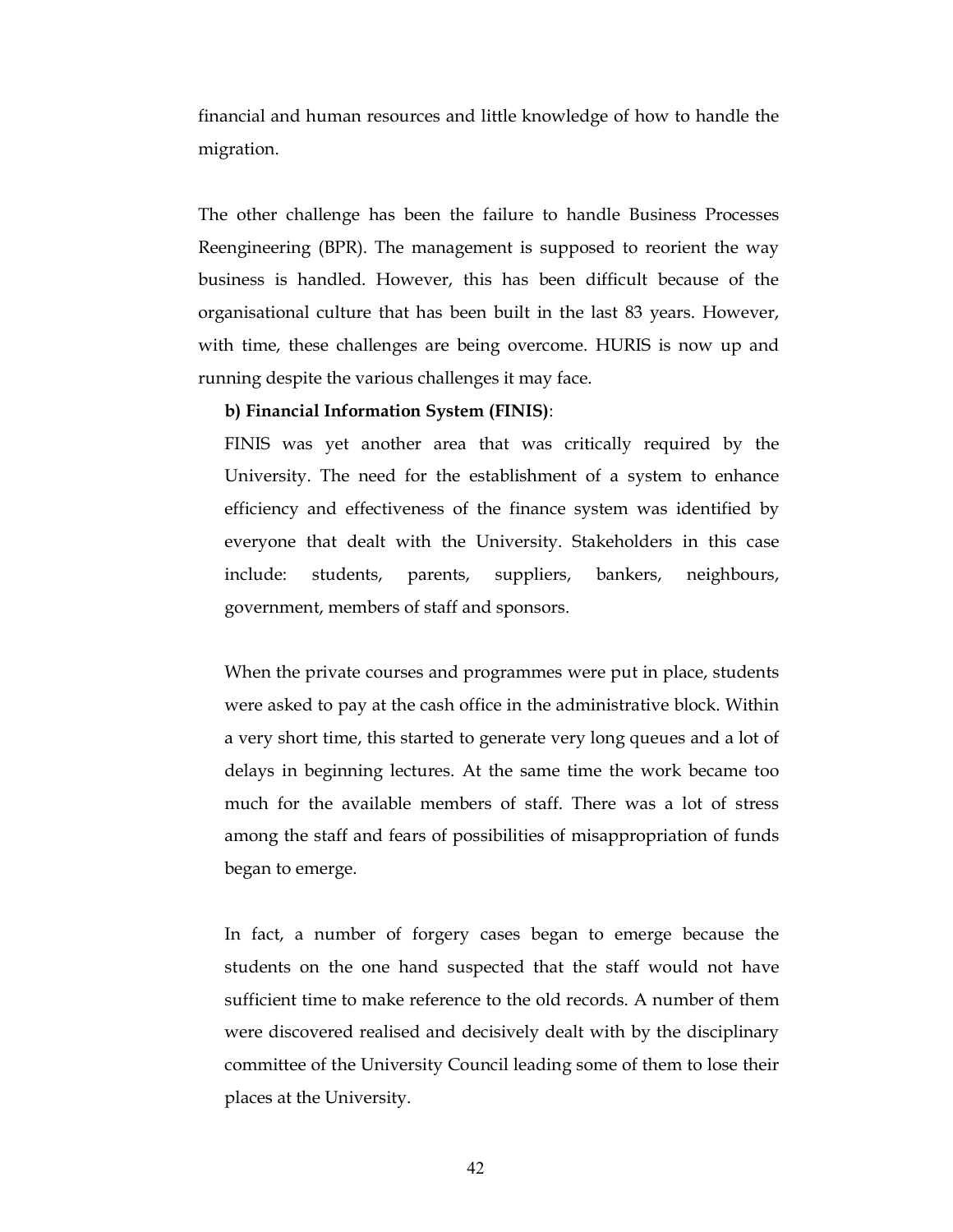Secondly, it was feared that even the members of staff would easily misuse some money taking advantage of the situation. At one time, arson was attempted at the cash office. Indeed to someone's misfortune, there was found a lot of money in the drawers and the safe when the fire was put out before destroying the files and the money itself. The money, which had been collected over the whole week, was in the drawers and the safe contrary to the University regulation of banking all the day's collection at the end of the day.

However, the task of the chief Cashier carrying lots of money to the bank every day was putting his life to danger as he would easily be a target to the thugs.

After these situations were seen to be eminent, the University decided that all payments should be done in the various banks in town with which the University had accounts. The payers then would present pay-in-slips to the cash office, which in turn would issue receipts.

However, this one was also not very sustainable because of the inconveniences caused and the related delays. But, given the circumstances, it was the only alternative feasible at the moment.

Handling University Procurements was another tough hurdle for the Finance department. Processing tenders would take very long, handling supplies was difficult and suppliers were some times unhappy about the way they were handled.

However, when the system was put in place, it was meant to begin with three areas of the finance sections of: (i) procurement sub-module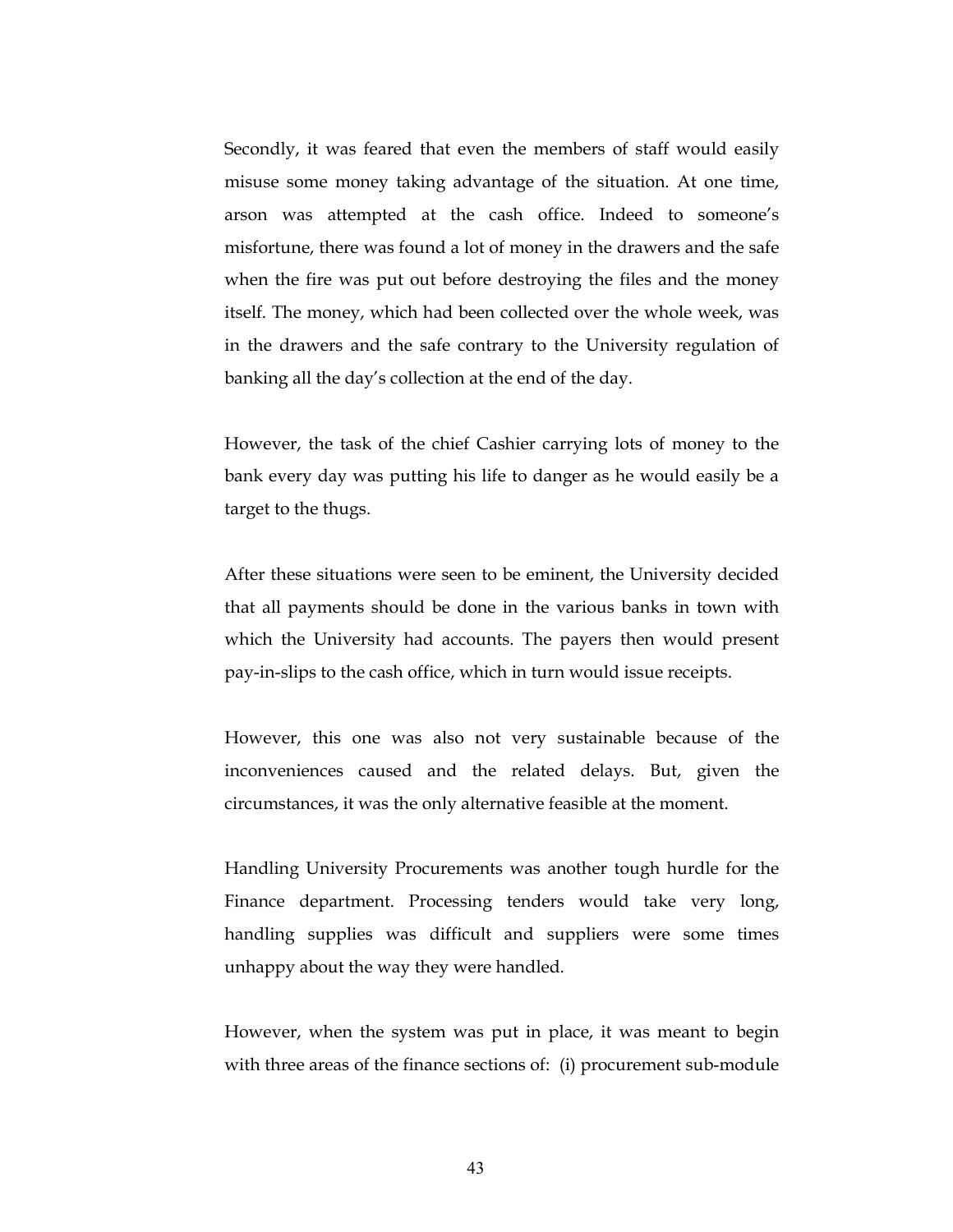(ii) students' finance sub-system and (iii) the banking subsystem. All the three are already up and running.

With the idea of computing the whole system, every one was eager to see the change with immediate effect. However, like HURIS, FINIS also had challenges. These included: reorienting the staff to adopt the new thinking. It also included the need to train the various members of staff on how to use the new system of accounts and communication. Transferring the existing data from the manual to the electronic system also looked a tall order. However, they had to do it.

### c) Makerere Library Information System (MAKLIBIS):

MAKLIBIS refers to Makerere Library Information System. This was critical for the handling of the very large numbers of library users. The library was set up with the capacity of 2,000 users at ago. However, it was now faced with massive increases of users. It was inevitable seeking more ways of performing better in dealing with them.

The University administration then devised ways of ameliorating the problem. One of the ways this could be done was by introducing computing and systems that would help the users access to information on line. Finding ways of getting material on line would then reduce tension on the strained resources of the library. At the same time, it was realised that most of the literature available in the library was out of date. There was therefore need to access the latest materials. This was possible on line.

MAKLIBIS has been very successful because of the massive support they have got from the sponsorship of the Vice-Chancellor and the massive financial support from development partners such as NORAD, and Sida/SAREC. The other important element has been the willingness of the leadership to change the mindset on the ways of handling business.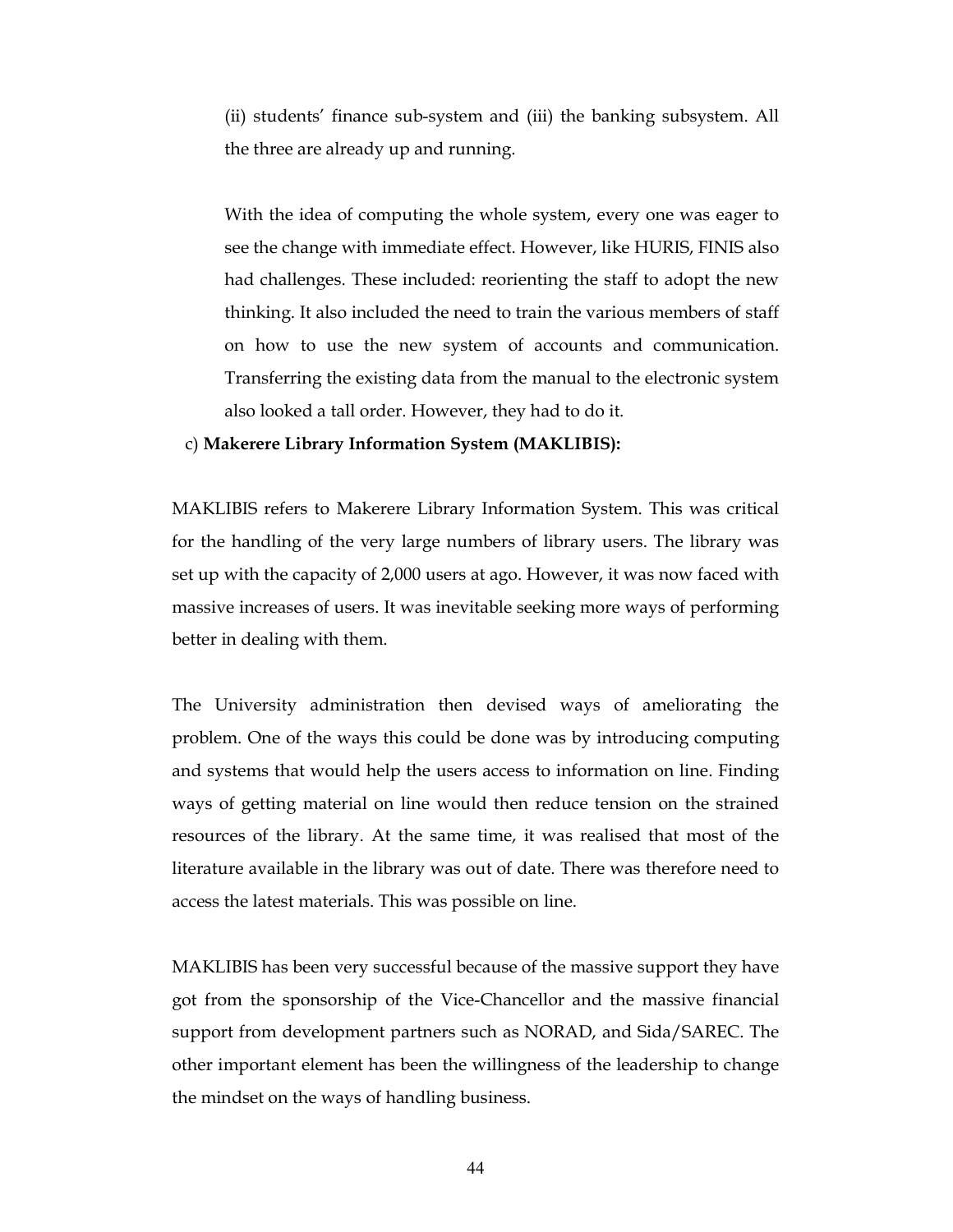#### d) Academic Registry Information System (ARIS):

Handling the students and their academic life is the core business of universities. However, given the raising numbers of students, the manual system that the University had hitherto used was no longer viable.

There were a number of challenges to take care of. These included but were not limited to the following:

- (i) Congested classes: Classes were so congested that some of the participants would stand outside the classrooms to listen to the lecturers.
- (ii) Handling of admissions: The applications would be too many to be handled manually in the time limit there was.
- (iii) Examination handling had also become a big challenge because of the processes involved that were hitherto manually dealt with.
- (iv) Examination malpractices were beginning to emerge and needed to be handled decisively.
- (v) Processing of academic transcripts and certificates was another area that challenged the University administration. The academic Registry of the University began to hit headlines in newspapers as the most disorganised section of the University.

All these challenges had to be tackled with immediate effect as they were in the first place, giving the good University bad publicity, and the drive to provide worthwhile service to the customers.

Massive support from the University management and donor communities was very crucial in the development of ARIS. The realisation for a change in mind-set was also a critical issue for the changes. It is notable that the changes have started to be noticed and felt in the business of the department. The staff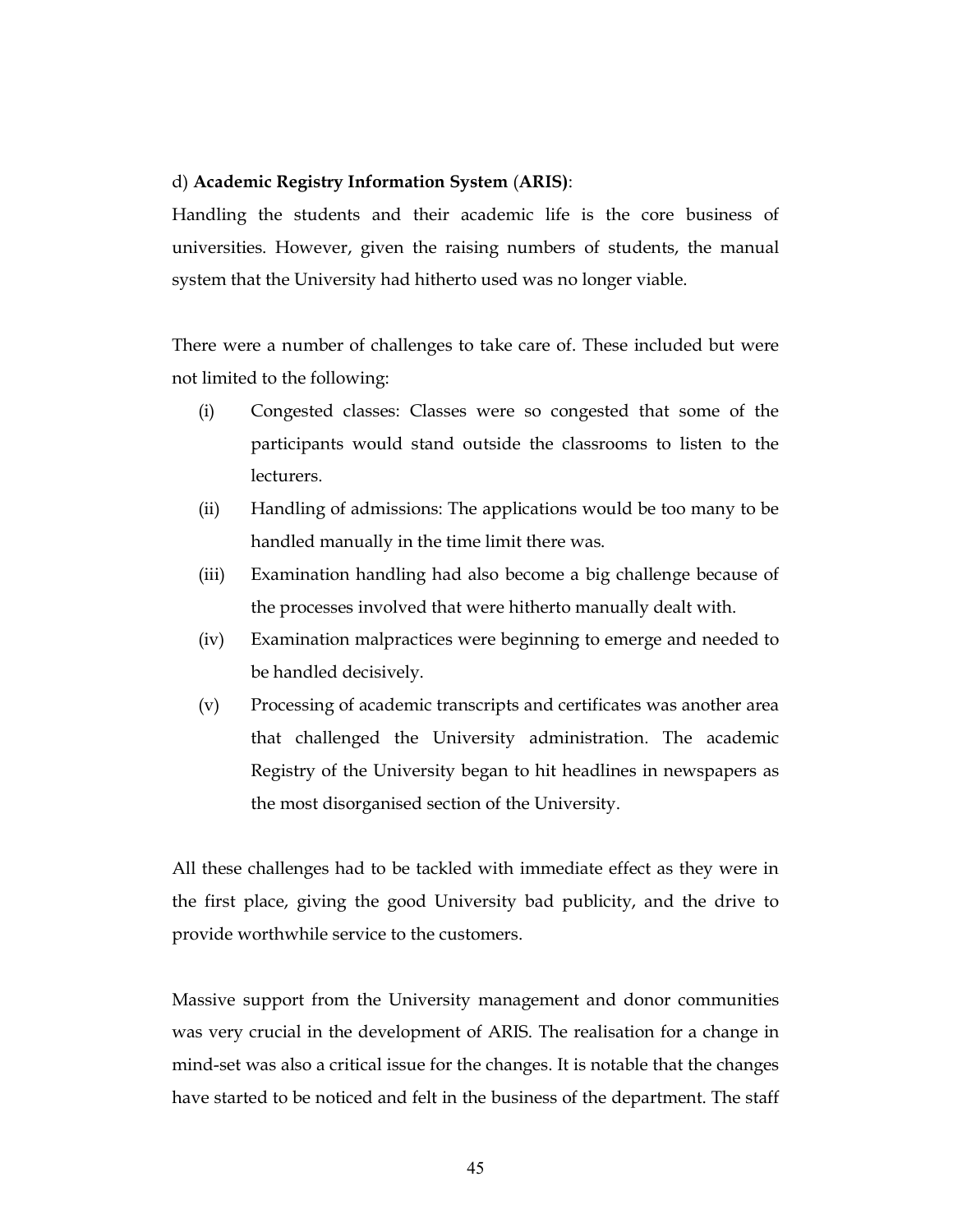willingness to adopt new ways was another asset in the effecting of the changes.

#### e) END USER TRAINING:

End user training project was very critical because not every one in the University was computer literate and competent. If the four projects were to succeed, there was critical need to train the users.

Hence, another project in the Institute of Computer Science was established to provide basic training to them. Courses were designed to provide that service.

#### EXPLANATION FOR THE SUCCESS OF THE FOUR PROJECTS:

Like in earlier cases, some pundits have expressed reservations on commenting reasoning that it is rather too early to comment. Others however attributed the success of the projects to funding, good supply of equipment, management and training.

Over all however, this project was very successful because it was greatly supported due to its significance. The support from donors coupled with the internal one was very crucial for the success.

# REASONS WHY SOME OF THEM ARE NOT YET SUCCESSFUL:

The projects however are not yet fully operational. The biggest problem was that there was a lot of training required which would not be done in the time available. The other problem was that there was no complete change of the mind set. Some members used to refer to themselves as 'BBC' literally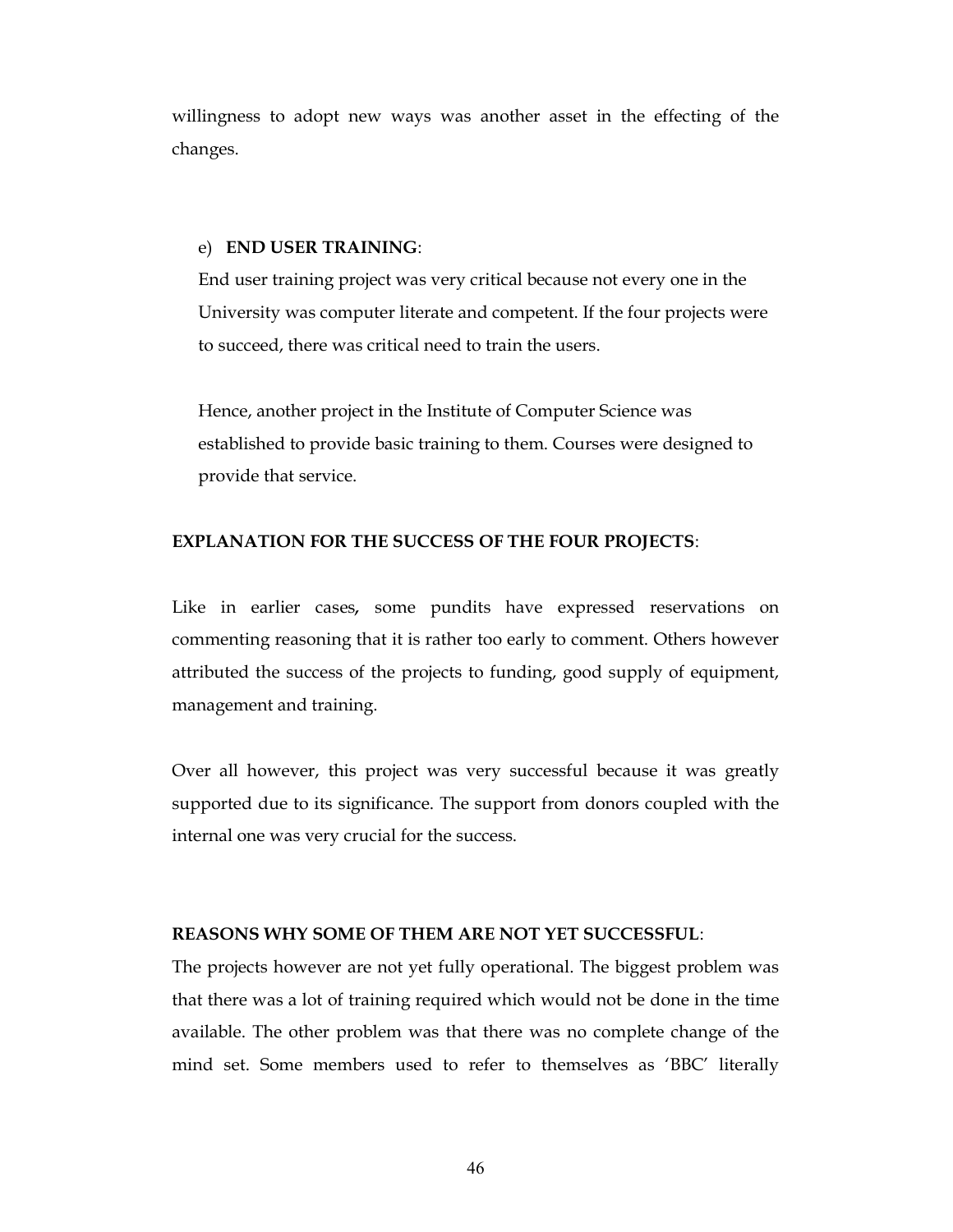meaning 'born before computers' and took long to adjust. There was a looming feeling among staff that they would be substituted for by computers.

Hence, adoption to change was rather too slow to ensure immediate success of the projects. The other element however minor was that there were limited resources available for the projects to be immediately implemented.

#### CHALLENGES THESE PROJECTS POSED FOR THE IMPLEMENTERS:

ICT demands a lot of funding. Therefore, coming especially at a time in which Makerere did not have sufficient funds at its disposal, funding was a challenge. The scheme also demands skilled manpower to be pushed forward. These were generally lacking and this posed yet another challenge.

The other challenge was providing adequate training to staff other the other users. In the first place, training in itself is very costly and secondly is time consuming for those very busy senior members of staff that are ordinarily required not to keep out of office for long. At the same time, the cost of establishing the required ICT infrastructure is even a bigger challenge. It is very expensive to establish and time consuming.

The other challenge, albeit exogenous was the instability of power supply. It is worth noting that the electric power supply some times is not stable in the country. There is always the problem of "load shedding" because the supply is not sufficient for every user at the same time. Hence, the University had to provide means of addressing this by putting in place stabilisers and other gadgets. However, this in itself does not constitute a perfect solution to the big problem.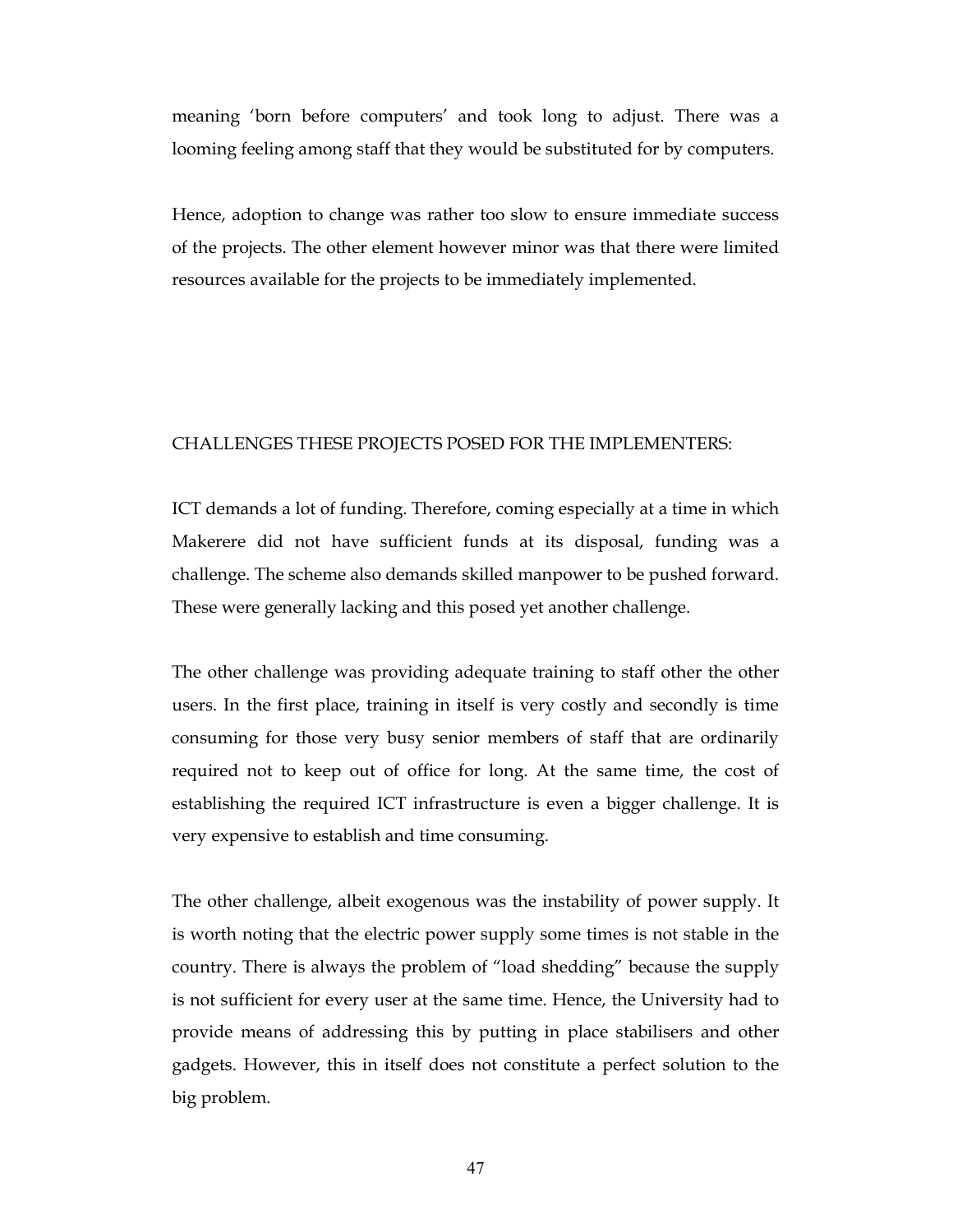There had been fear that introduction of ICT would replace the staff on the ground. This fear was about to affect the interest of the various users because they certainly were not sure of getting employment elsewhere. Especially given that some of the staff were in their mid fifties and were not ready to begin looking for other jobs. However, these fears were dispelled by the administration and every one settled down.

#### HOW THESE CHALLENGES WERE HANDLED:

The challenges highlighted above were dealt with variously. The University solicited for funding from outside the University to meet the fund shortage. As said earlier the faculties of Law and Forestry found funding from USAID and NORAD. The University also found in SIDA/SAREC a fund benefactor.

The University set up eight and half optic fibre optics in place all around the main campus to provide for this process. Thanks to the development partners who put immense resources in the project. The issue of addressing the bandwidth has always been tackled as and when need arises.

To address the problem of lack of the requisite knowledge and skills, ICT has continuously been incorporated in more and more courses. The institute of computer science has also been strengthened. DICTS has also been made more efficient.

The biggest solution therefore lay in continuous training and sensitisation to all staff and vivid demonstrations to all potential users. This gave immense advantages to the users of the system.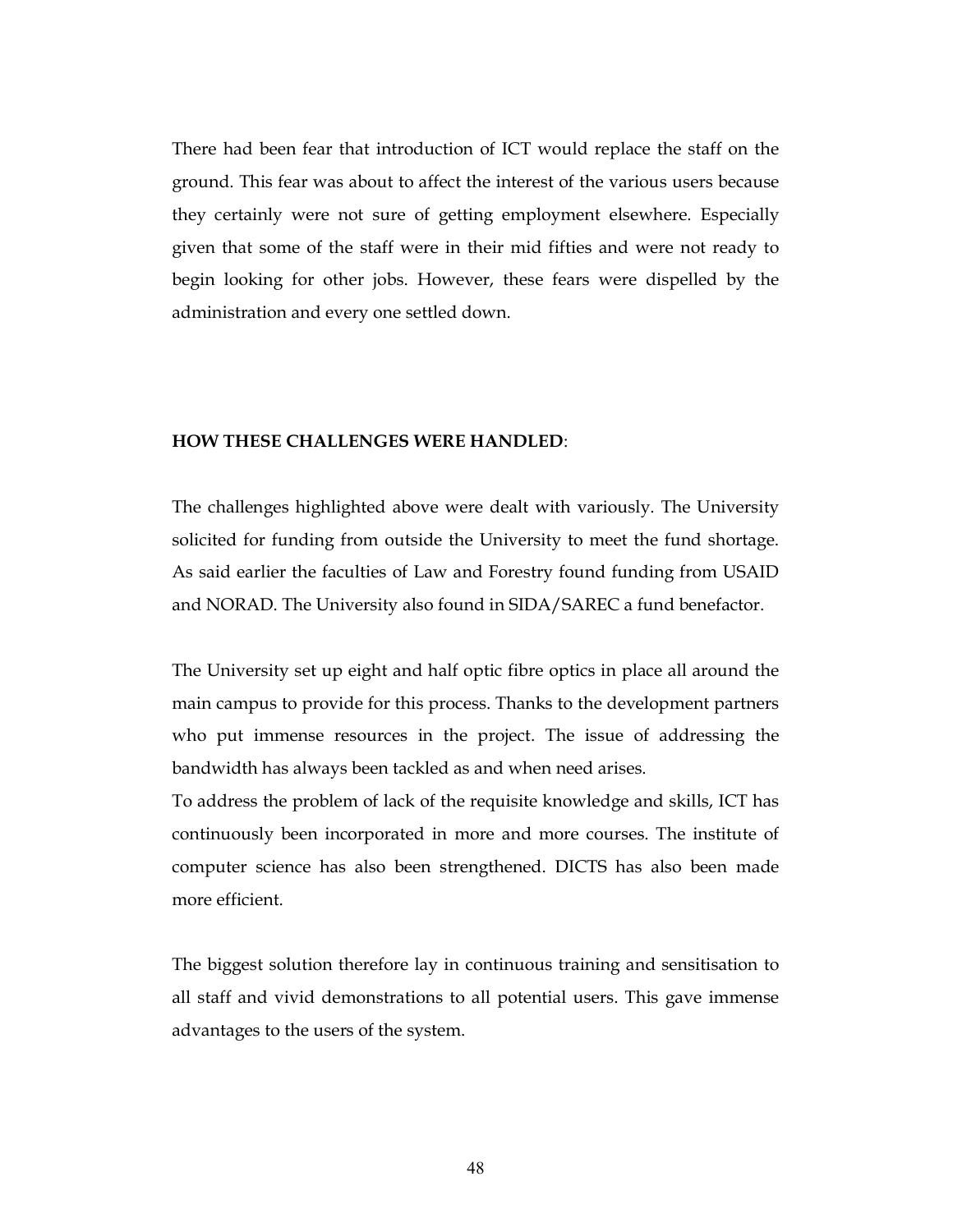The other way of ensuring success of the projects was for the University management to continue reassurance to staff that even with the introduction of ICT they would not lose their jobs.

#### HOW THE VARIOUS TYPES OF RESISTANCES WERE HANDLED:

As expected, there was resistance to the introduction of ICT especially among the employees. It was mainly due to the fact they were not sure of the effect the changes would have on their jobs. This resistance however was subtle. Hence, it was not possible for it to be easily detected. It was mostly based on the fear of the unknown and the possibility of losing their jobs.

# CONCLUSION:

 The various changes introduced and effected in the Makerere University were not only necessary but also critical at the time they were perceived and introduced. The most critical issue was to respond to the demands of the community especially in yearning for education and training to University level. Makerere being the only University for a long time in the country with a very high reputation was an icon of first class training. A lot of interest was therefore invested in the University, hence the high level of attachment.

The scrapping the students' benefits constituted a challenge for the University as it generated a lot of resistance from most stakeholders, at the time it was perceived and introduced. However, it became eminent that the University had to be firm in its decisions. The money that hitherto was used to train very few people was put to more use. This is capable of generating more debate, but at least, the first step was achieved. It may be argued that very little room for democracy was given in the introduction and management of this change, but very little success would have been achieved and more time used if democracy was taken as a factor.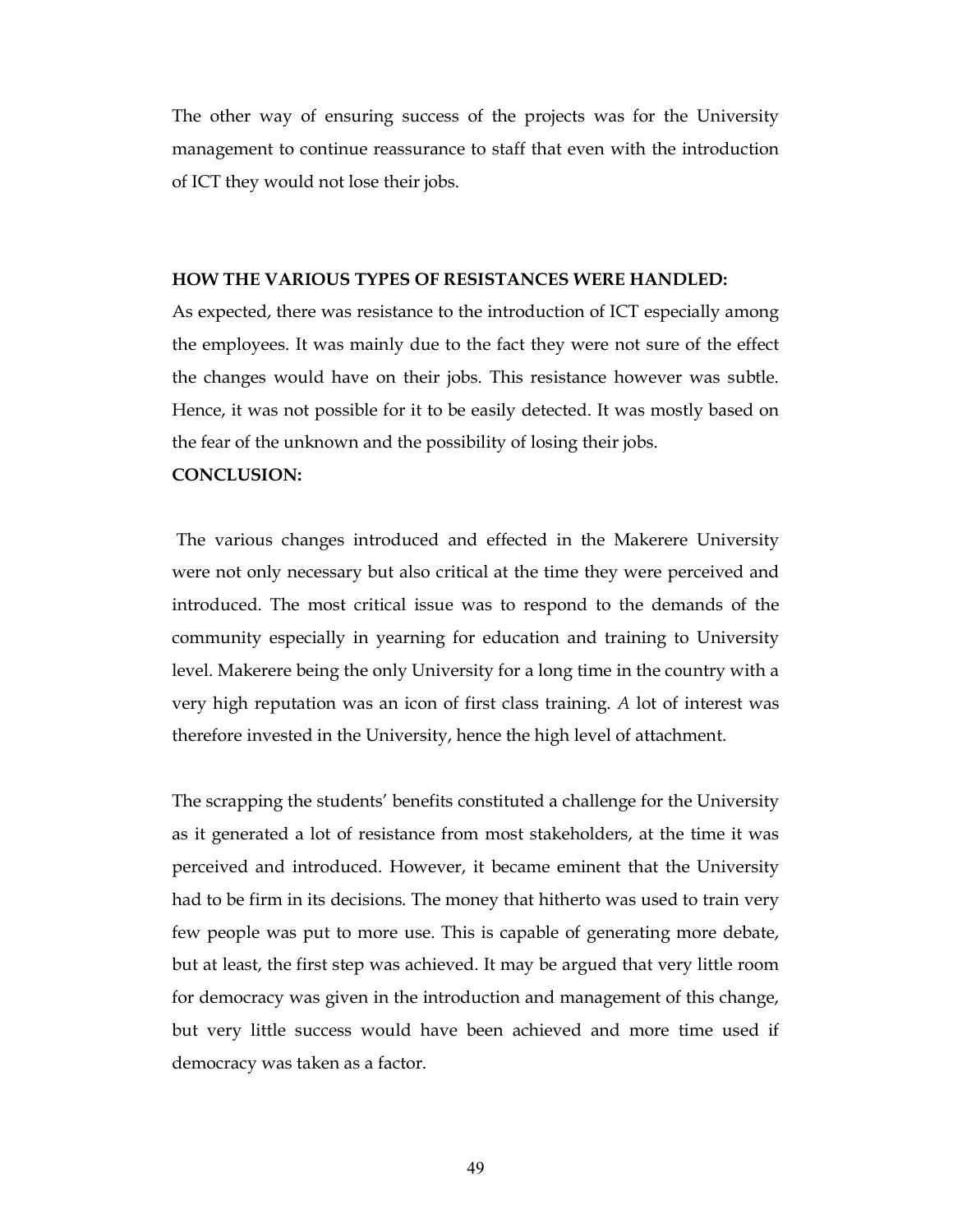The introduction of 1.5-point bonus for female applicants was indeed a response to the limited number of girls qualifying on a competitive basis for the limited places in the University. It was therefore important for the University to think so seriously bout uplifting the status of women through education and training. This was introduced in 1990 and helped a good number of female applicants to enter University though most of them qualified for Arts and Humanities course.

The same applied to gender mainstreaming in the University processes. The female members of staff identified the problem of very limited participation of women in University activities and talked about it constantly in various fora and meetings of the University. The most important thing was that the University management was supportive of their complaint once they got it. Hence, the administration took up the issue and facilitated it by soliciting for support from development partners and establishing an office in the University structure for it.

As far as ICT was concerned, the University was extremely overwhelmed by the number of students and therefore had to find an appropriate, efficient and effective manner of handling them. Hence, they started projects for the individual areas to handle accordingly. HURIS was set up for the Human Resource function, which was concerned for the general administrative function. FINIS was also put up to support the financial function to help administer fees collection, payment of suppliers, handling procurement, handling banking and the other functions of the divisions.

ARIS was put in place to handle academic functions of the University including examinations, admissions, processing academic transcripts and certificates. This was determined as a result of pressure both from within and without due regard to the necessary functions the Academic Registry required. It has largely succeeded and is serving its purpose to some extent.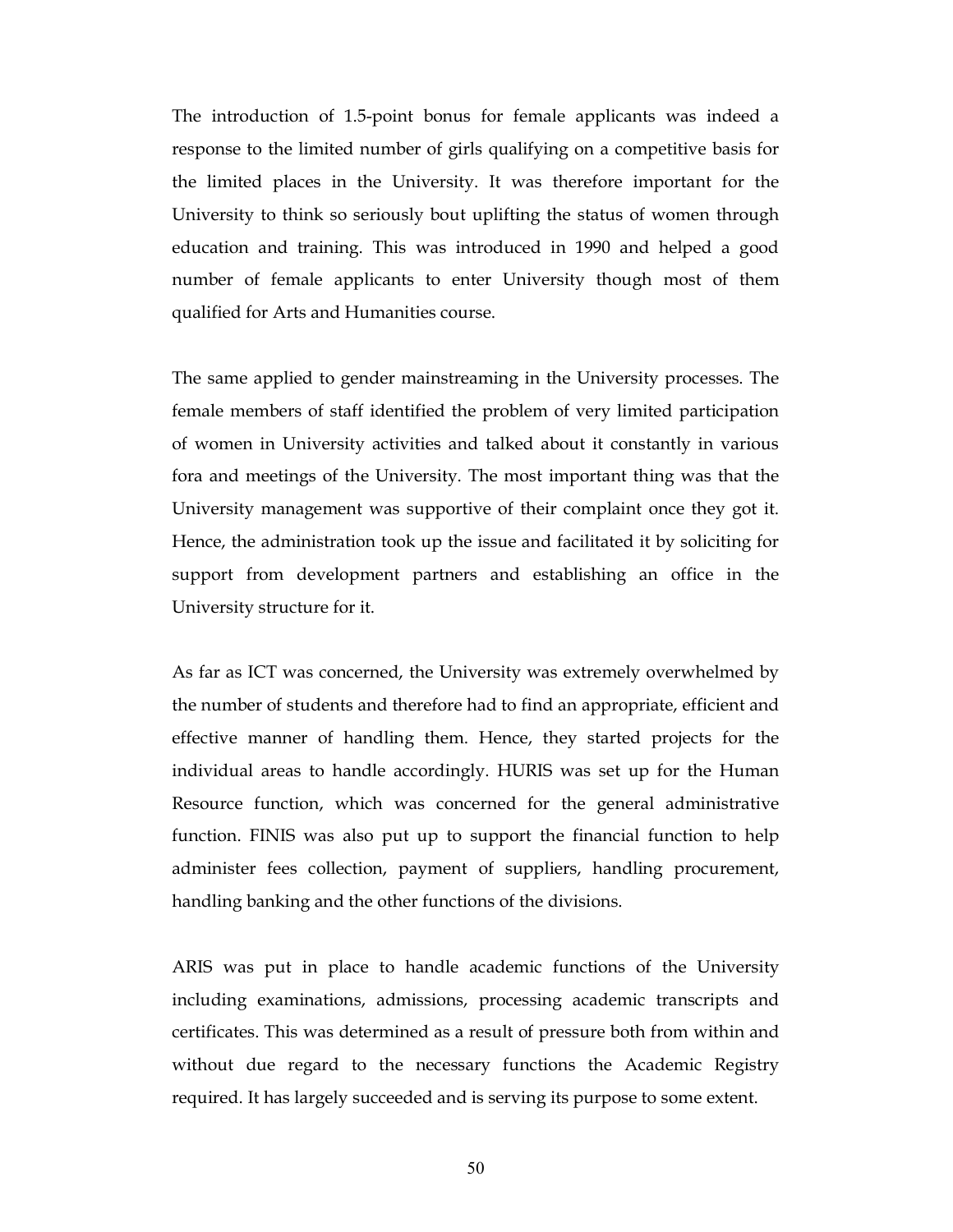MAKILIBIS was also introduced following the eminent demand for it from the stakeholders. The readers were given very little value for their money and deserved better. The University had no other way of providing the service given the limited space capacity there was. Hence, the University administration worked hard to find funds for the purpose of setting it up. The users have been given a better service since they are able to access most current academic journals on line as the University subscribes to thousands of them.

To facilitate the success of ICT in the University, another project was put in place. This was the end-user training. This one helped the various members of staff to acquire the skills they needed to do their work easily. It was well supported by the University administration and the institute of Computer Science.

The introduction of the various new courses by the University was in response to the demand that was eminent in the market. There was very limited trained numbers in most fields of normal life in the country. The University had to respond to the needs of the population and to give the services for which some individuals and companies could pay. The various courses got some resistance, but were finally started. They have largely succeeded though a little more needs to be done.

Gender mainstreaming was also introduced on the basis of the realisation of the women senior members of staff of the fact that there was little participation of women in high positions. The structures were put in place by the University administration to facilitate the management of the process and for its success. Thanks to the Carnegie Corporation of New York for introducing a fund to avail education to girls who have qualified to join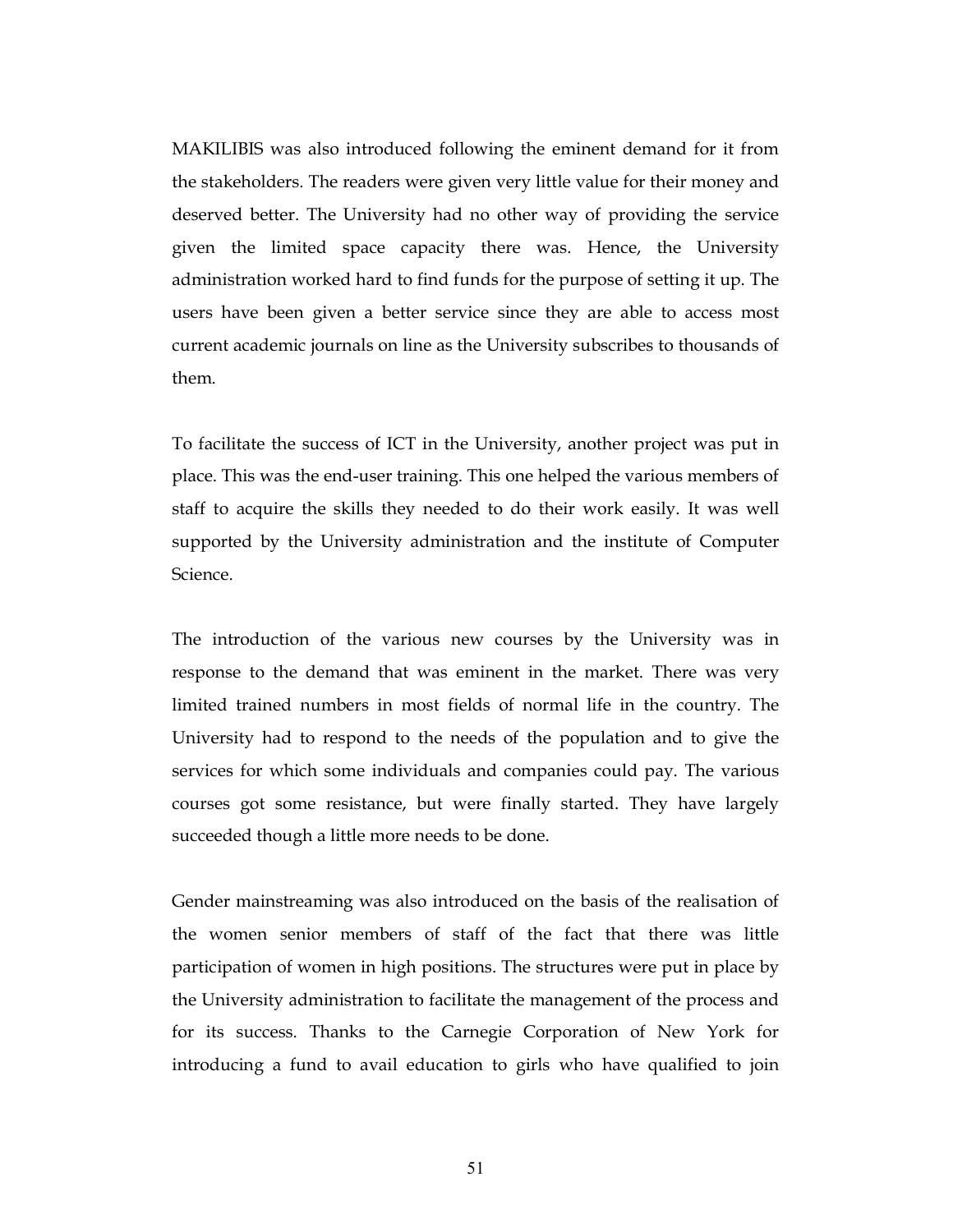University but have no financial capacity. This facilitation has helped a number of girls so far to join University and is not about to stop.

It is worth noting that the University in its attempt to introduce the various changes took the issue of awareness seriously. It responded quite fast to the demands and requirements of the population in good time. They tried to understand the risks involved in every change and prepared to tackle it accordingly. Where more information was required, the University introduced training and sensitisation workshops. These were largely successful.

The desire to introduce the various changes was acknowledged especially for the new courses, ICT, 1.5-point and Gender mainstreaming. It was realised in good time that if these changes were not effected in good time, the University would remain an "Ivory tower" that characterised most universities in the past.

From the foregoing, it is noticeable how the University was knowledgeable about the effects of the changes would be. The administration expected to achieve a certain product and went for it. It is important to note how the government supported the various process of change. This support was critical because the University for a long time was the sole financier and secondly, in situations of uncertainty, the government would have to be called on to provide protection.

The University was also able to manage the changes because it was able to generate the capacity to effect the changes. Financially, the University got a lot of support from development partners and in terms of Human resources, was able to maintain its staff, attract back those who had run away during the turbulent time and foreign staff. Hence, most of the management staff as well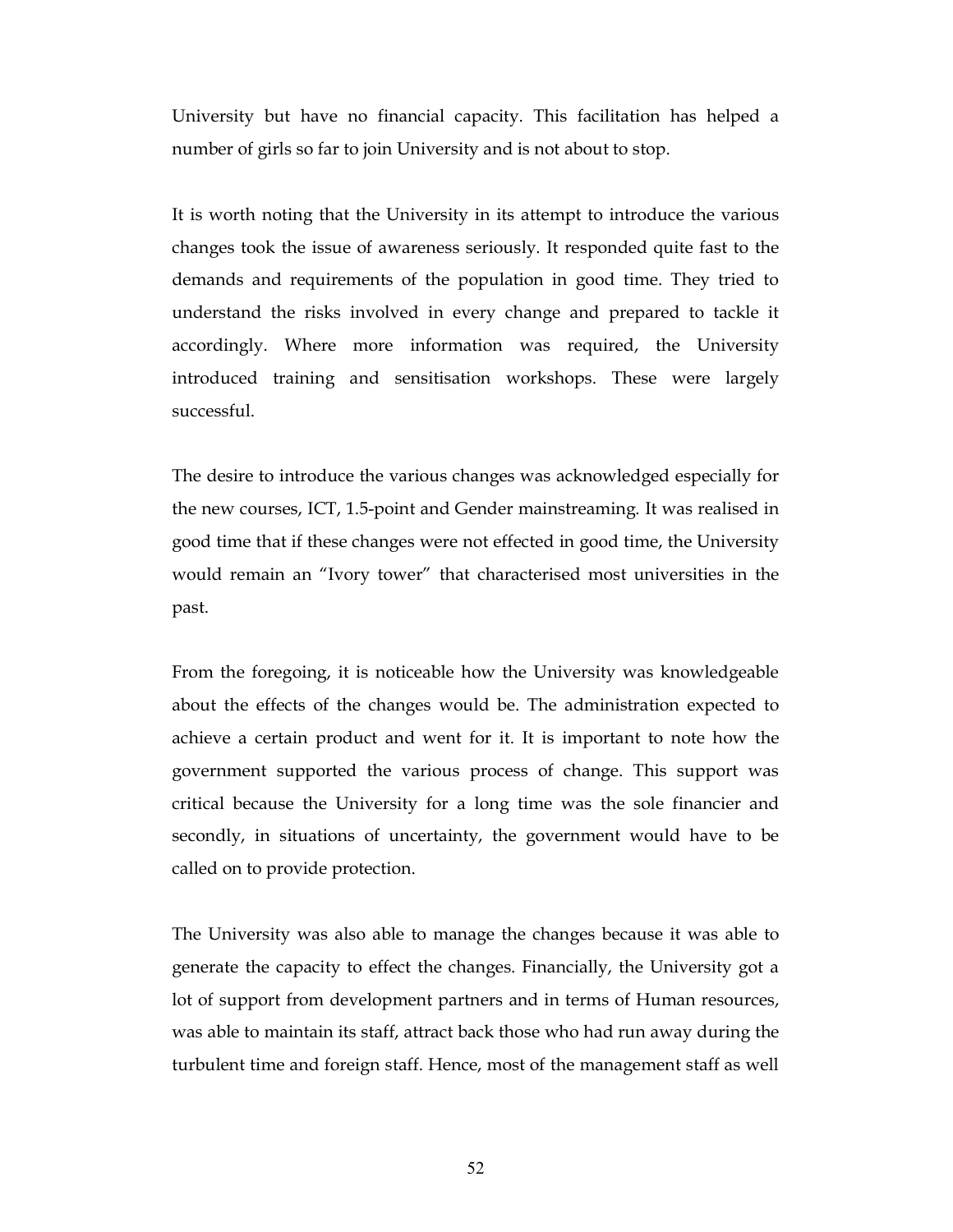as teaching staff were given the requisite knowledge to effect the required changes.

Finally, most of the changes have yielded fruits. In which case, reinforcement has been attained. The changes have not been in vain. However, more work is required and hope that the University will continue to introduce and manage the required changes. One thing it must endeavour to effect is e learning. This is a process that was started in 2002 but has not been completed up to now. It will be a helpful tool in handling the large numbers of students. It will also help in reducing the numbers of teaching staff.